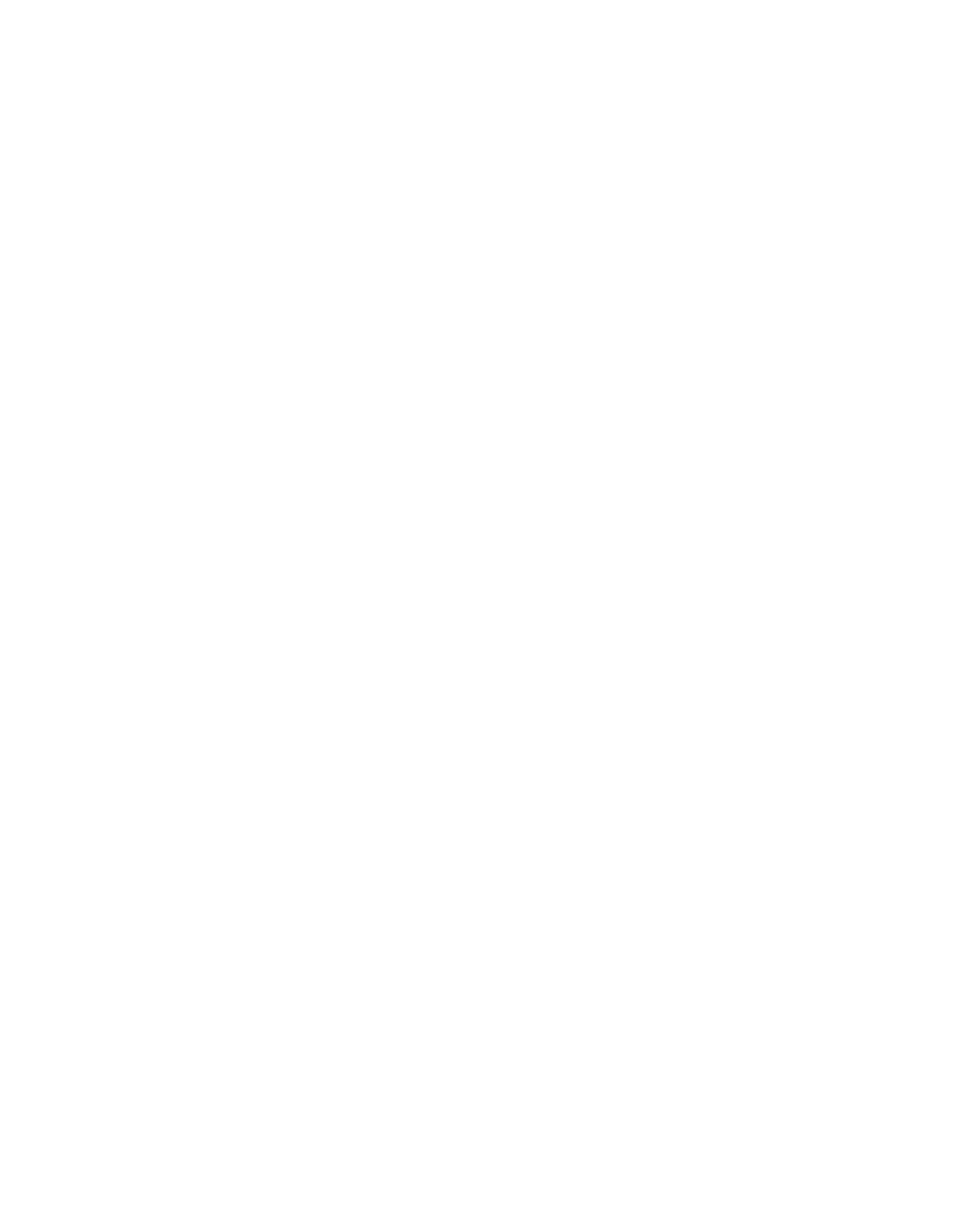# **Government Records Access and Management Act**

Published by the Utah Division of Archives and Records Service

# **Contents**

| <b>Part 1. General Provisions</b>                                                                                                                                                                                                                         | 1  |
|-----------------------------------------------------------------------------------------------------------------------------------------------------------------------------------------------------------------------------------------------------------|----|
| 63G-2-101. Title.                                                                                                                                                                                                                                         | 1  |
| 63G-2-102. Legislative intent.                                                                                                                                                                                                                            | 1  |
| 63G-2-103. Definitions.                                                                                                                                                                                                                                   | T  |
| 63G-2-104. Administrative Procedures Act not applicable.                                                                                                                                                                                                  | 5  |
| 63G-2-105. Confidentiality agreements.                                                                                                                                                                                                                    | 5  |
| 63G-2-106. Records of security measures.                                                                                                                                                                                                                  | 5  |
| 63G-2-107. Disclosure of records subject to federal law.                                                                                                                                                                                                  | 6  |
| 63G-2-108. Certification of records officer.                                                                                                                                                                                                              | 6  |
| <b>Part 2. Access to Records</b>                                                                                                                                                                                                                          | 7  |
| 63G-2-201. Provisions relating to records – Public records – Private, controlled, protected, and other<br>restricted records – Disclosure and nondisclosure of records – Certified copy of record –<br>Limits on obligation to respond to record request. | 7  |
| 63G-2-202. Access to private, controlled, and protected documents.                                                                                                                                                                                        | 9  |
| 63G-2-203. Fees.                                                                                                                                                                                                                                          | 12 |
| 63G-2-204. Record request – Response – Time for responding.                                                                                                                                                                                               | 13 |
| 63G-2-205. Denials.                                                                                                                                                                                                                                       | 15 |
| 63G-2-206. Sharing records.                                                                                                                                                                                                                               | 15 |
| 63G-2-207. Subpoenas -- Court ordered disclosure for discovery.                                                                                                                                                                                           | 17 |
| 63G-2-208. Public repository of legislative email.                                                                                                                                                                                                        | 18 |
| <b>Part 3. Classification</b>                                                                                                                                                                                                                             | 19 |
| 63G-2-301. Public records.                                                                                                                                                                                                                                | 19 |
| 63G-2-302. Private records.                                                                                                                                                                                                                               | 21 |
| 63G-2-303. Private information concerning certain government employees.                                                                                                                                                                                   | 24 |
| 63G-2-304. Controlled records.                                                                                                                                                                                                                            | 25 |
| 63G-2-305. Protected records.                                                                                                                                                                                                                             | 25 |
| 63G-2-305.5. Viewing or obtaining lists of signatures.                                                                                                                                                                                                    | 33 |
| 63G-2-306. Procedure to determine classification.                                                                                                                                                                                                         | 33 |
| 63G-2-307. Duty to evaluate records and make designations and classifications.                                                                                                                                                                            | 34 |
| 63G-2-308. Allowing or denying access based on status of information in a record.                                                                                                                                                                         | 34 |
| 63G-2-309. Confidentiality claims.                                                                                                                                                                                                                        | 34 |
| 63G-2-310. Records made public after 75 years.                                                                                                                                                                                                            | 35 |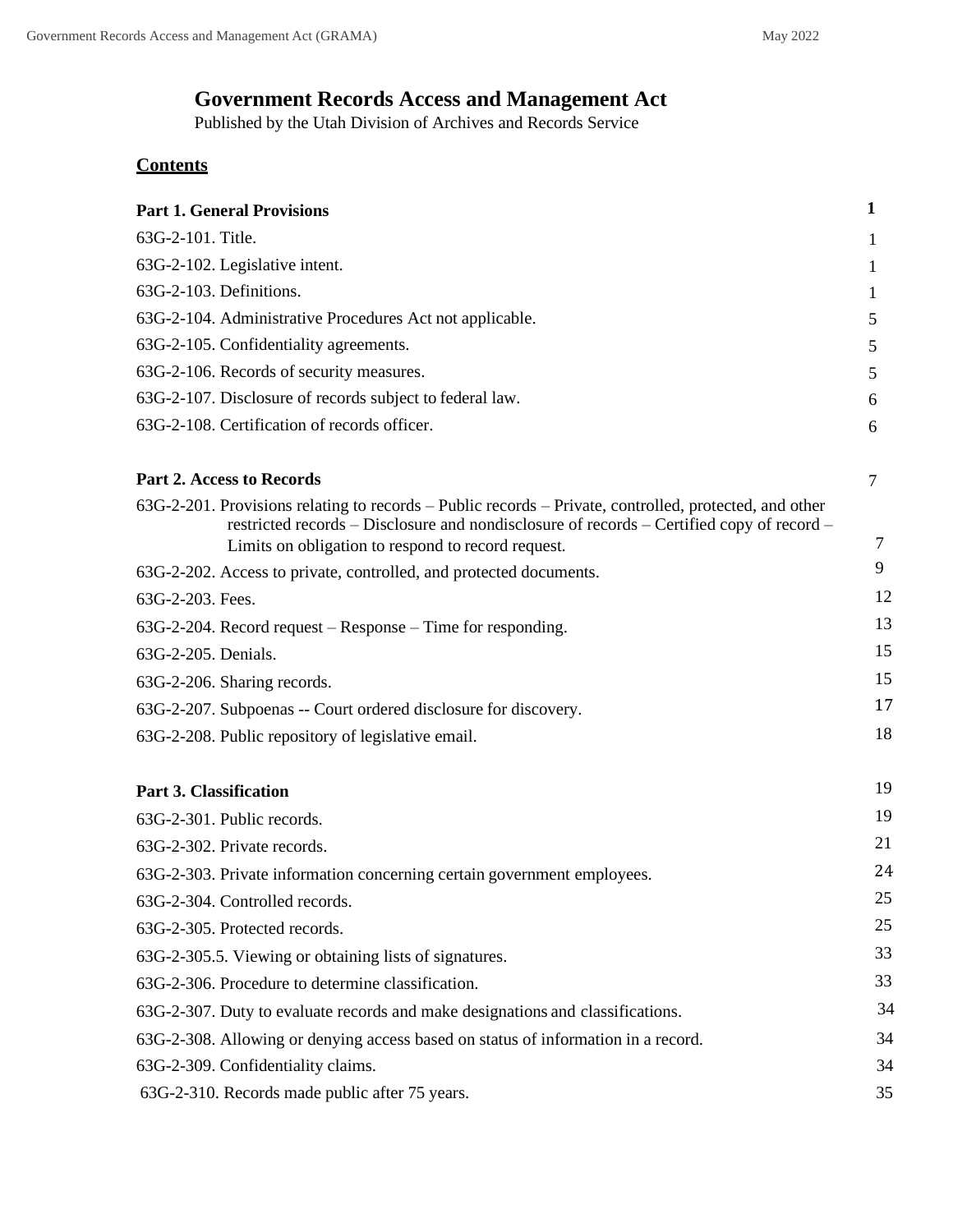| Part 4. Appeals                                                                                                                  | 36 |
|----------------------------------------------------------------------------------------------------------------------------------|----|
| 63G-2-400.5. Definitions.                                                                                                        | 36 |
| 63G-2-401. Appeal to chief administrative officer -- Notice of the decision of the appeal.                                       | 36 |
| 63G-2-402. Appealing a decision of a chief administrative officer.                                                               | 38 |
| 63G-2-403. Appeals to the State Records Committee.                                                                               | 38 |
| 63G-2-404. Judicial review.                                                                                                      | 41 |
| 63G-2-405. Confidential treatment of records for which no exemption applies.                                                     | 42 |
| 63G-2-406. Evidentiary standards for release of certain enforcement and litigation records.                                      | 42 |
| <b>Part 5. State Records Committee</b>                                                                                           | 43 |
| 63G-2-501. State Records Committee created -- Membership -- Terms -- Vacancies -- Expenses.                                      | 43 |
| 63G-2-502. State Records Committee -- Duties.                                                                                    | 43 |
| Part 6. Collection of Information and Accuracy of Records                                                                        | 45 |
| 63G-2-601. Rights of individuals on whom data is maintained -- Classification statement -- Notice to<br>provider of information. | 45 |
| 63G-2-602. Disclosure to subject of records -- Context of use.                                                                   | 45 |
| 63G-2-603. Requests to amend a record -- Appeals.                                                                                | 45 |
| 63G-2-604. Retention and disposition of records.                                                                                 | 46 |
| Part 7. Applicability to Political Subdivisions, the Judiciary, and the Legislature                                              | 47 |
| 63G-2-701. Political subdivisions may adopt ordinances in compliance with chapter -- Appeal process.                             | 47 |
| 63G-2-702. Applicability to the judiciary.                                                                                       | 48 |
| 63G-2-703. Applicability to the Legislature.                                                                                     | 49 |
| <b>Part 8. Remedies</b>                                                                                                          | 50 |
| 63G-2-801. Criminal penalties.                                                                                                   | 50 |
| 63G-2-802. Injunction -- Attorney fees.                                                                                          | 50 |
| 63G-2-803. No individual liability for certain decisions of a governmental entity.                                               | 51 |
| 63G-2-804. Violation of provision of chapter -- Penalties for intentional mutilation or destruction --<br>Disciplinary action.   | 51 |
| <b>Part 9. Public Associations</b>                                                                                               | 52 |
| 63G-2-901. Definitions -- Public associations subject to act.                                                                    | 52 |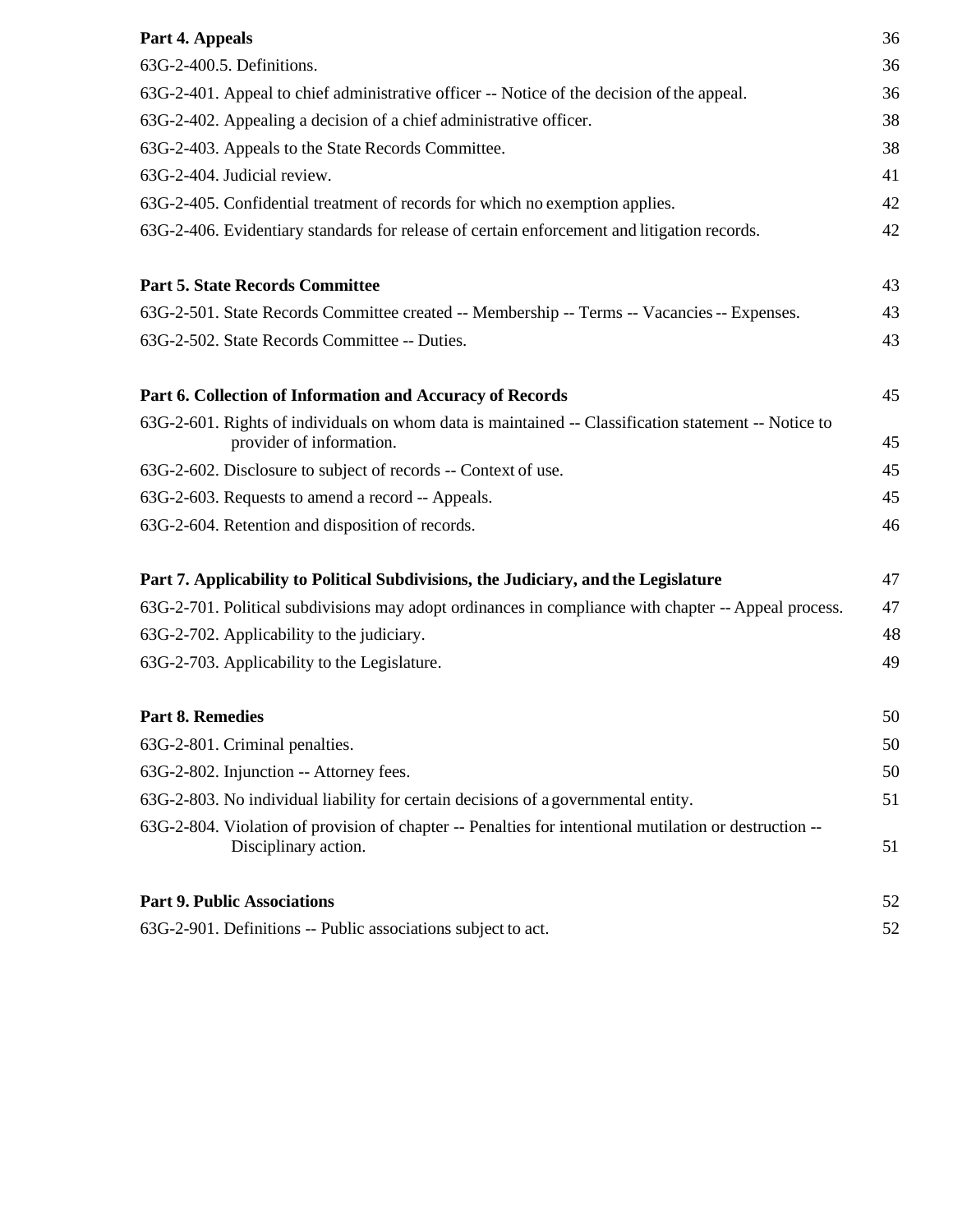# **Part 1 General Provisions**

#### **63G-2-101 Title.**

This chapter is known as the "Government Records Access and Management Act."

*Renumbered and Amended by Chapter [382, 2](http://le.utah.gov/UtahCode/ChapterLookup.jsp?chap=382&sess=2008GS)008 General Session*

#### **63G-2-102 Legislative intent.**

(1) In enacting this act, the Legislature recognizes two constitutional rights:

- (a) the public's right of access to information concerning the conduct of the public's business; and
- (b) the right of privacy in relation to personal data gathered by governmental entities.
- (2) The Legislature also recognizes a public policy interest in allowing a government to restrict access to certain records, as specified in this chapter, for the public good.
- (3) It is the intent of the Legislature to:
	- (a) promote the public's right of easy and reasonable access to unrestricted public records;
	- (b) specify those conditions under which the public interest in allowing restrictions on access torecords may outweigh the public's interest in access;
	- (c) prevent abuse of confidentiality by governmental entities by permitting confidential treatment of records only as provided in this chapter;
	- (d) provide guidelines for both disclosure and restrictions on access to government records, which are based on the equitable weighing of the pertinent interests and which are consistent with nationwide standards of information practices;
	- (e) favor public access when, in the application of this act, countervailing interests are of equal weight; and
	- (f) establish fair and reasonable records management practices.

*Renumbered and Amended by Chapte[r 382, 2](http://le.utah.gov/UtahCode/ChapterLookup.jsp?chap=382&sess=2008GS)008 General Session*

#### **63G-2-103 Definitions.**

As used in this chapter:

- (1) "Audit" means:
	- (a) a systematic examination of financial, management, program, and related records for the purpose of determining the fair presentation of financial statements, adequacy of internal controls, or compliance with laws and regulations; or
	- (b) a systematic examination of program procedures and operations for the purpose of determining their effectiveness, economy, efficiency, and compliance with statutes and regulations.
- (2) "Chronological logs" mean the regular and customary summary records of law enforcement agencies and other public safety agencies that show:
	- (a) the time and general nature of police, fire, and paramedic calls made to the agency; and
	- (b) any arrests or jail bookings made by the agency.
- (3) "Classification," "classify," and their derivative forms mean determining whether a record series, record, or information within a record is public, private, controlled, protected, or exempt from disclosure under Subsection [63G-2-201\(3\)\(b\).](https://le.utah.gov/xcode/Title63G/Chapter2/63G-2-S201.html?v=C63G-2-S201_2019051420190514&63G-2-201(3)(b))
- (4)(a) "Computer program" means:
	- (i) a series of instructions or statements that permit the functioning of a computer system in amanner designed to provide storage, retrieval, and manipulation of data from the computer system; and
	- (ii) any associated documentation and source material that explain how to operate the computer program.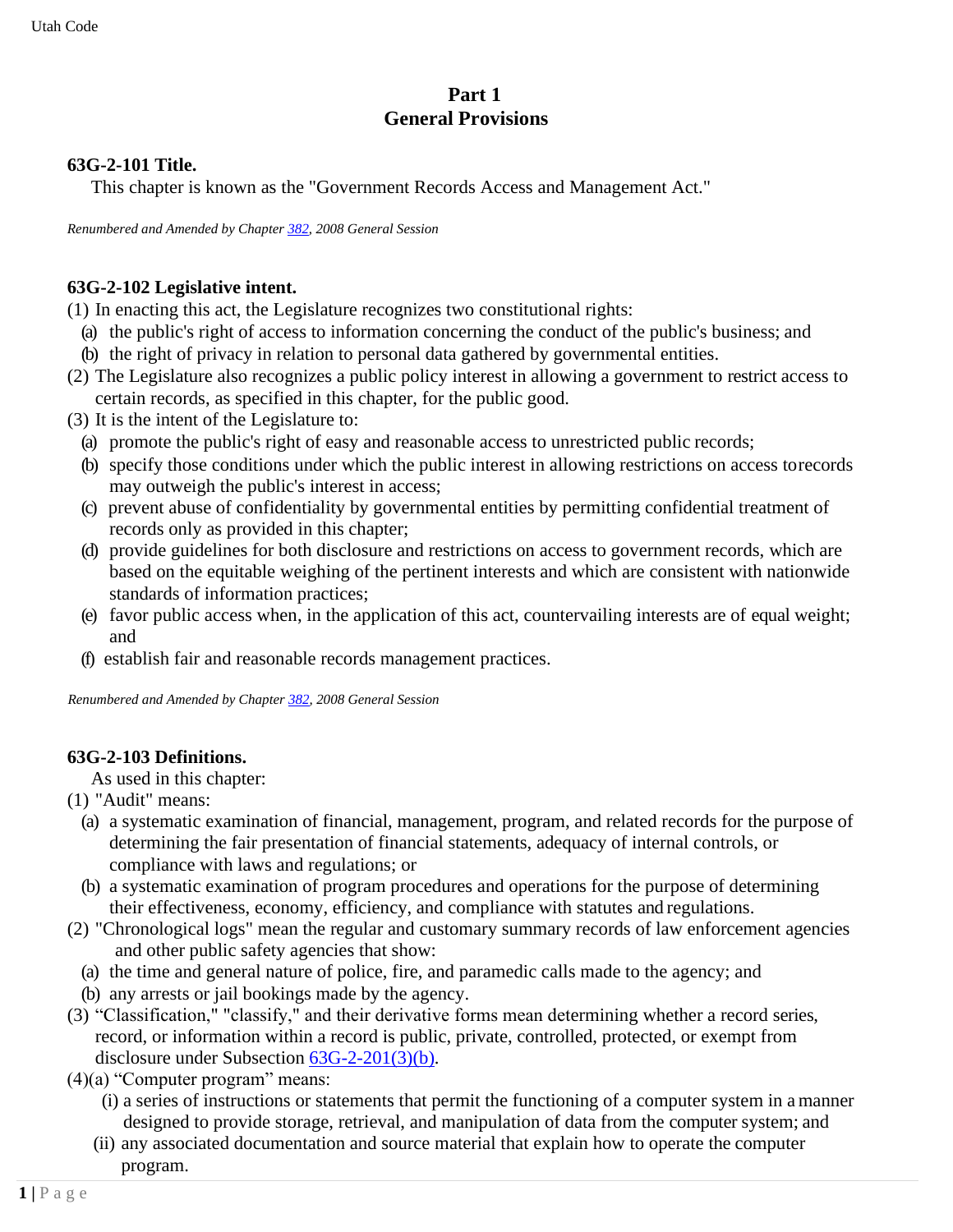- (b) "Computer program" does not mean:
	- (i) the original data, including numbers, text, voice, graphics, and images;
	- (ii) analysis, compilation, and other manipulated forms of the original data produced by use ofthe program; or
	- (iii) the mathematical or statistical formulas, excluding the underlying mathematical algorithms contained in the program, that would be used if the manipulated forms of the original data were to be produced manually.
- $(5)(a)$  "Contractor" means:
	- (i) any person who contracts with a governmental entity to provide goods or services directly toa governmental entity; or
	- (ii) any private, nonprofit organization that receives funds from a governmental entity.
	- (b) "Contractor" does not mean a private provider.
- (6) "Controlled record" means a record containing data on individuals that is controlled as provided by Section [63G-2-304.](https://le.utah.gov/xcode/Title63G/Chapter2/63G-2-S304.html?v=C63G-2-S304_1800010118000101)
- (7) "Designation," "designate," and their derivative forms mean indicating, based on a governmental entity's familiarity with a record series or based on a governmental entity's review of a reasonable sample of a record series, the primary classification that a majority of records in a record series would be given if classified and the classification that other records typically present in the record series would be given if classified.
- (8) "Elected official" means each person elected to a state office, county office, municipal office, school board or school district office, local district office, or special service district office, but does not include judges.
	- (9) "Explosive" means a chemical compound, device, or mixture:
	- (a) commonly used or intended for the purpose of producing an explosion; and
	- (b) that contains oxidizing or combustive units or other ingredients in proportions, quantities, or packing so that:
		- (i) an ignition by fire, friction, concussion, percussion, or detonator of any part of the compound or mixture may cause a sudden generation of highly heated gases; and
	- (ii) the resultant gaseous pressures are capable of:
		- (A) producing destructive effects on contiguous objects; or
		- (B) causing death or serious bodily injury.
- (10) "Government audit agency" means any governmental entity that conducts an audit. (11)(a)
- (11)(a) "Governmental entity" means:
	- (i) executive department agencies of the state, the offices of the governor, lieutenant governor, state auditor, attorney general, and state treasurer, the Board of Pardons and Parole, the Board of Examiners, the National Guard, the Career Service Review Office, the State Board of Education, the Utah Boardof Higher Education, and the State Archives;
	- (ii) the Office of the Legislative Auditor General, Office of the Legislative Fiscal Analyst, Office of Legislative Research and General Counsel, the Legislature, and legislativecommittees, except any political party, group, caucus, or rules or sifting committee of the Legislature;
	- (iii) courts, the Judicial Council, the Administrative Office of the Courts, and similar administrative units in the judicial branch;
	- (iv) any state-funded institution of higher education or public education; or
	- (v) any political subdivision of the state, but, if a political subdivision has adopted an ordinance or a policy relating to information practices pursuant to Section [63G-2-701,](https://le.utah.gov/xcode/Title63G/Chapter2/63G-2-S701.html?v=C63G-2-S701_2019051420190514) this chapter shall apply to the political subdivision to the extent specified in Section [63G-2-701](https://le.utah.gov/xcode/Title63G/Chapter2/63G-2-S701.html?v=C63G-2-S701_2019051420190514) or as specified in any other section of this chapter that specifically refers to political subdivisions.
	- (b) "Governmental entity" also means:
		- (i) every office, agency, board, bureau, committee, department, advisory board, or commission of an entity listed in Subsection (11)(a) that is funded or established by the government to carry out the public's business;
	- (ii) as defined in Section  $11-13-103$ , an interlocal entity or joint or cooperative undertaking;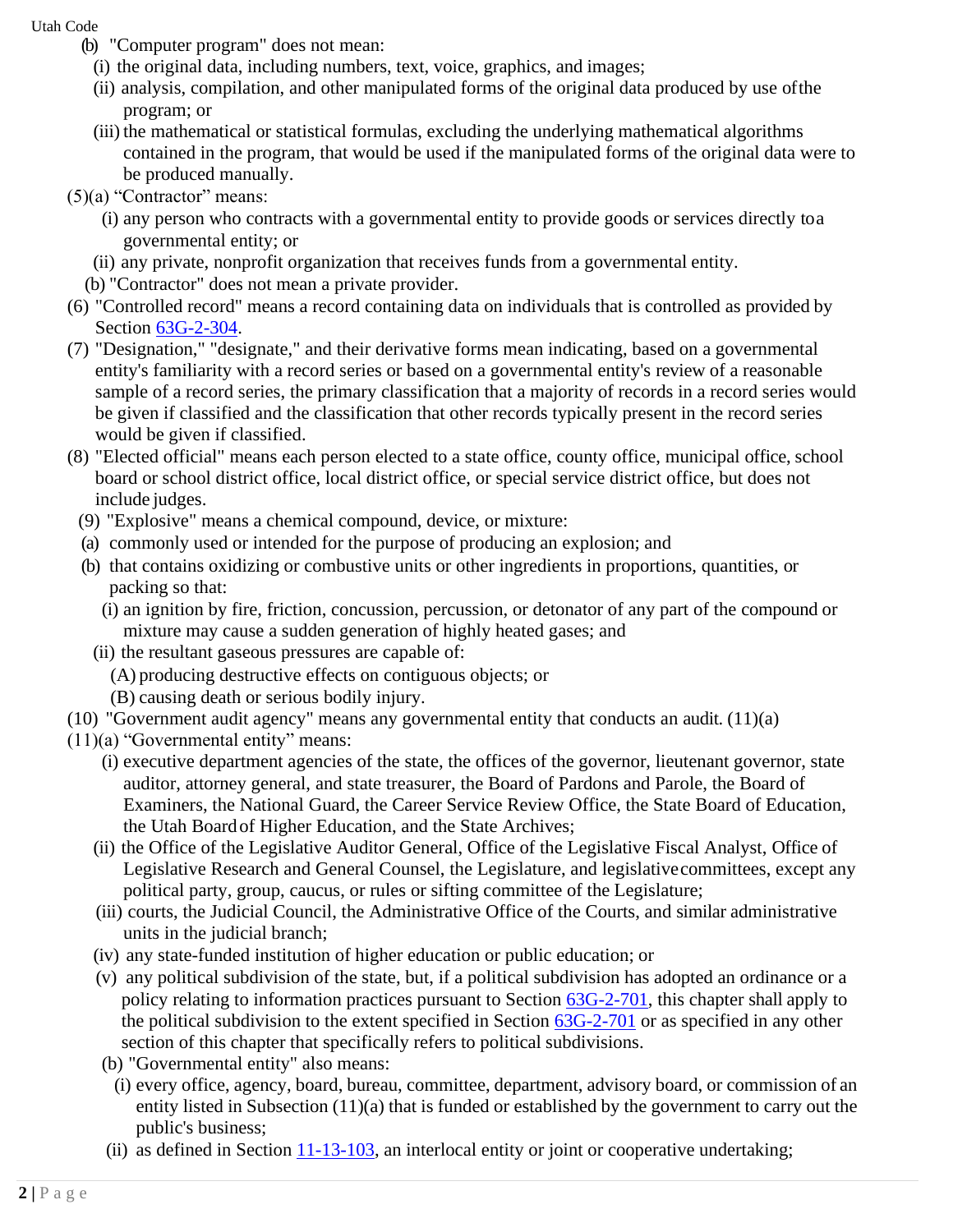- (iii) as defined in Section  $11-13a-102$ , a governmental nonprofit corporation;
	- (iv) an association as defined in Section [53G-7-1101;](https://le.utah.gov/xcode/Title53G/Chapter7/53G-7-S1101.html?v=C53G-7-S1101_2019051420190514)
	- (v) the Utah Independent Redistricting Commission; and
	- (iv) a law enforcement agency, as defined in Section [53-1-102,](https://le.utah.gov/xcode/Title53/Chapter1/53-1-S102.html?v=C53-1-S102_2019051420190514) that employs one or more law enforcement officers, as defined in [Section](https://le.utah.gov/xcode/Title53/Chapter13/53-13-S103.html?v=C53-13-S103_2019051420190514) 53-13-103.
- (c) "Governmental entity" does not include the Utah Educational Savings Plan created in Section [53B-8a-](https://le.utah.gov/xcode/Title53B/Chapter8A/53B-8a-S103.html?v=C53B-8a-S103_2019051420190514) 103.
- (12) "Gross compensation" means every form of remuneration payable for a given period to an individual for services provided including salaries, commissions, vacation pay, severance pay, bonuses, and any board, rent, housing, lodging, payments in kind, and any similar benefit received from the individual's employer.
- (13) "Individual" means a human being.
- (14) (a) "Initial contact report" means an initial written or recorded report however titled, prepared by peace officers engaged in public patrol or response duties describing official actions initially taken in response to either a public complaint about or the discovery of an apparent violation of law, which report may describe:
	- (i) the date, time, location, and nature of the complaint, the incident, or offense;
	- (ii) names of victims;
	- (iii) the nature or general scope of the agency's initial actions taken in response to the incident;
	- (iv) the general nature of any injuries or estimate of damages sustained in the incident;
	- (v) the name, address, and other identifying information about any person arrested or charged in connection with the incident; or
	- (vi) the identity of the public safety personnel, except undercover personnel, or prosecuting attorney involved in responding to the initial incident.
	- (b) Initial contact reports do not include follow-up or investigative reports prepared after the initial contact report. However, if the information specified in Subsection (14)(a) appears in follow- up or investigative reports, it may only be treated confidentially if it is private, controlled, protected, or exempt from disclosure under Subsection [63G-2-201\(3\)\(b\).](https://le.utah.gov/xcode/Title63G/Chapter2/63G-2-S201.html?v=C63G-2-S201_2019051420190514&63G-2-201(3)(b))
	- (c) Initial contact reports do not include accident reports, as that term is described in [Title 41, Chapter](https://le.utah.gov/xcode/Title41/Chapter6A/41-6a-P4.html?v=C41-6a-P4_1800010118000101)  [6a, Part 4, Accident Responsibilities.](https://le.utah.gov/xcode/Title41/Chapter6A/41-6a-P4.html?v=C41-6a-P4_1800010118000101)
- (15) "Legislative body" means the Legislature.
- (16) "Notice of compliance" means a statement confirming that a governmental entity has complied with an order of the State Records Committee.
- (17) "Person" means:
	- (a) an individual;
	- (b) a nonprofit or profit corporation;
	- (c) a partnership;
	- (d) a sole proprietorship;
	- (e) other type of business organization; or
	- (f) any combination acting in concert with one another.
- (18) "Private provider" means any person who contracts with a governmental entity to provide services directly to the public.
- (19) "Private record" means a record containing data on individuals that is private as provided by Section [63G-](https://le.utah.gov/xcode/Title63G/Chapter2/63G-2-S302.html?v=C63G-2-S302_2019051420190514) [2-302.](https://le.utah.gov/xcode/Title63G/Chapter2/63G-2-S302.html?v=C63G-2-S302_2019051420190514)
- (20) "Protected record" means a record that is classified protected as provided by Section [63G-2-305.](https://le.utah.gov/xcode/Title63G/Chapter2/63G-2-S305.html?v=C63G-2-S305_2019051420190514)
- (21) "Public record" means a record that is not private, controlled, or protected and that is not exemptfrom disclosure as provided in Subsection [63G-2-201\(3\)\(b\).](https://le.utah.gov/xcode/Title63G/Chapter2/63G-2-S201.html?v=C63G-2-S201_2019051420190514&63G-2-201(3)(b))
- (22) (a) "Record" means a book, letter, document, paper, map, plan, photograph, film, card, tape, recording, electronic data, or other documentary material regardless of physical form or characteristics:
	- (i) that is prepared, owned, received, or retained by a governmental entity or political subdivision; and
	- (ii) where all of the information in the original is reproducible by photocopy or other mechanical or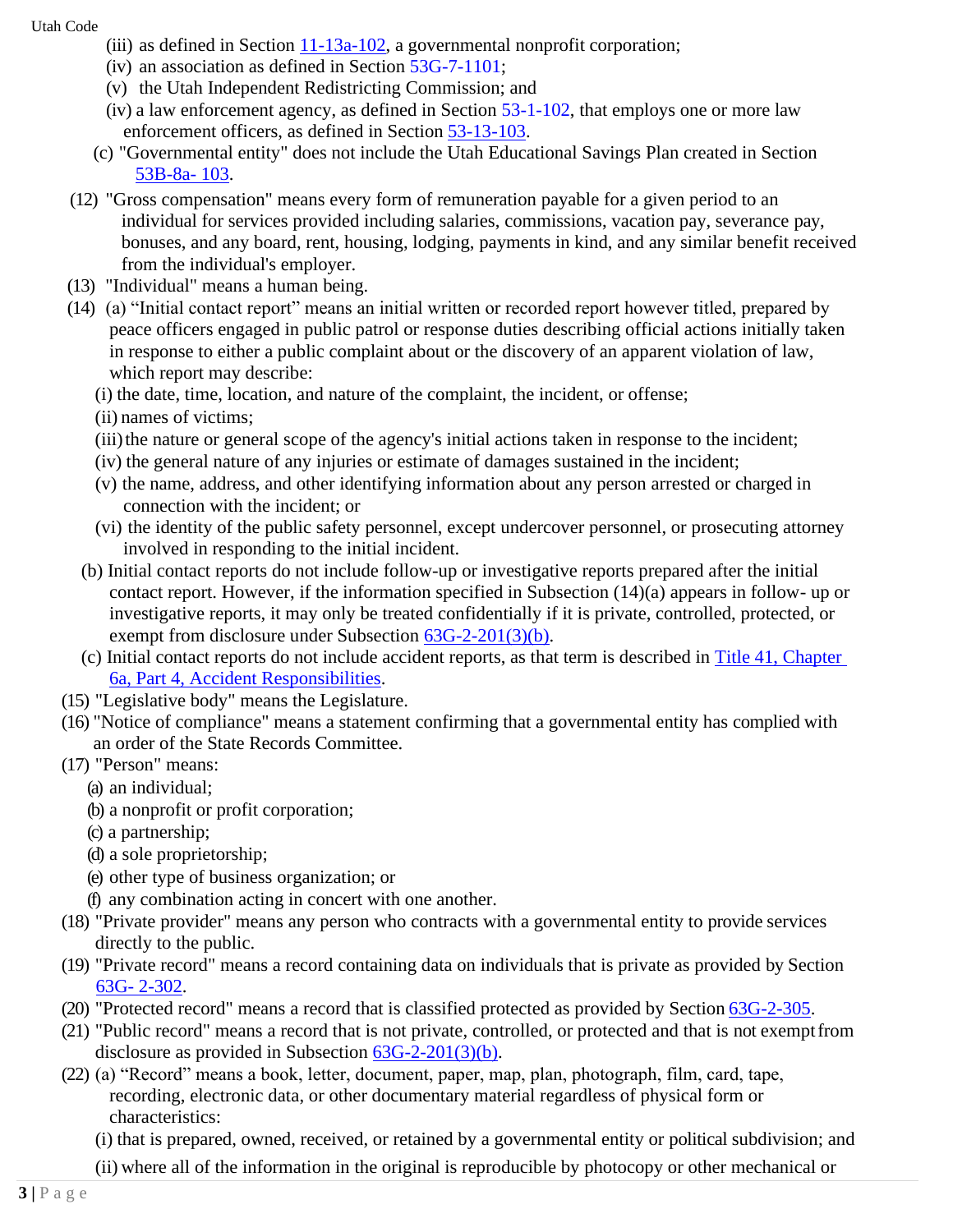electronic means.

- (b)"Record" does not mean:
- (i) a personal note or personal communication prepared or received by an employee or officer of a governmental entity:
	- (A) in a capacity other than the employee's or officer's governmental capacity; or
	- (B) that is unrelated to the conduct of the public's business;
- (ii) a temporary draft or similar material prepared for the originator's personal use or prepared by the originator for the personal use of an individual for whom the originator is working;
- (iii) material that is legally owned by an individual in the individual's private capacity;
- (iv) material to which access is limited by the laws of copyright or patent unless the copyright or patent is owned by a governmental entity or political subdivision;
- (v) proprietary software;
- (vi) junk mail or a commercial publication received by a governmental entity or an official or employeeof a governmental entity;
- (vii) a book that is cataloged, indexed, or inventoried and contained in the collections of a library open to the public;
- (viii) material that is cataloged, indexed, or inventoried and contained in the collections of alibrary open to the public, regardless of physical form or characteristics of the material;
- (ix) a daily calendar or other personal note prepared by the originator for the originator's personal use or for the personal use of an individual for whom the originator is working;
- (x) a computer program that is developed or purchased by or for any governmental entity for its own use;
- (xi) a note or internal memorandum prepared as part of the deliberative process by:
	- (A) a member of the judiciary;
	- (B) an administrative law judge;
	- (C) a member of the Board of Pardons and Parole; or
	- (D) a member of any other body, other than an association or appeals panel as defined in Section [53G-7-](https://le.utah.gov/xcode/Title53G/Chapter7/53G-7-S1101.html?v=C53G-7-S1101_2019051420190514) [1101,](https://le.utah.gov/xcode/Title53G/Chapter7/53G-7-S1101.html?v=C53G-7-S1101_2019051420190514) charged by law with performing a quasi-judicial function;
- (xii) a telephone number or similar code used to access a mobile communication device that is used by an employee or officer of a governmental entity, provided that the employee or officer of the governmental entity has designated at least one business telephone number that is a public record as provided in Section [63G-2-301;](https://le.utah.gov/xcode/Title63G/Chapter2/63G-2-S301.html?v=C63G-2-S301_2018032220180322)
- (xiii) information provided by the Public Employees' Benefit and Insurance Program, created in Section [49-20-103,](https://le.utah.gov/xcode/Title49/Chapter20/49-20-S103.html?v=C49-20-S103_2017050920170701) to a county to enable the county to calculate the amount to be paid to ahealth care provider under Subsection  $17-50-319(2)(e)(ii)$ ;
- (xiv) information that an owner of unimproved property provides to a local entity as provided in Section [11-42-205;](https://le.utah.gov/xcode/Title11/Chapter42/11-42-S205.html?v=C11-42-S205_1800010118000101)
- (xv) a video or audio recording of an interview, or a transcript of the video or audio recording, that is conducted at a Children's Justice Center established under Section [67-5b-102;](https://le.utah.gov/xcode/Title67/Chapter5B/67-5b-S102.html?v=C67-5b-S102_2019051420190514)
- (xvi) child pornography, as defined by Section [76-5b-103;](https://le.utah.gov/xcode/Title76/Chapter5B/76-5b-S103.html?v=C76-5b-S103_1800010118000101) or
- (xvii) before final disposition of an ethics complaint occurs, a video or audio recording of the closed portion of a meeting or hearing of:
	- (A) a Senate or House Ethics Committee;
	- (B) the Independent Legislative Ethics Commission;
	- (C) the Independent Executive Branch Ethics Commission, created in Section [63A-14-202;](https://le.utah.gov/xcode/Title63A/Chapter14/63A-14-S202.html?v=C63A-14-S202_2019051420190514) or
	- (D) the Political Subdivisions Ethics Review Commission established in Section [63A-15-201;](https://le.utah.gov/xcode/Title63A/Chapter15/63A-15-S201.html?v=C63A-15-S201_2019051420190514) or
- (xviii) confidential communication described in Section [58-60-102,](https://le.utah.gov/xcode/Title58/Chapter60/58-60-S102.html?v=C58-60-S102_2021050520210505) [58-61-102,](https://le.utah.gov/xcode/Title58/Chapter61/58-61-S102.html?v=C58-61-S102_1800010118000101) or [58-61-702.](https://le.utah.gov/xcode/Title58/Chapter61/58-61-S702.html?v=C58-61-S702_2015070120150701)
- (23) "Record series" means a group of records that may be treated as a unit for purposes ofdesignation, description, management, or disposition.
- (24) "Records officer" means the individual appointed by the chief administrative officer of each governmental entity, or the political subdivision to work with state archives in the care, maintenance, scheduling, designation, classification, disposal, and preservation of records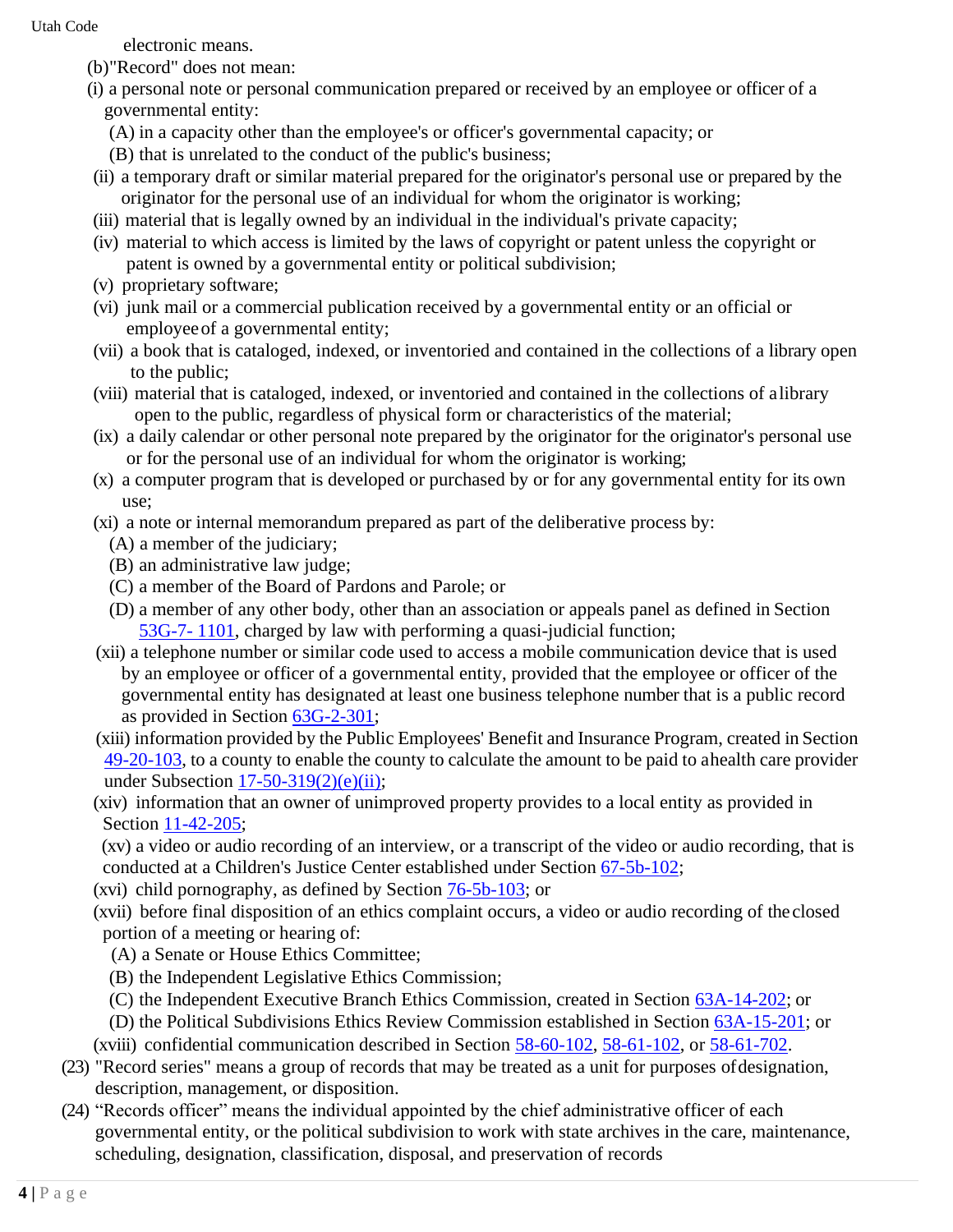- (25) "Schedule," "scheduling," and their derivative forms mean the process of specifying the length of time each record series should be retained by a governmental entity for administrative, legal, fiscal, or historical purposes and when each record series should be transferred to the state archives or destroyed.
- (26) "Sponsored research" means research, training, and other sponsored activities as defined by thefederal Executive Office of the President, Office of Management and Budget:

# (a) conducted:

- (i) by an institution within the state system of higher education defined in Section  $53B-1-102$ ; and
- (ii) through an office responsible for sponsored projects or programs; and
- (b) funded or otherwise supported by an external:
	- (i) person that is not created or controlled by the institution within the state system of higher education; or
	- (ii) federal, state, or local governmental entity.
- (27) State archives" means the Division of Archives and Records Service created in Section [63A-12-101.](https://le.utah.gov/xcode/Title63A/Chapter12/63A-12-S101.html?v=C63A-12-S101_2019051420190514)
- (28)"State archivist" means the director of the state archives.
- (29)"State Records Committee" means the State Records Committee created in Section [63G-2-501.](https://le.utah.gov/xcode/Title63G/Chapter2/63G-2-S501.html?v=C63G-2-S501_2019051420190514)
- (30) "Summary data" means statistical records and compilations that contain data derived from private, controlled, or protected information but that do not disclose private, controlled, or protected information.

*Amended by Chapte[r 283,](https://le.utah.gov/~2021/bills/static/HB0350.html) 2021 General Session Amended by Chapte[r 211,](https://le.utah.gov/~2021/bills/static/SB0060.html) 2021 General Session*

# **63G-2-104 Administrative Procedures Act not applicable.**

[Title 63G, Chapter 4, Administrative Procedures Act, d](http://le.utah.gov/xcode/Title63G/Chapter4/63G-4.html)oes not apply to this chapter except as provided in Section 63G-2-603.

*Renumbered and Amended by Chapte[r 382, 2](http://le.utah.gov/UtahCode/ChapterLookup.jsp?chap=382&sess=2008GS)008 General Session*

#### **63G-2-105 Confidentiality agreements.**

If a governmental entity or political subdivision receives a request for a record that is subject to a confidentiality agreement executed before April 1, 1992, the law in effect at the time the agreement was executed, including late judicial interpretations of the law, shall govern access to the record, unless all parties to the confidentiality agreement agree in writing to be governed by the provisions of this chapter.

*Renumbered and Amended by Chapter [382, 2](http://le.utah.gov/UtahCode/ChapterLookup.jsp?chap=382&sess=2008GS)008 General Session*

#### **63G-2-106 Records of security measures.**

- (1) The records of a governmental entity or political subdivision regarding security measures designed for the protection of persons or property, public or private, are not subject to this chapter.
- (2) The records described in Subsection (1) include:
- (a) security plans, including a plan:
	- (i) to prepare for or mitigate terrorist activity; or
	- (ii) for emergency disaster response and recovery;
- (b) security codes and combinations, and passwords;
- (c) passes and keys;
- (d) security procedures;
- (e) except as provided in Subsection (3), results of, or data collected from a public entity's risk assessment or security audit; and
- (f) building and public works designs, to the extent that the records or information relate to the ongoing security measures of a public entity.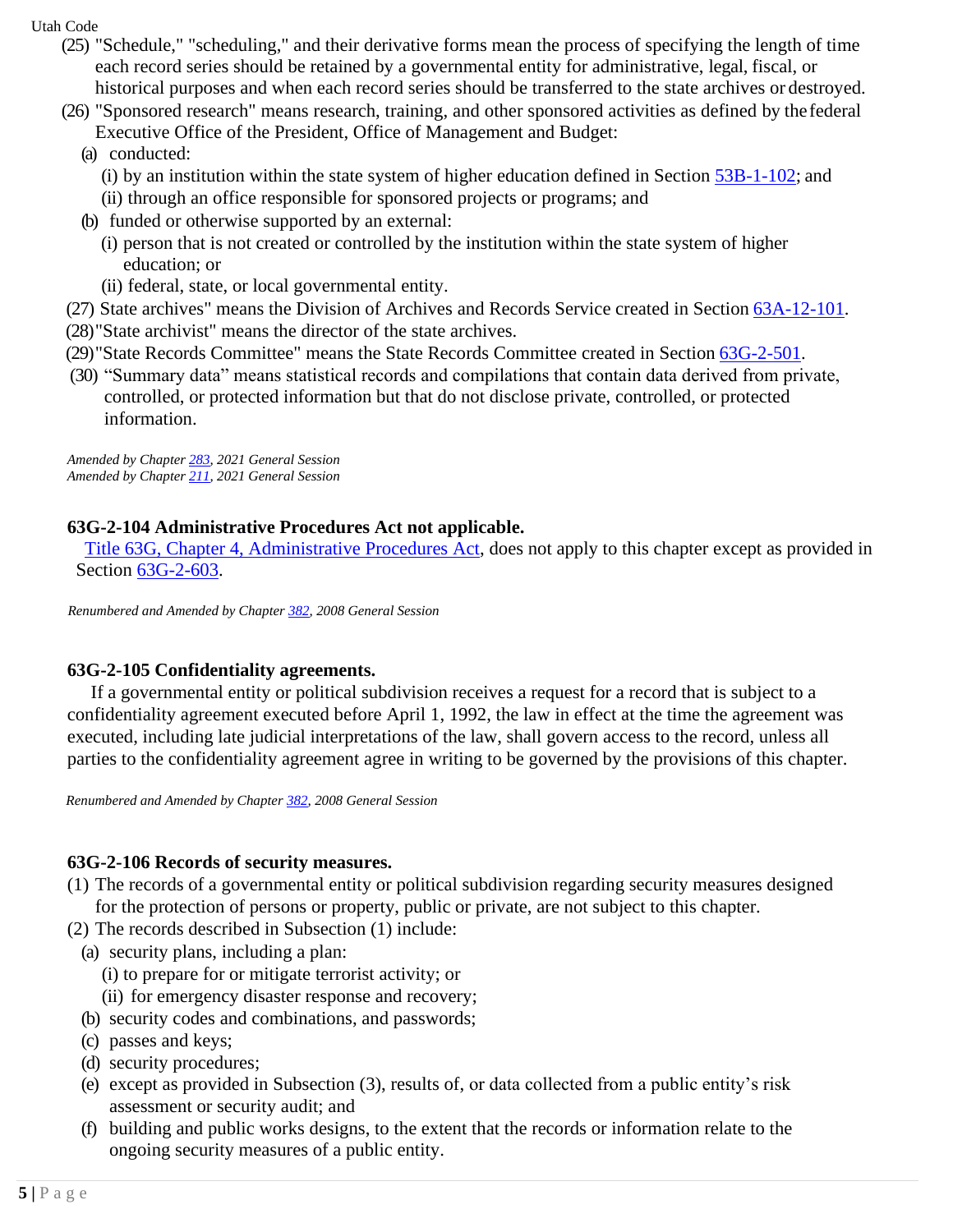(3) The records described in Subsection (1) do not include a certification that a community water system has conducted a risk and resilience assessment under 42 U.S.C. Sec. 300i-2.

*Amended by Chapter [109,](https://le.utah.gov/~2022/bills/static/SB0254.html) 2022 General Session*

# **63G-2-107 Disclosure of records subject to federal law.**

- (1) Notwithstanding Subsection [63G-2-201\(6\),](https://le.utah.gov/xcode/Title63G/Chapter2/63G-2-S201.html?v=C63G-2-S201_2016051020160510&63G-2-201(6)) this chapter does not apply to a record containing protected health information as defined in 45 C.F.R., Part 164, Standards for Privacy of Individually Identifiable Health Information, if the record is:
	- (a) controlled or maintained by a governmental entity; and
	- (b) governed by 45 C.F.R., Parts 160 and 164, Standards for Privacy of Individually Identifiable Health Information.
- (2) The disclosure of an education record as defined in the Family Educational Rights and Privacy Act, 34 C.R.F. Part 99, that is controlled or maintained by a governmental entity shall be governed by the Family Educational Rights and Privacy Act, 34 C.F.R. Part 99.

*Amended by Chapter [380, 2](http://le.utah.gov/UtahCode/ChapterLookup.jsp?chap=380&sess=2016GS)016 General Session*

#### **63G-2-108 Certification of records officer.**

Each records officer of a governmental entity or political subdivision shall, on an annual basis, successfully complete online training and obtain certification from state archives in accordance with Section [63A-12-110.](http://le.utah.gov/xcode/Title63A/Chapter12/63A-12-S110.html)

*Enacted by Chapte[r 377, 2](http://le.utah.gov/UtahCode/ChapterLookup.jsp?chap=377&sess=2012GS)012 General Session*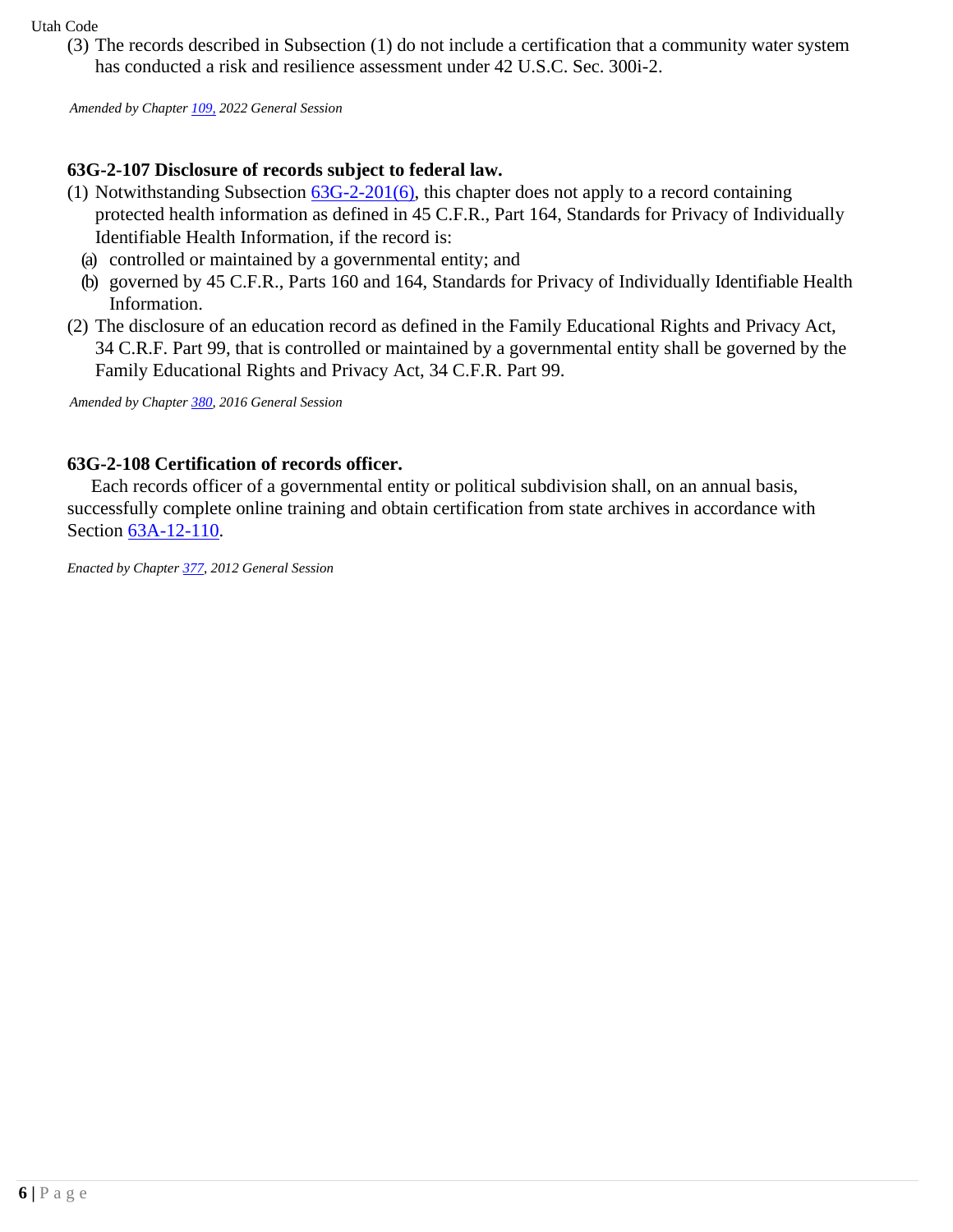# **Part 2**

#### **Access to Records**

**63G-2-201 Provisions relating to records -- Public records -- Private, controlled, protected, and other restricted records -- Disclosure and nondisclosure of records -- Certified copy of record -- Limits on obligation to respond to record request.**

- (1) (a) Except as provided in Subsection (1)(b) a person has the right to inspect a public record free of charge, and the right to take a copy of a public record during normal working hours, subject to Sections [63G-2-203](https://le.utah.gov/xcode/Title63G/Chapter2/63G-2-S203.html?v=C63G-2-S203_2016051020160510) and [63G-2-204..](https://le.utah.gov/xcode/Title63G/Chapter2/63G-2-S204.html?v=C63G-2-S204_2019051420190514)
	- (b) A right under Subsection (1)(a) does not apply with respect to a record:
	- (i) a copy of which the governmental entity has already provided to the person;
	- (ii) that is the subject of a records request that the governmental entity is not required to fill under Subsection (8)(e); or
	- (iii)(A) that is accessible only by a computer or other electronic device owned or controlled by the governmental entity;
		- (B)that is part of an electronic file that also contains a record that is private, controlled, or protected; and
		- (C)that the governmental entity cannot readily segregate from the part of the electronic filethat contains a private, controlled, or protected record.
- (2) A record is public unless otherwise expressly provided by statute.
- (3) The following records are not public:
	- (a) a record that is private, controlled, or protected under Sections [63G-2-302,](https://le.utah.gov/xcode/Title63G/Chapter2/63G-2-S302.html?v=C63G-2-S302_2019051420190514) [63G-2-303,](https://le.utah.gov/xcode/Title63G/Chapter2/63G-2-S303.html?v=C63G-2-S303_2019051420190514) [63G-2-304,](https://le.utah.gov/xcode/Title63G/Chapter2/63G-2-S304.html?v=C63G-2-S304_1800010118000101) and [63G-2-305;](https://le.utah.gov/xcode/Title63G/Chapter2/63G-2-S305.html?v=C63G-2-S305_2019051420190514) and
	- (b) a record to which access is restricted pursuant to court rule, another state statute, federal statute, or federal regulation, including records for which access is governed or restricted as a condition of participation in a state or federal program or for receiving state or federal funds.
- (4) Only a record specified in Section [63G-2-302,](https://le.utah.gov/xcode/Title63G/Chapter2/63G-2-S302.html?v=C63G-2-S302_2019051420190514) [63G-2-303,](https://le.utah.gov/xcode/Title63G/Chapter2/63G-2-S303.html?v=C63G-2-S303_2019051420190514) [63G-2-304,](https://le.utah.gov/xcode/Title63G/Chapter2/63G-2-S304.html?v=C63G-2-S304_1800010118000101) or [63G-2-305](https://le.utah.gov/xcode/Title63G/Chapter2/63G-2-S305.html?v=C63G-2-S305_2019051420190514) may be classified private, controlled, or protected.
- (5)(a) A governmental entity may not disclose a record that is private, controlled, or protected to any person except as provided in Subsection (5)(b), Subsection (5)(c), Section [63G-2-202,](https://le.utah.gov/xcode/Title63G/Chapter2/63G-2-S202.html?v=C63G-2-S202_2019051420190514) [63G-2-206,](https://le.utah.gov/xcode/Title63G/Chapter2/63G-2-S206.html?v=C63G-2-S206_2019051420190514) or [63G-2-](https://le.utah.gov/xcode/Title63G/Chapter2/63G-2-S303.html?v=C63G-2-S303_2019051420190514) [303.](https://le.utah.gov/xcode/Title63G/Chapter2/63G-2-S303.html?v=C63G-2-S303_2019051420190514)
	- (b) A governmental entity may disclose a record that is private under Subsection [63G-2-302\(2\)](https://le.utah.gov/xcode/Title63G/Chapter2/63G-2-S302.html?v=C63G-2-S302_2019051420190514&63G-2-302(2)) or protected under Section [63G-2-305](https://le.utah.gov/xcode/Title63G/Chapter2/63G-2-S305.html?v=C63G-2-S305_2019051420190514) to persons other than those specified in Section [63G-2-202](https://le.utah.gov/xcode/Title63G/Chapter2/63G-2-S202.html?v=C63G-2-S202_2019051420190514) o[r](https://le.utah.gov/xcode/Title63G/Chapter2/63G-2-S206.html?v=C63G-2-S206_2019051420190514) [63G-2-206](https://le.utah.gov/xcode/Title63G/Chapter2/63G-2-S206.html?v=C63G-2-S206_2019051420190514) if the head of a governmental entity, or a designee, determines that:
		- (i) there is no interest in restricting access to the record; or
		- (ii) the interests favoring access are greater than or equal to the interest favoring restriction of access.
	- (c) In addition to the disclosure under Subsection (5)(b), a governmental entity may disclose arecord that is protected under Subsection [63G-2-305\(51\)](https://le.utah.gov/xcode/Title63G/Chapter2/63G-2-S305.html?v=C63G-2-S305_2019051420190514&63G-2-305(51)) if:
		- (i) the head of the governmental entity, or a designee, determines that the disclosure:
		- (A) is mutually beneficial to:
			- (I) the subject of the record;
			- (II) the governmental entity; and
			- (III)the public; and
		- (B) serves a public purpose related to:
			- (I) public safety; or
			- (II) consumer protection; and

(ii) the person who receives the record from the governmental entity agrees not to use or allow the use of the record for advertising or solicitation purposes.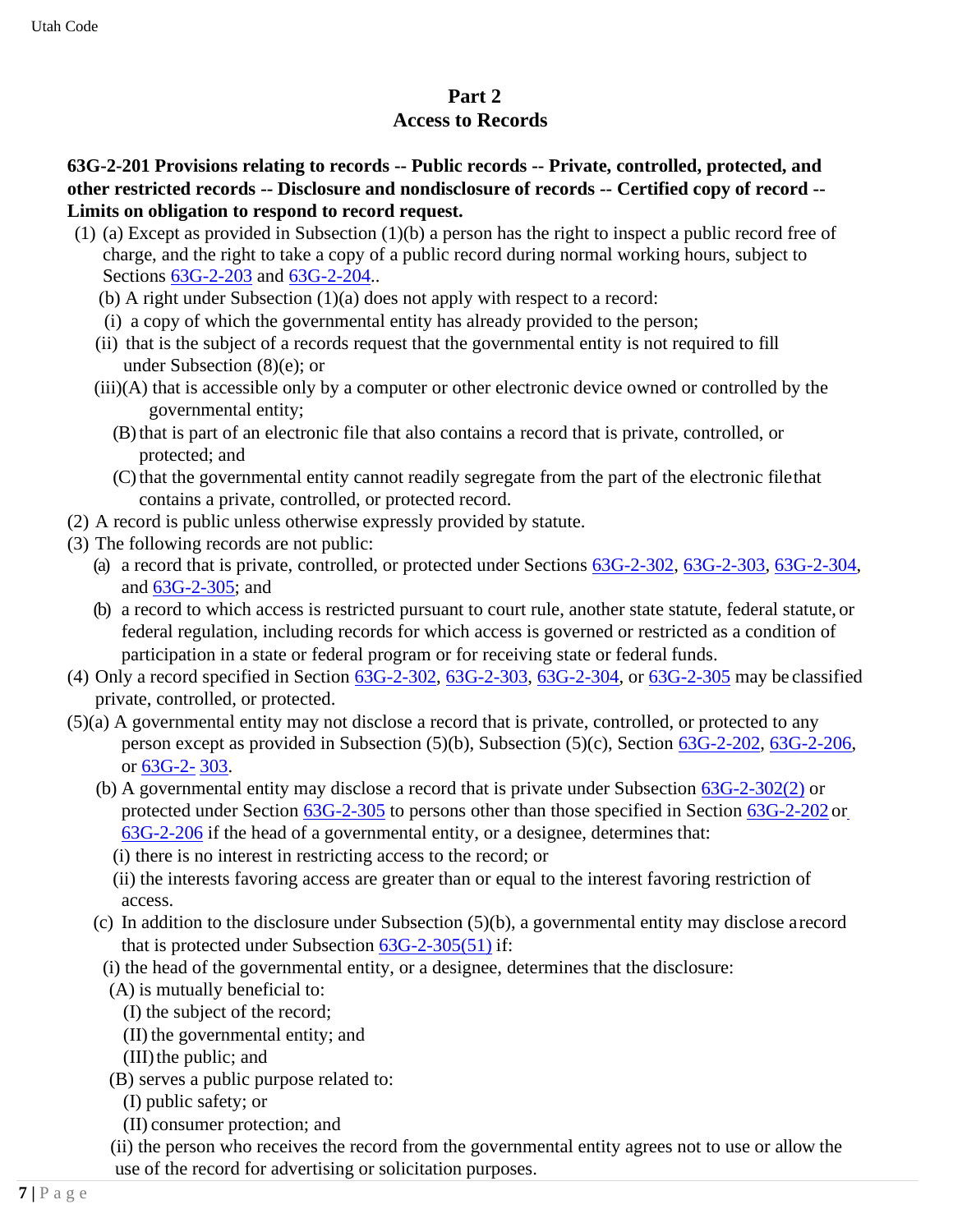- (6)(a) The disclosure of a record to which access is governed or limited pursuant to court rule, another state statute, federal statute, or federal regulation, including a record for which access is governed or limited as a condition of participation in a state or federal program or for receiving state or federal funds, is governed by the specific provisions of that statute, rule, or regulation.
	- (b) This chapter applies to records described in Subsection (6)(a) insofar as this chapter is not
	- inconsistent with the statute, rule, or regulation.
- (7) A governmental entity shall provide a person with a certified copy of a record if:
	- (a) the person requesting the record has a right to inspect it;
	- (b) the person identifies the record with reasonable specificity; and
	- (c) the person pays the lawful fees.
- (8) In response to a request, a governmental entity is not required to:
	- (a) create a record;
	- (b) compile, format, manipulate, package, summarize, or tailor information;
	- (c) provide a record in a particular format, medium, or program not currently maintained by the governmental entity;
	- (d) fulfill a person's records request if the request unreasonably duplicates prior records requests from that person; or
	- (e) fill a person's records request if:
	- (i) the record requested is:
	- (A) publicly accessible online; or
	- (B) included in a public publication or product produced by the governmental entity receiving the request; and
	- (ii) the governmental entity:
		- (A) specifies to the person requesting the record where the record is accessible online; or
	- (B) provides the person requesting the record with the public publication or product and specifies where the record can be found in the public publication or product.
- (9)(a) Although not required to do so, a governmental entity may, upon request from the person who submitted the records request, compile, format, manipulate, package, summarize, or tailor information or provide a record in a format, medium, or program not currently maintained by the governmental entity.
	- (b) In determining whether to fulfill a request described in Subsection (9)(a), a governmental entity may consider whether the governmental entity is able to fulfill the request without unreasonably interfering with the governmental entity's duties and responsibilities.
	- (c) A governmental entity may require a person who makes a request under Subsection (9)(a) to pay the governmental entity, in accordance with Section [63G-2-203, f](https://le.utah.gov/xcode/Title63G/Chapter2/63G-2-S203.html?v=C63G-2-S203_2016051020160510)or providing the information or record as requested.
- (10) (a) Notwithstanding any other provision of this chapter, and subject to Subsection (10)(b), a governmental entity is not required to respond to, or provide a record in response to, a record request if the request is submitted by or in behalf of an individual who is confined in a jail or other correctional facility following the individual's conviction.
	- (b) Subsection  $(10)(a)$  does not apply to:
	- (i) the first five record requests submitted to the governmental entity by or in behalf of an individual described in Subsection (10)(a) during any calendar year requesting only a record that contains a specific reference to the individual; or
	- (ii) a record request that is submitted by an attorney of an individual described in Subsection  $(10)(a)$ .
- (11)(a) A governmental entity may allow a person requesting more than 50 pages of records to copy the records if:
	- (i)the records are contained in files that do not contain records that are exempt from disclosure, or the records may be segregated to remove private, protected, or controlled information from disclosure; and
	- (ii) the governmental entity provides reasonable safeguards to protect the public from the potential for loss of a public record.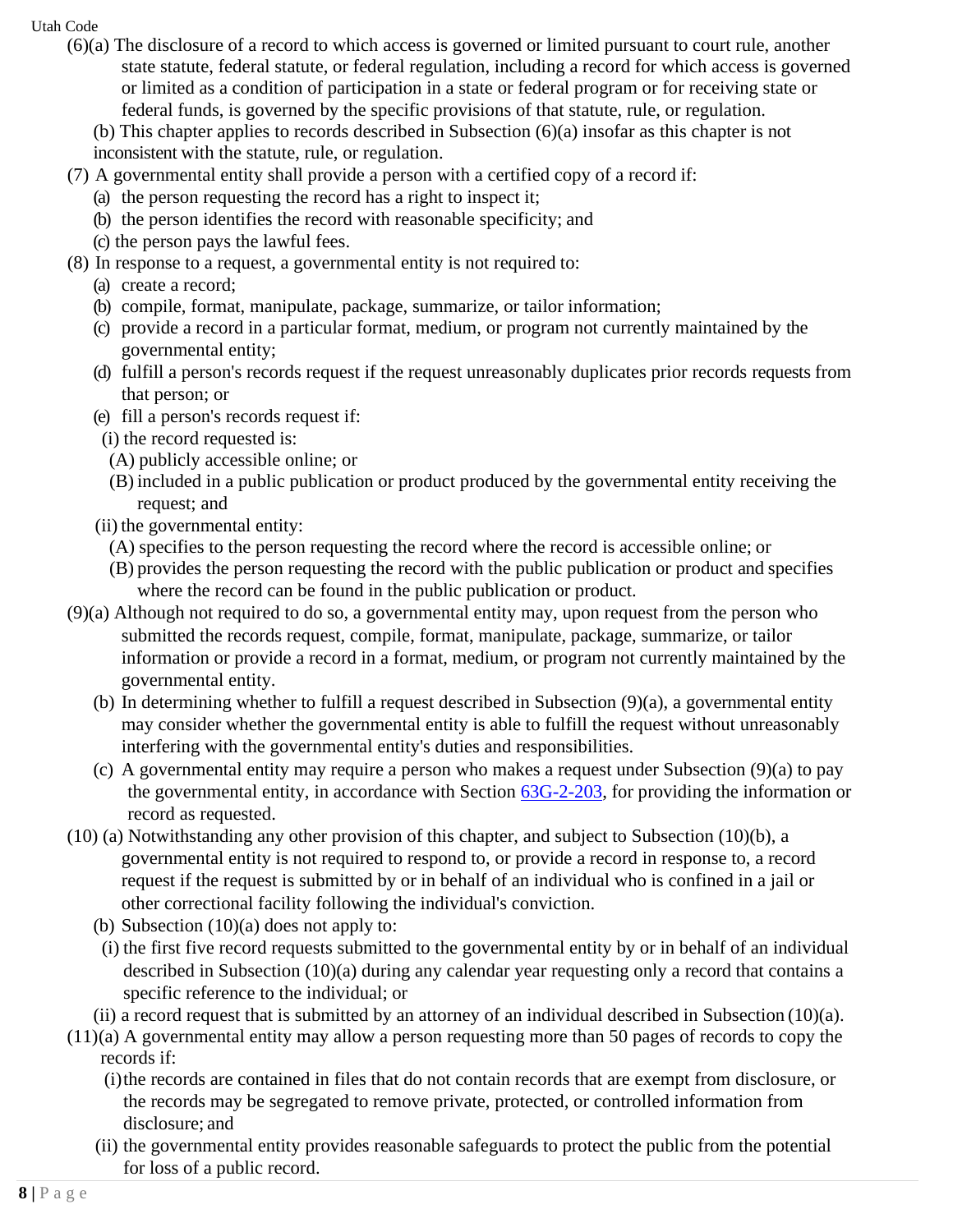- (b) If the requirements of Subsection  $(11)(a)$  are met, the governmental entity may:
- (i) provide the requester with the facilities for copying the requested records and require that the requester make the copies; or
- (ii) allow the requester to provide the requester's own copying facilities and personnel to make the copies at the governmental entity's offices and waive the fees for copying the records.
- (12)(a) A governmental entity that owns an intellectual property right and that offers the intellectual property right for sale or license may control by ordinance or policy the duplication and distribution of the material based on terms the governmental entity considers to be in the public interest.
	- (b) Nothing in this chapter shall be construed to limit or impair the rights or protections granted to the governmental entity under federal copyright or patent law as a result of its ownership of the intellectual property right.
- (13) A governmental entity may not use the physical form, electronic or otherwise, in which a record is stored to deny, or unreasonably hinder the rights of a person to inspect and receive a copy of a record under this chapter.
- (14) Subject to the requirements of Subsection (8), a governmental entity shall provide access to an electronic copy of a record in lieu of providing access to its paper equivalent if:
	- (a) the person making the request requests or states a preference for an electronic copy;
	- (b) the governmental entity currently maintains the record in an electronic format that is reproducible and may be provided without reformatting or conversion; and
	- (c) the electronic copy of the record:
	- (i) does not disclose other records that are exempt from disclosure; or
	- (ii) may be segregated to protect private, protected, or controlled information from disclosure without the undue expenditure of public resources or funds.
- (15) In determining whether a record is properly classified as private under Subsection  $63G-2-302(2)(d)$ , the governmental entity, State Records Committee, local appeals board, or court shall consider and weigh:
	- (a) any personal privacy interests, including those in images, that would be affected by disclosure of the records in question; and
	- (b) any public interests served by disclosure.

*Amended by Chapte[r 334, 2](http://le.utah.gov/UtahCode/ChapterLookup.jsp?chap=334&sess=2019GS)019 General Session*

# **63G-2-202 Access to private, controlled, and protected documents.**

- (1) Except as provided in Subsection (11)(a), a governmental entity:
	- (a) shall, upon request, disclose a private record to:
		- (i) the subject of the record;
		- (ii) the parent or legal guardian of an unemancipated minor who is the subject of the record;
		- (iii) the legal guardian of a legally incapacitated individual who is the subject of the record;
		- (iv) any other individual who:
			- (A) has a power of attorney from the subject of the record;
			- (B)submits a notarized release from the subject of the record or the individual's legal representative dated no more than 90 days before the date the request is made; or
			- (C) if the record is a medical record described in Subsection  $63G-2-302(1)(b)$ , is a health care provider, as defined in Section [26-33a-102, i](https://le.utah.gov/xcode/Title26/Chapter33A/26-33a-S102.html?v=C26-33a-S102_2019051420190514)f releasing the record or information in the record is consistent with normal professional practice and medical ethics; or
		- (v) any person to whom the record must be provided pursuant to:
			- (A) court order as provided in Subsection (7); or
		- (B) a legislative subpoena as provided in [Title 36, Chapter 14, Legislative Subpoena Powers;](https://le.utah.gov/xcode/Title36/Chapter14/36-14.html?v=C36-14_1800010118000101) and
	- (b) may disclose a private record described in Subsections  $63G-2-302(1)(i)$  through  $(m)$ , without complying with Section [63G-2-206, t](https://le.utah.gov/xcode/Title63G/Chapter2/63G-2-S206.html?v=C63G-2-S206_2019051420190514)o another governmental entity for a purpose related to: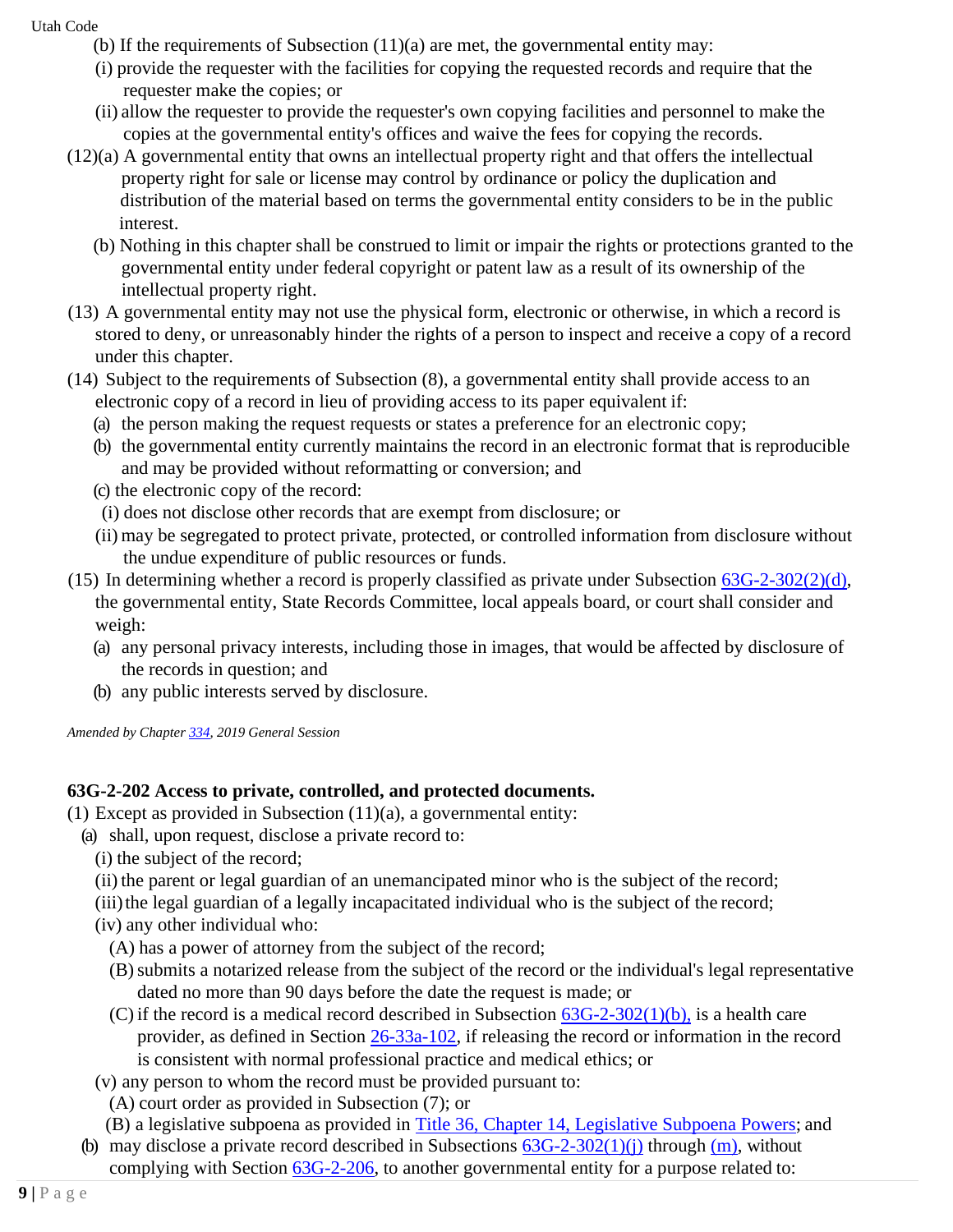- (i) voter registration; or
- (ii) the administration of an election.
- (2)(a) Upon request, a governmental entity shall disclose a controlled record to:
	- (i) a physician, physician assistant, psychologist, certified social worker, insurance provider or producer, or a government public health agency upon submission of:
		- (A) a release from the subject of the record that is dated no more than 90 days prior to the date the request is made; and
		- (B) a signed acknowledgment of the terms of disclosure of controlled information as provided by Subsection (2)(b); and
	- (ii) any person to whom the record must be disclosed pursuant to:
		- (A) a court order as provided in Subsection (7); or
		- (B) a legislative subpoena as provided in [Title 36, Chapter 14, Legislative Subpoena](https://le.utah.gov/xcode/Title36/Chapter14/36-14.html?v=C36-14_1800010118000101) Powers.
	- (b) A person who receives a record from a governmental entity in accordance with Subsection (2)(a)(i) may not disclose controlled information from that record to any person, including the subject of the record.
- (3) If there is more than one subject of a private or controlled record, the portion of the record that pertains to another subject shall be segregated from the portion that the requester is entitled toinspect.
- (4) Upon request, and except as provided in Subsection (10) or (11)(b), a governmental entity shall disclose a protected record to:
	- (a) the person that submitted the record;
	- (b) any other individual who:
		- (i) has a power of attorney from all persons, governmental entities, or political subdivisions whose interests were sought to be protected by the protected classification; or
		- (ii)submits a notarized release from all persons, governmental entities, or political subdivisions whose interests were sought to be protected by the protected classification or from their legal representatives dated no more than 90 days prior to the date the request is made;
	- (c) any person to whom the record must be provided pursuant to:
		- (i) a court order as provided in Subsection (7); or
		- (ii) a legislative subpoena as provided in [Title 36, Chapter 14, Legislative Subpoena Powers](https://le.utah.gov/xcode/Title36/Chapter14/36-14.html?v=C36-14_1800010118000101) or
- (d) the owner of a mobile home park, subject to the conditions of Subsection [41-1a-116\(5\).](https://le.utah.gov/xcode/Title41/Chapter1A/41-1a-S116.html?v=C41-1a-S116_2019051420190514&41-1a-116(5))
- (5) Except as provided in Subsection (1)(b), a governmental entity may disclose a private, controlled, or protected record to another governmental entity, political subdivision, state, the United States, or a foreign government only as provided by Section [63G-2-206.](https://le.utah.gov/xcode/Title63G/Chapter2/63G-2-S206.html?v=C63G-2-S206_2019051420190514)
- (6) Before releasing a private, controlled, or protected record, the governmental entity shall obtain evidence of the requester's identity.
- (7) A governmental entity shall disclose a record pursuant to the terms of a court order signed by ajudge from a court of competent jurisdiction, provided that:
	- (a) the record deals with a matter in controversy over which the court has jurisdiction;
	- (b) the court has considered the merits of the request for access to the record;
	- (c) the court has considered and, where appropriate, limited the requester's use and further disclosure of the record in order to protect:
		- (i) privacy interests in the case of private or controlled records;
		- (ii) business confidentiality interests in the case of records protected under Subsection  $63G-2-305(1)$ ,  $(2)$ ,  $(40)(a)(ii)$ , or  $(40)(a)(vi)$ ; and
	- (iii)privacy interests or the public interest in the case of other protected records;
	- (d) to the extent the record is properly classified private, controlled, or protected, the interests favoring access, considering limitations thereon, are greater than or equal to the interests favoring restriction of access; and
	- (e) where access is restricted by a rule, statute, or regulation referred to in Subsection [63G-2-201\(3\)\(b\),](https://le.utah.gov/xcode/Title63G/Chapter2/63G-2-S201.html?v=C63G-2-S201_2019051420190514&63G-2-201(3)(b)) the court has authority independent of this chapter to order disclosure.
- (8)(a) Except as provided in Subsection (8)(d), a governmental entity may disclose or authorize disclosure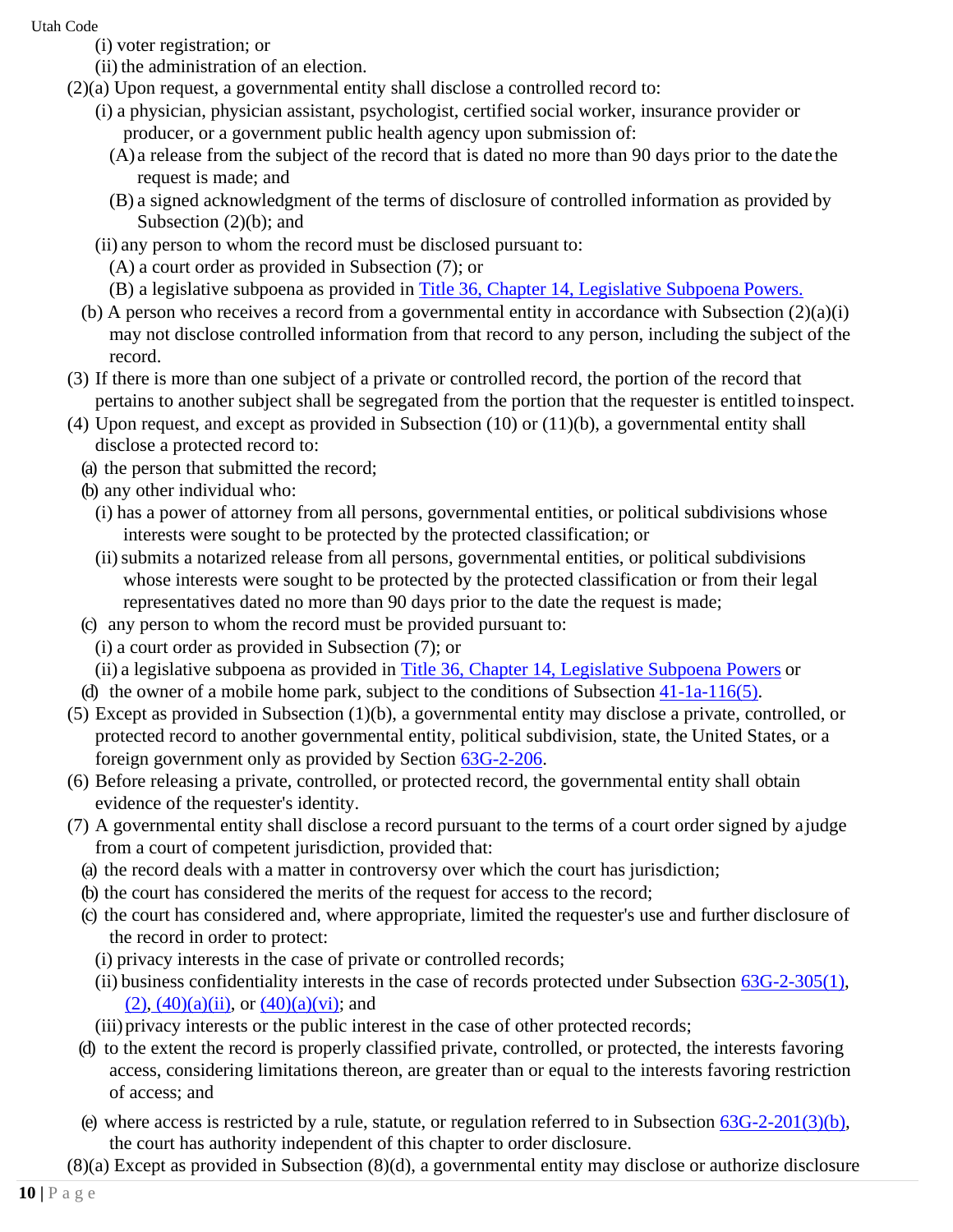- of private or controlled records for research purposes if the governmental entity:
- (i) determines that the research purpose cannot reasonably be accomplished without use or disclosure of the information to the researcher in individually identifiable form;
- (ii) determines that:
	- (A) the proposed research is bona fide; and
- (B) the value of the research is greater than or equal to the infringement upon personal privacy;
- (iii) (A) requires the researcher to assure the integrity, confidentiality, and security of records; and
	- (B) requires the removal or destruction of the individual identifiers associated with the records as soon as the purpose of the research project has been accomplished;
- (iv) prohibits the researcher from:
	- (A)disclosing the record in individually identifiable form, except as provided in Subsection (8) (b); or
	- (B) using the record for purposes other than the research approved by the governmental entity; and
- (v) secures from the researcher a written statement of the researcher's understanding of and agreement to the conditions of this Subsection (8) and the researcher's understanding that violation of the terms of this Subsection (8) may subject the researcher to criminal prosecution under Section [63G-](https://le.utah.gov/xcode/Title63G/Chapter2/63G-2-S801.html?v=C63G-2-S801_2019051420190514)[2-801.](https://le.utah.gov/xcode/Title63G/Chapter2/63G-2-S801.html?v=C63G-2-S801_2019051420190514)
- (b) A researcher may disclose a record in individually identifiable form if the record is disclosed for the purpose of auditing or evaluating the research program and no subsequent use or disclosure of the record in individually identifiable form will be made by the auditor or evaluator except as provided by this section.
- (c) A governmental entity may require indemnification as a condition of permitting research under this Subsection (8).
- (d) A governmental entity may not disclose or authorize disclosure of a private record for research purposes as described in this Subsection (8) if the private record is a record described in Subsection [63G-2-](https://le.utah.gov/xcode/Title63G/Chapter2/63G-2-S302.html?v=C63G-2-S302_2020051220200512&63G-2-302(1))  $302(1)(w)$ .
- (9)(a) Under Subsections  $63G-2-201(5)$  and  $63G-2-401(6)$ , a governmental entity may disclose to persons other than those specified in this section records that are:
	- (i) private under Section  $63G-2-302$ ; or
	- (ii) protected under Section  $63G-2-305$ , subject to Section  $63G-2-309$  if a claim for business confidentiality has been made under Section [63G-2-309.](https://le.utah.gov/xcode/Title63G/Chapter2/63G-2-S309.html?v=C63G-2-S309_2019051420190514)
	- (b) Under Subsection [63G-2-403\(11\)\(b\),](https://le.utah.gov/xcode/Title63G/Chapter2/63G-2-S403.html?v=C63G-2-S403_2019051420190514&63G-2-403(11)(b)) the State Records Committee may require the disclosure to persons other than those specified in this section of records that are:
		- (i) private under Section [63G-2-302;](https://le.utah.gov/xcode/Title63G/Chapter2/63G-2-S302.html?v=C63G-2-S302_2019051420190514)
		- (ii) controlled under Section [63G-2-304;](https://le.utah.gov/xcode/Title63G/Chapter2/63G-2-S304.html?v=C63G-2-S304_1800010118000101) or
		- (iii)protected under Section  $\underline{63G-2-305}$ , subject to Section  $\underline{63G-2-309}$  $\underline{63G-2-309}$  $\underline{63G-2-309}$  if a claim for business confidentiality has been made under Section [63G-2-309](https://le.utah.gov/xcode/Title63G/Chapter2/63G-2-S309.html?v=C63G-2-S309_2019051420190514) .
	- (c) Under Subsection [63G-2-404\(7\), t](https://le.utah.gov/xcode/Title63G/Chapter2/63G-2-S404.html?v=C63G-2-S404_2019051420190514&63G-2-404(7))he court may require the disclosure of records that are private under Section [63G-2-302,](https://le.utah.gov/xcode/Title63G/Chapter2/63G-2-S302.html?v=C63G-2-S302_2019051420190514) controlled under Section [63G-2-304,](https://le.utah.gov/xcode/Title63G/Chapter2/63G-2-S304.html?v=C63G-2-S304_1800010118000101) or protected under Section [63G-2-](https://le.utah.gov/xcode/Title63G/Chapter2/63G-2-S305.html?v=C63G-2-S305_2019051420190514) [305](https://le.utah.gov/xcode/Title63G/Chapter2/63G-2-S305.html?v=C63G-2-S305_2019051420190514) to persons other than those specified in this section.
- $(10)(a)$  A private record described in Subsection  $63G-2-302(2)(f)$  may only be disclosed as provided in Subsection  $(1)(a)(v)$ .
	- (b) A protected record described in Subsection [63G-2-305\(43\)](https://le.utah.gov/xcode/Title63G/Chapter2/63G-2-S305.html?v=C63G-2-S305_2019051420190514&63G-2-305(43)) may only be disclosed as provided in Subsection  $(4)(c)$  or Section  $62A-3-312$ ...
- (11)(a) A private, protected, or controlled record described in Section [62A-16-301](https://le.utah.gov/xcode/Title62A/Chapter16/62A-16-S301.html?v=C62A-16-S301_2019051420190514) shall be disclosed as required under:
	- (i) Subsections  $62A-16-301(1)(b),(2)$  and  $(4)(c)$ ; and
	- (ii) Subsections  $62A-16-302(1)$  and  $(6)$ .
	- (b) A record disclosed under Subsection (11)(a) shall retain its character as private, protected, or controlled.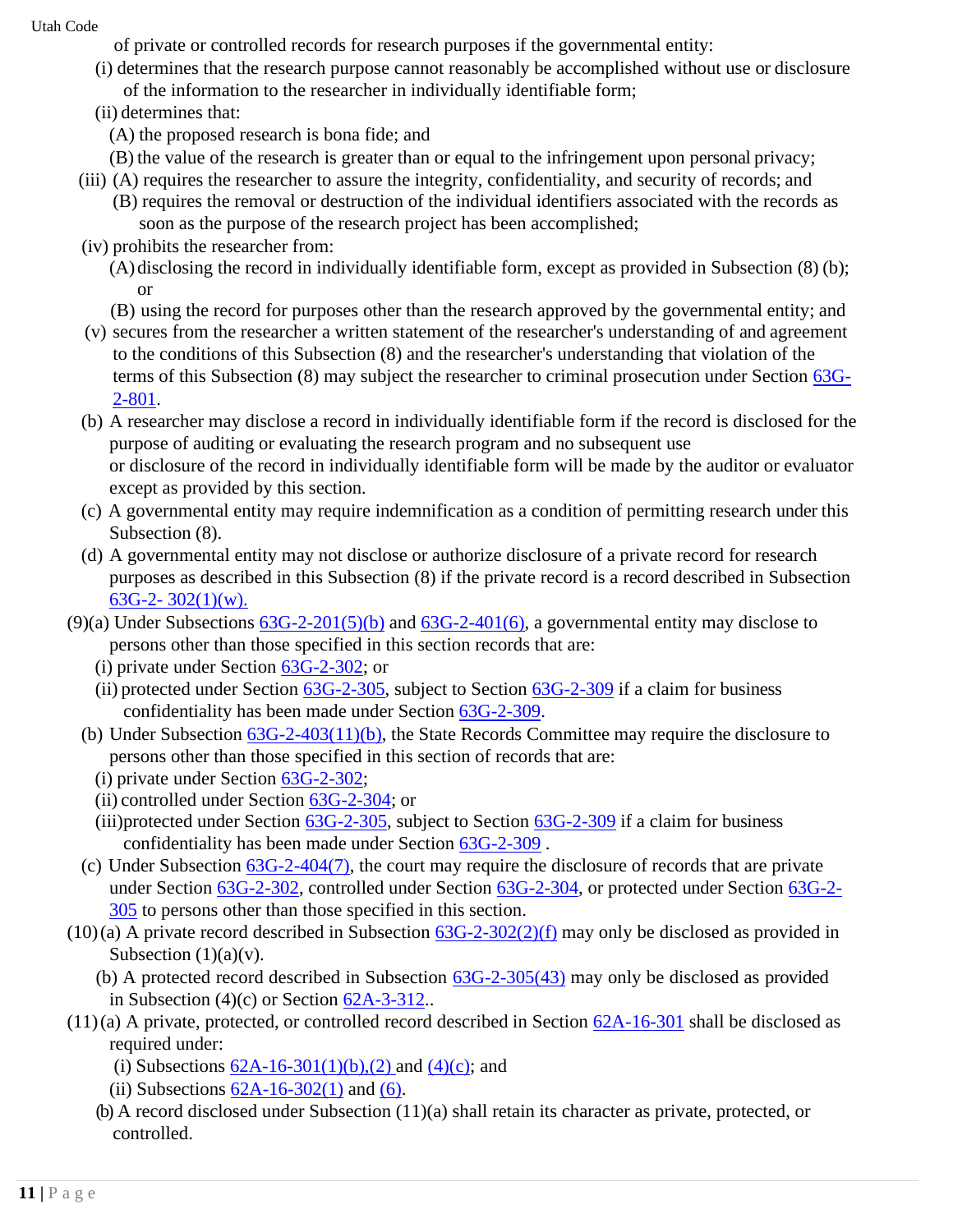# **63G-2-203 Fees.**

- (1) (a) Subject to Subsection (5), a governmental entity may charge a reasonable fee to cover the governmental entity's actual cost of providing a record.
	- (b) A fee under Subsection (1)(a) shall be approved by the governmental entity's executive officer.
- (2)(a) When a governmental entity compiles a record in a form other than that normally maintained by the governmental entity, the actual costs under this section may include the following:
	- (i) the cost of staff time for compiling, formatting, manipulating, packaging, summarizing, or tailoringthe record either into an organization or media to meet the person's request;
	- (ii) the cost of staff time for search, retrieval, and other direct administrative costs for complying with a request; and
	- (iii) in the case of fees for a record that is the result of computer output other than word processing, the actual incremental cost of providing the electronic services and products together with a reasonable portion of the costs associated with formatting or interfacing the information for particular users, and the administrative costs as set forth in Subsections (2) (a)(i) and (ii).
	- (b) An hourly charge under Subsection (2)(a) may not exceed the salary of the lowest paid employee who, in the discretion of the custodian of records, has the necessary skill andtraining to perform the request.
- (3)(a) Fees shall be established as provided in this Subsection (3).
	- (b) A governmental entity with fees established by the Legislature:
		- (i) shall establish the fees defined in Subsection (2), or other actual costs associated with this section through the budget process; and
		- (ii) may use the procedures of Section  $63J-1-504$  to set fees until the Legislature establishes fees through the budget process.
		- (c) Political subdivisions shall establish fees by ordinance or written formal policy adopted by the governing body.
		- (d) The judiciary shall establish fees by rules of the judicial council.
- (4) A governmental entity may fulfill a record request without charge and is encouraged to do so if it determines that:
	- (a) releasing the record primarily benefits the public rather than a person;
	- (b) the individual requesting the record is the subject of the record, or an individual specified in Subsection [63G-2-202\(1\)](https://le.utah.gov/xcode/Title63G/Chapter2/63G-2-S202.html?v=C63G-2-S202_2016051020160510&63G-2-202(1)) or [\(2\);](https://le.utah.gov/xcode/Title63G/Chapter2/63G-2-S202.html?v=C63G-2-S202_2016051020160510&63G-2-202(2)) or
	- (c) the requester's legal rights are directly implicated by the information in the record, and the requester is impecunious.
- (5) (a) As used in Subsection (5), "media representative":
	- (i) means a person who requests a record to obtain information for a story or report for publication or broadcast to the general public; and
	- (ii) does not include a person who requests a record to obtain information for a blog, podcast, social media account, or other means of mass communication generally available to a member of the public.

(b) reviewing a record to determine whether it is subject to disclosure, except as permitted by Subsection  $(2)(a)(ii)$ ;

- (b) A governmental entity may not charge a fee for:
	- (i) reviewing a record to determine whether it is subject to disclosure, except as permitted by Subsection  $(2)(a)(ii)$ ;
	- (ii) inspecting a record: or
	- (iii) the first quarter hour of staff time spent in responding to a request under Section 63G-2-204.
- (c) Notwithstanding Subsection (5)(b)(iii), a governmental entity is not prevented from charging a fee for the first quarter hour of staff time spent in responding to a request under Section 63G-2-204 if the person who submits the request: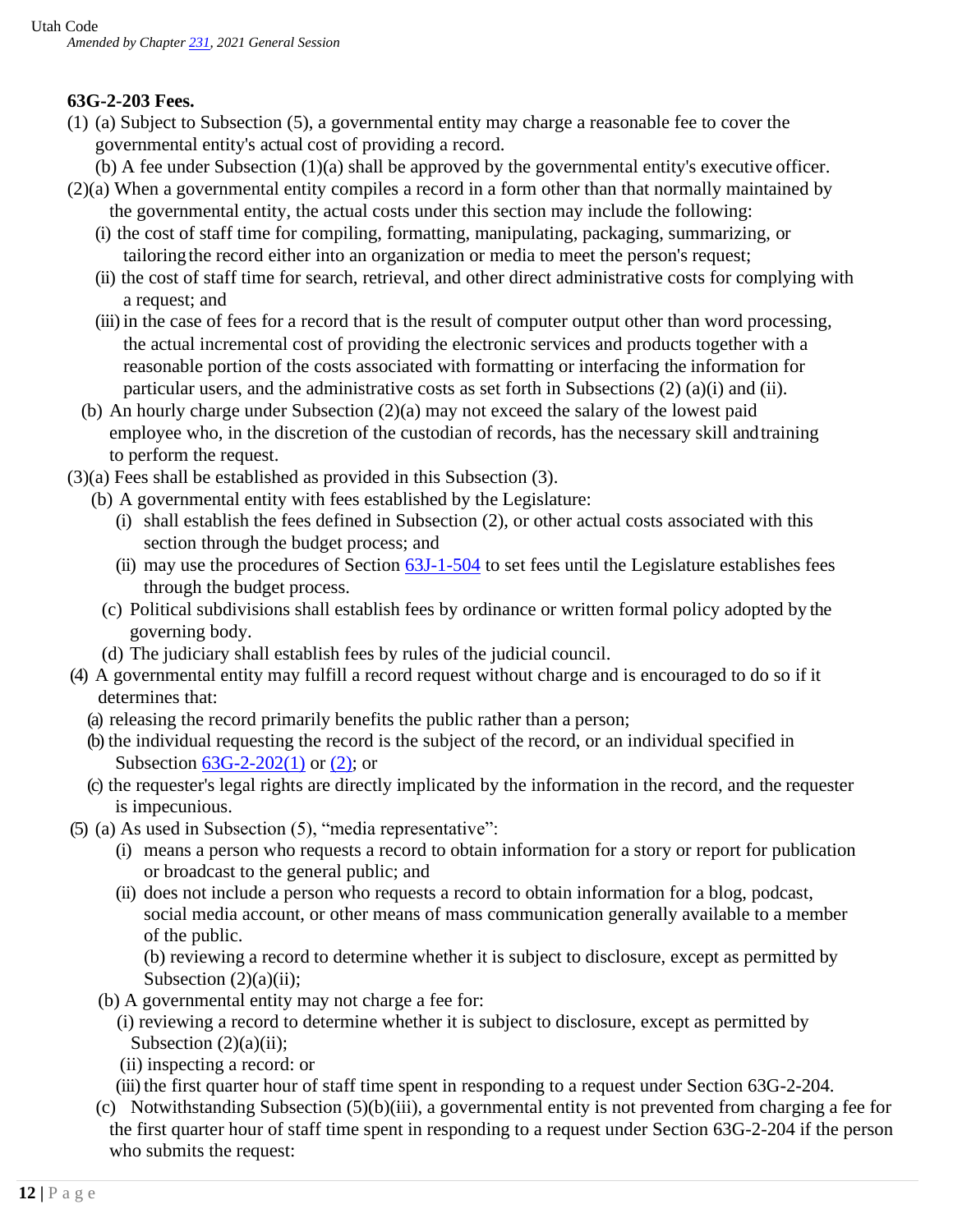- (i) is not a Utah media representative; and
	- (ii) previously submitted a separate request within the 10-day period immediately before the date of the request to which the governmental entity is responding.
- (6)(a) A person who believes that there has been an unreasonable denial of a fee waiver under Subsection (4) may appeal the denial in the same manner as a person appeals when inspection of a public record is denied under Section [63G-2-205.](https://le.utah.gov/xcode/Title63G/Chapter2/63G-2-S205.html?v=C63G-2-S205_1800010118000101)

(b) The adjudicative body hearing the appeal:

- (i) shall review the fee waiver de novo, but shall review and consider the governmental entity's denial of the fee waiver and any determination under Subsection (4); and
- (ii) has the same authority when a fee waiver or reduction is denied as it has when the inspection of a public record is denied.
- (7)(a) All fees received under this section by a governmental entity subject to Subsection (3)(b) shall be retained by the governmental entity as a dedicated credit.
	- (b) Those funds shall be used to recover the actual cost and expenses incurred by the governmental entityin providing the requested record or record series.
- (8)(a) A governmental entity may require payment of past fees and future estimated fees before beginning to process a request if:
	- (i) fees are expected to exceed \$50; or
	- (ii) the requester has not paid fees from previous requests.
	- (b) Any prepaid amount in excess of fees due shall be returned to the requester.
- (9) This section does not alter, repeal, or reduce fees established by other statutes or legislative acts.
- (10)(a) Notwithstanding Subsection (3)(c), fees for voter registration records shall be set as provided in this Subsection (10).
	- (b) The lieutenant governor shall:
	- (i) after consultation with county clerks, establish uniform fees for voter registration and voter history records that meet the requirements of this section; and
	- (ii) obtain legislative approval of those fees by following the procedures and requirements of Section [63J-1-504.](https://le.utah.gov/xcode/Title63J/Chapter1/63J-1-S504.html?v=C63J-1-S504_1800010118000101)

*Amended by Chapte[r 128,](https://le.utah.gov/~2022/bills/static/HB0096.html) 2022 General Session*

# **63G-2-204 Record request -- Response -- Time for responding.**

- (1)(a) A person making a request for a record shall submit to the governmental entity that retains the record a written request containing:
	- (i) the person's:
	- (A) name;
	- (B) mailing address;
	- (C) email address, if the person has an email address and is willing to accept communications by email relating to the person's records request; and
	- (D) daytime telephone number; and
	- (ii) a description of the record requested that identifies the record with reasonable specificity.
	- (b)(i) A single record request may not be submitted to multiple governmental entities.
		- (ii) Subsection (1)(b)(i) may not be construed to prevent a person from submitting a separate record request to each of multiple governmental entities, even if each of the separate requests seeks access to the same record.
- (2)(a) In response to a request for a record, a governmental entity may not provide a record that it has received under Section [63G-2-206](https://le.utah.gov/xcode/Title63G/Chapter2/63G-2-S206.html?v=C63G-2-S206_2019051420190514) as a shared record.
	- (b) If a governmental entity is prohibited from providing a record under Subsection (2)(a), the governmental entity shall:
		- (i) deny the records request; and
	- (ii) inform the person making the request of the identity of the governmental entity from which the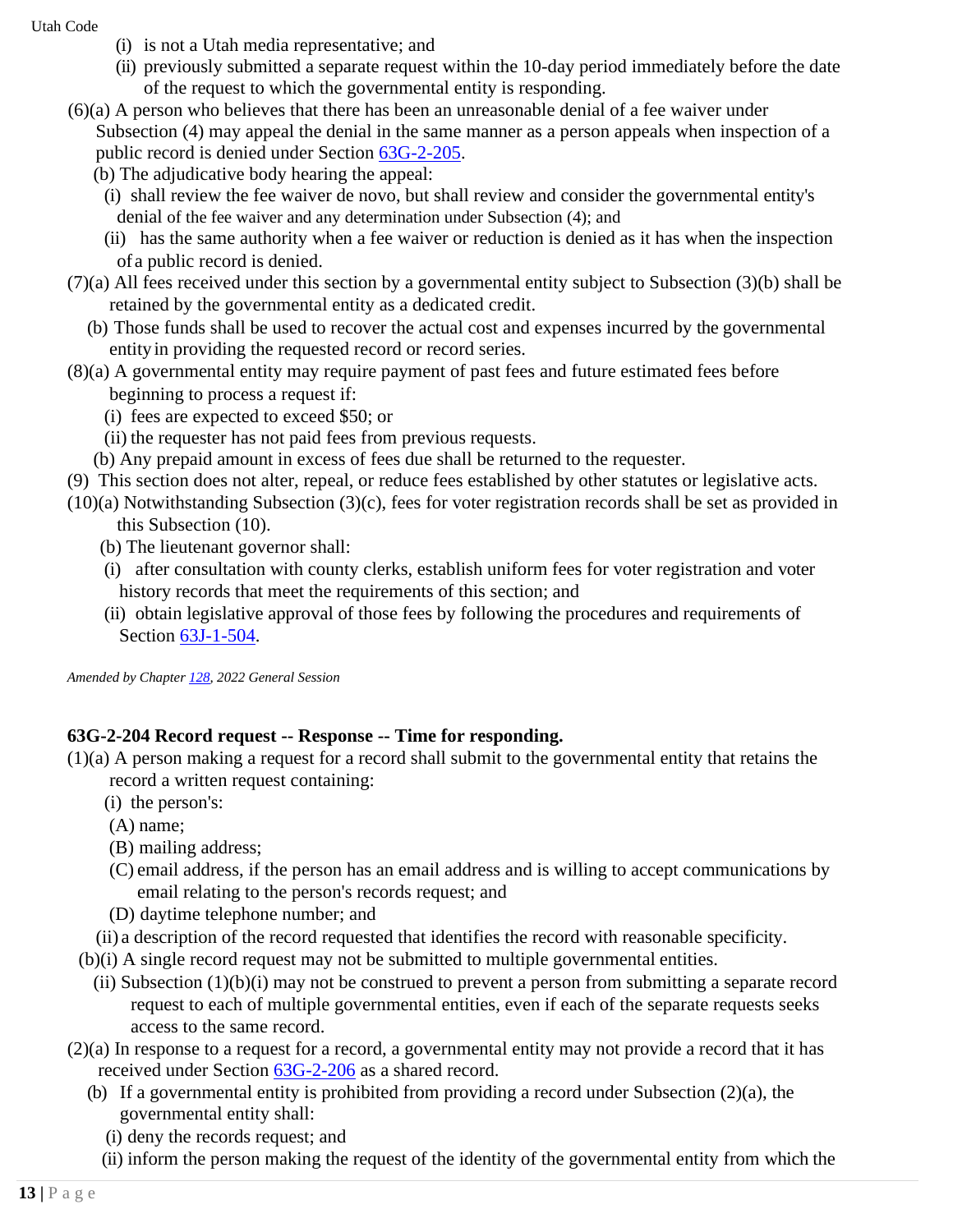shared record was received.

- (3) A governmental entity may make rules in accordance with [Title 63G, Chapter 3, Utah Administrative](https://le.utah.gov/xcode/Title63G/Chapter3/63G-3.html?v=C63G-3_1800010118000101)  [Rulemaking Act,](https://le.utah.gov/xcode/Title63G/Chapter3/63G-3.html?v=C63G-3_1800010118000101) specifying where and to whom requests for access shall be directed.
- (4) After receiving a request for a record, a governmental entity shall:
	- (a) review each request that seeks an expedited response and notify, within five business days after receiving the request, each requester that has not demonstrated that their record request benefits the public rather than the person that their response will not be expedited; and
	- (b) as soon as reasonably possible, but no later than 10 business days after receiving a written request, or five business days after receiving a written request if the requester demonstrates that expedited response to the record request benefits the public rather than the person:
		- (i) approve the request and provide a copy of the record;
		- (ii) deny the request in accordance with the procedures and requirements of Section [63G-2-205;](https://le.utah.gov/xcode/Title63G/Chapter2/63G-2-S205.html?v=C63G-2-S205_1800010118000101)
		- (iii) notify the requester that it does not maintain the record requested and provide, if known, thename and address of the governmental entity that does maintain the record; or
		- (iv) notify the requester that because of one of the extraordinary circumstances listed in Subsection (6), it cannot immediately approve or deny the request, and include with the notice:
			- (A) a description of the circumstances that constitute the extraordinary circumstances; and
			- (B) the date when the records will be available, consistent with the requirements of Subsection (7).
- (5) Any person who requests a record to obtain information for a story or report for publication or broadcast to the general public is presumed to be acting to benefit the public rather than a person.
- (6) The following circumstances constitute "extraordinary circumstances" that allow a governmental entity to delay approval or denial by an additional period of time as specified in Subsection (7) if the governmental entity determines that due to the extraordinary circumstances it cannot respond within the time limits provided in Subsection (4):
	- (a) another governmental entity is using the record, in which case the originating governmental entity shall promptly request that the governmental entity currently in possession return the record;
	- (b) another governmental entity is using the record as part of an audit, and returning the recordbefore the completion of the audit would impair the conduct of the audit;
	- (c) (i) the request is for a voluminous quantity of records or a record series containing a substantial number of records; or
		- (ii) the requester seeks a substantial number of records or records series in requests filed within five working days of each other;
	- (d) the governmental entity is currently processing a large number of records requests;
	- (e) the request requires the governmental entity to review a large number of records to locate the records requested;
	- (f) the decision to release a record involves legal issues that require the governmental entity to seeklegal counsel for the analysis of statutes, rules, ordinances, regulations, or case law;
	- (g) segregating information that the requester is entitled to inspect from information that the requester is not entitled to inspect requires extensive editing; or
	- (h) segregating information that the requester is entitled to inspect from information that the requester is not entitled to inspect requires computer programming.
- (7) If one of the extraordinary circumstances listed in Subsection (6) precludes approval or denial within the time specified in Subsection (4), the following time limits apply to the extraordinary circumstances:
	- (a) for claims under Subsection (6)(a), the governmental entity currently in possession of the record shall return the record to the originating entity within five business days of the request for the return unless returning the record would impair the holder's work;
	- (b) for claims under Subsection (6)(b), the originating governmental entity shall notify the requester when the record is available for inspection and copying;
	- (c) for claims under Subsections  $(6)(c)$ ,  $(d)$ , and  $(e)$ , the governmental entity shall: (i) disclose the records that it has located which the requester is entitled to inspect;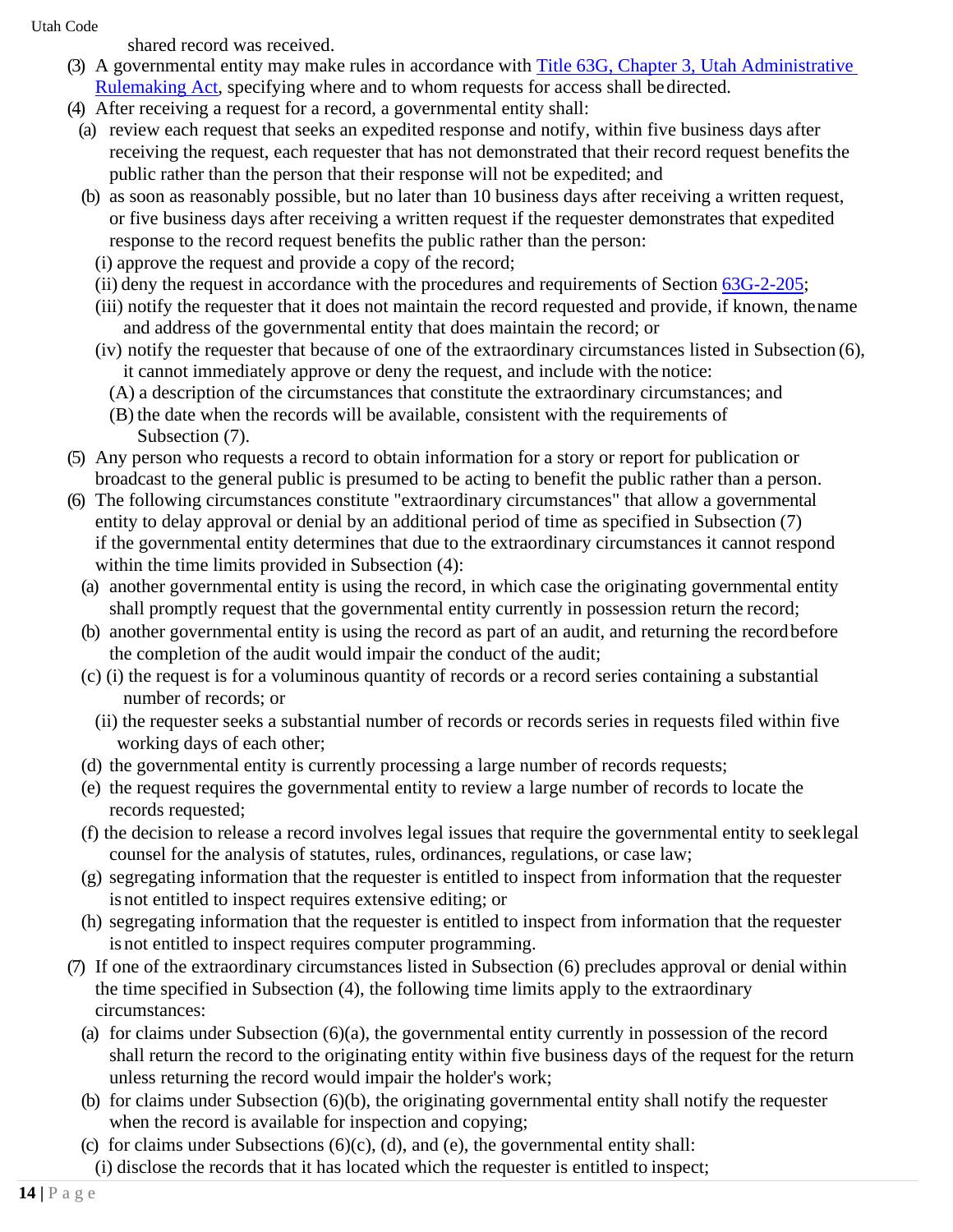- (ii) provide the requester with an estimate of the amount of time it will take to finish the work required to respond to the request;
- (iii) complete the work and disclose those records that the requester is entitled to inspect as soonas reasonably possible; and
- (iv) for any person that does not establish a right to an expedited response as authorized by Subsection(4), a governmental entity may choose to:
	- (A)require the person to provide for copying of the records as provided inSubsection [63G-2-](https://le.utah.gov/xcode/Title63G/Chapter2/63G-2-S201.html?v=C63G-2-S201_2019051420190514&63G-2-201(10))  $201(11)$ ; or
	- (B) treat a request for multiple records as separate record requests, and respond sequentially to each request;
- (d) for claims under Subsection (6)(f), the governmental entity shall either approve or deny the request within five business days after the response time specified for the original request has expired;
- (e) for claims under Subsection  $(6)(g)$ , the governmental entity shall fulfill the request within 15 business days from the date of the original request; or
- (f) for claims under Subsection (6)(h), the governmental entity shall complete its programming and disclose the requested records as soon as reasonably possible.
- (8) (a) If a request for access is submitted to an office of a governmental entity other than that specified by rule in accordance with Subsection (3), the office shall promptly forward the request to the appropriate office.
	- (b) If the request is forwarded promptly, the time limit for response begins when the request is received by the office specified by rule.
- (9) If the governmental entity fails to provide the requested records or issue a denial within the specified time period, that failure is considered the equivalent of a determination denying access to the record.

*Amended by Chapte[r 64, 2](http://le.utah.gov/UtahCode/ChapterLookup.jsp?chap=334&sess=2019GS)021 General Session*

#### **63G-2-205 Denials.**

- (1) If the governmental entity denies the request in whole or part, it shall provide a notice of denial to the requester either in person or by sending the notice to the requester's address.
- (2) The notice of denial shall contain the following information:
	- (a) a description of the record or portions of the record to which access was denied, provided that the description does not disclose private, controlled, or protected information or information exempt from disclosure under Subsection [63G-2-201\(3\)\(b\);](https://le.utah.gov/xcode/Title63G/Chapter2/63G-2-S201.html?v=C63G-2-S201_1800010118000101&63G-2-201(3)(b))
	- (b) citations to the provisions of this chapter, court rule or order, another state statute, federal statute, or federal regulation that exempt the record or portions of the record from disclosure, provided that the citations do not disclose private, controlled, or protected information or information exempt from disclosure under Subsection [63G-2-201\(3\)\(b\);](https://le.utah.gov/xcode/Title63G/Chapter2/63G-2-S201.html?v=C63G-2-S201_1800010118000101&63G-2-201(3)(b))
	- (c) a statement that the requester has the right to appeal the denial to the chief administrative officer of the governmental entity; and
	- (d) the time limits for filing an appeal, and the name and business address of the chief administrative officer of the governmental entity.
- (3) Unless otherwise required by a court or agency of competent jurisdiction, a governmental entity may not destroy or give up custody of any record to which access was denied until the period for an appeal has expired or the end of the appeals process, including judicial appeal.

*Renumbered and Amended by Chapte[r 382, 2](http://le.utah.gov/UtahCode/ChapterLookup.jsp?chap=382&sess=2008GS)008 General Session*

#### **63G-2-206 Sharing records.**

(1) A governmental entity may provide a record that is private, controlled, or protected to another governmental entity, a government-managed corporation, a political subdivision, the federal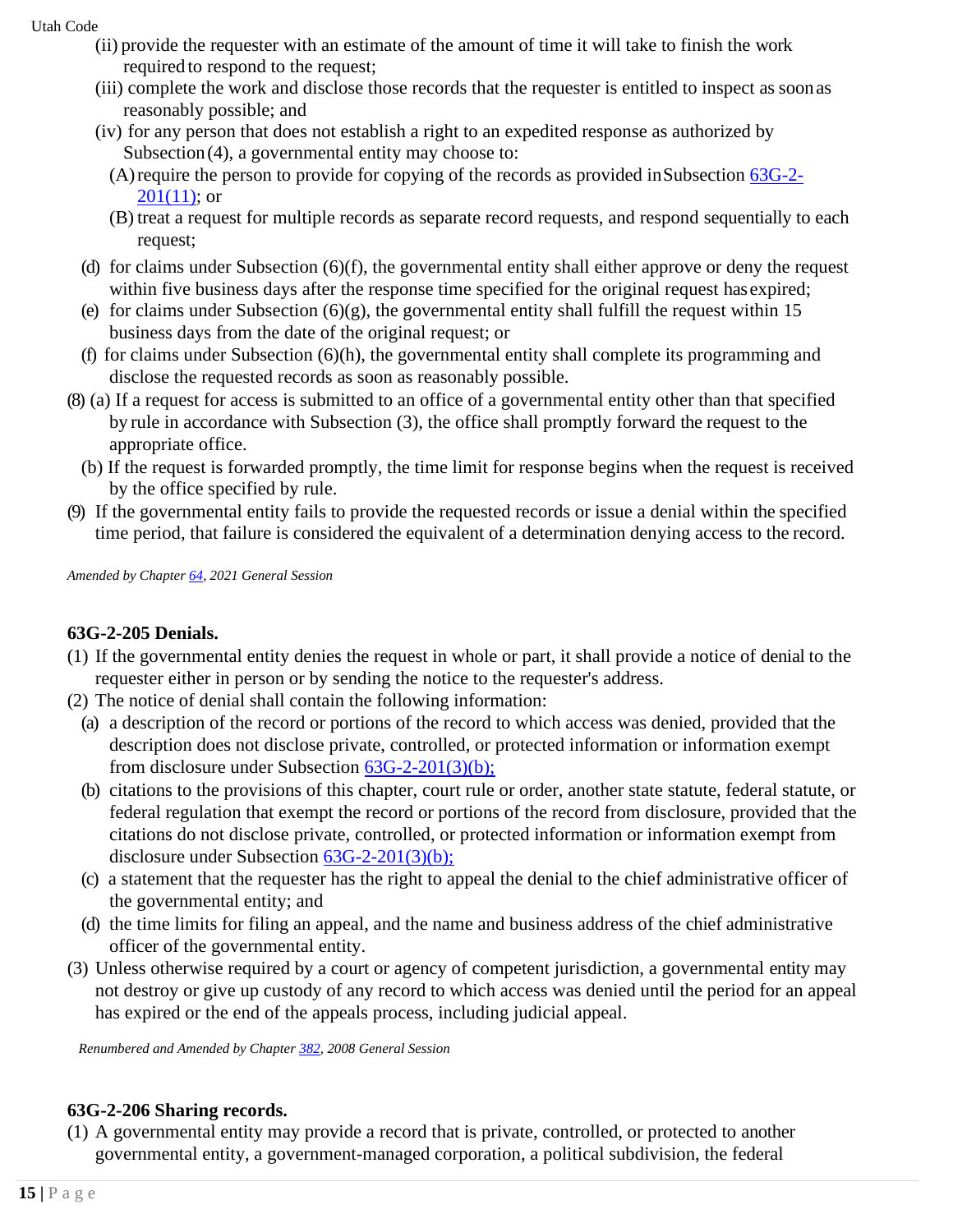government, or another state if the requesting entity:

- (a) serves as a repository or archives for purposes of historical preservation, administrative maintenance, or destruction;
- (b) enforces, litigates, or investigates civil, criminal, or administrative law, and the record is necessary to a proceeding or investigation;
- (c) is authorized by state statute to conduct an audit and the record is needed for that purpose;
- (d) is one that collects information for presentence, probationary, or parole purposes; or
- $(e)(i)$  is:
	- (A) the Legislature;
	- (B) a legislative committee;
	- (C) a member of the Legislature; or
	- (D) a legislative staff member acting at the request of the Legislature, a legislative committee, or a member of the Legislature; and
	- (ii) requests the record in relation to the Legislature's duties including:
	- (A) the preparation or review of a legislative proposal or legislation;
	- (B) appropriations; or
	- (C) an investigation or review conducted by the Legislature or a legislative committee.
- (2) (a) A governmental entity may provide a private, controlled, or protected record or record series to another governmental entity, a political subdivision, a government-managed corporation, the federal government, or another state if the requesting entity provides written assurance:
	- (i) that the record or record series is necessary to the performance of the governmental entity's duties and functions;
	- (ii) that the record or record series will be used for a purpose similar to the purpose for whichthe information in the record or record series was collected or obtained; and
	- (iii)that the use of the record or record series produces a public benefit that is greater than or equal to the individual privacy right that protects the record or record series.
	- (b) A governmental entity may provide a private, controlled, or protected record or record series to a contractor or a private provider according to the requirements of Subsection (6)(b).
- (3) (a) A governmental entity shall provide a private, controlled, or protected record to another governmental entity, a political subdivision, a government-managed corporation, the federal government, or another state if the requesting entity:
	- (i) is entitled by law to inspect the record;
	- (ii) is required to inspect the record as a condition of participating in a state or federal program or for receiving state or federal funds; or
	- (iii) is an entity described in Subsection  $(1)(a)$ ,  $(b)$ ,  $(c)$ ,  $(d)$ , or  $(e)$ .
- (b) Subsection (3)(a)(iii) applies only if the record is a record described in Subsection [63G-2-305\(4\).](https://le.utah.gov/xcode/Title63G/Chapter2/63G-2-S305.html?v=C63G-2-S305_2019051420190514&63G-2-305(4))
- (4) Before disclosing a record or record series under this section to another governmental entity, another state, the United States, a foreign government, or to a contractor or private provider, the originating governmental entity shall:
	- (a) inform the recipient of the record's classification and the accompanying restrictions on access; and
	- (b) if the recipient is not a governmental entity to which this chapter applies, obtain the recipient's written agreement which may be by mechanical or electronic transmission that it will abide by those restrictions on access unless a statute, federal regulation, or interstate agreement otherwise governs the sharing of the record or record series.
- (5) A governmental entity may disclose a record to another state, the United States, or a foreign government for the reasons listed in Subsections (1) and (2) without complying with the procedures of Subsection (2) or (4) if disclosure is authorized by executive agreement, treaty, federal statute, compact, federal regulation, or state statute.
- (6) (a) Subject to Subsections (6)(b) and (c) an entity receiving a record under this section is subject to the same restrictions on disclosure of the record as the originating entity.
	- (b) A contractor or a private provider may receive information under this section only if: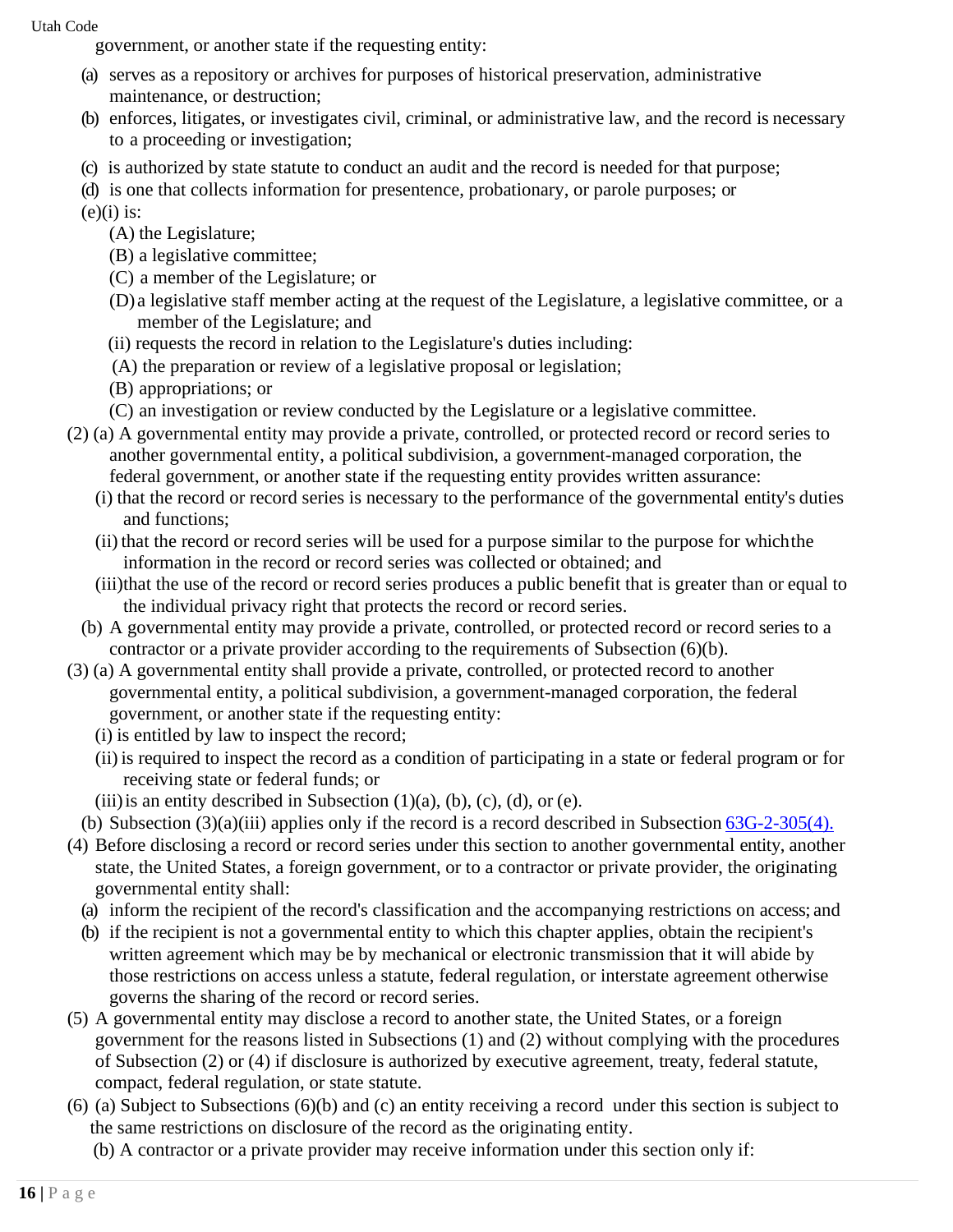- (i) the contractor or private provider's use of the record or record series produces a public benefit that
	- is greater than or equal to the individual privacy right that protects the record or record series;
	- (ii) the record or record series it requests:
		- (A) is necessary for the performance of a contract with a governmental entity;
		- (B) will only be used for the performance of the contract with the governmental entity;
		- (C) will not be disclosed to any other person; and
		- (D) will not be used for advertising or solicitation purposes; and
	- (iii) the contractor or private provider gives written assurance to the governmental entity that is providing the record or record series that it will adhere to the restrictions of this Subsection (6)(b).
	- (c) The classification of a record already held by a governmental entity and the applicable restrictions on disclosure of that record are not affected by the governmental entity's receipt under this section of a record with a different classification that contains information that is also included in the previously held record.
- (7) Notwithstanding any other provision of this section, if a more specific court rule or order, state statute, federal statute, or federal regulation prohibits or requires sharing information, that rule, order, statute, or federal regulation controls.
- (8) (a) The following records may not be shared under this section:
	- (i) records held by the Division of Oil, Gas, and Mining that pertain to any person and that are gathered under authority of [Title 40, Chapter 6, Board and Division of Oil, Gas, and](https://le.utah.gov/xcode/Title40/Chapter6/40-6.html?v=C40-6_1800010118000101) Mining;
	- (ii) except as provided in Subsection (8)(b), records of publicly funded libraries as described in Subsection [63G-2-302\(1\)\(c\);](https://le.utah.gov/xcode/Title63G/Chapter2/63G-2-S302.html?v=C63G-2-S302_2019051420190514&63G-2-302(1)(c)) and
	- (iii) a record described in Section [63G-12-210.](https://le.utah.gov/xcode/Title63G/Chapter12/63G-12-S210.html?v=C63G-12-S210_1800010118000101)
	- (b) A publicly funded library may share a record that is a private record under Subsection [63G-2-](https://le.utah.gov/xcode/Title63G/Chapter2/63G-2-S302.html?v=C63G-2-S302_2019051420190514&63G-2-302(1)(c))  $302(1)(c)$  with a law enforcement agency, as defined in Section [53-1-102,](https://le.utah.gov/xcode/Title53/Chapter1/53-1-S102.html?v=C53-1-S102_2019051420190514) if:
		- (i) the record is a video surveillance recording of the library premises; and
		- (ii) the law enforcement agency certifies in writing that:
			- (A)the law enforcement agency believes that the record will provide important information for a pending investigation into criminal or potentially criminal behavior; and
			- (B) the law enforcement agency's receipt of the record will assist the agency to prevent imminent harm to an individual or imminent and substantial damage to property.
- (9) Records that may evidence or relate to a violation of law may be disclosed to a government prosecutor, peace officer, or auditor.

*Amended by Chapte[r 334, 2](http://le.utah.gov/UtahCode/ChapterLookup.jsp?chap=334&sess=2019GS)019 General Session*

# **63G-2-207 Subpoenas -- Court ordered disclosure for discovery.**

- (1) Subpoenas and other methods of discovery under the state or federal statutes or rules of civil, criminal, administrative, or legislative procedure are not written requests under Section [63G-2-204.](https://le.utah.gov/xcode/Title63G/Chapter2/63G-2-S204.html?v=C63G-2-S204_1800010118000101)
- $(2)(a)(i)$  Except as otherwise provided in Subsection  $(2)(c)$ , in judicial or administrative proceedings in which an individual is requesting discovery of records classified private, controlled, or protected under this chapter, or otherwise restricted from access by other statutes, the court, or an administrative law judge shall follow the procedure in Subsection [63G-2-202\(7\)](https://le.utah.gov/xcode/Title63G/Chapter2/63G-2-S202.html?v=C63G-2-S202_2015051220150512&63G-2-202(7)) before ordering disclosure.
	- (ii) Until the court or an administrative law judge orders disclosure, these records are privileged from discovery.
	- (b) If, the court or administrative order requires disclosure, the terms of the order may limit the requester's further use and disclosure of the record in accordance with Subsection [63G-2-202\(7\), i](https://le.utah.gov/xcode/Title63G/Chapter2/63G-2-S202.html?v=C63G-2-S202_2015051220150512&63G-2-202(7))n order to protect the privacy interests recognized in this chapter.
	- (c) Unless a court or administrative law judge imposes limitations in a restrictive order, this section does not limit the right to obtain:
		- (i) records through the procedures set forth in this chapter; or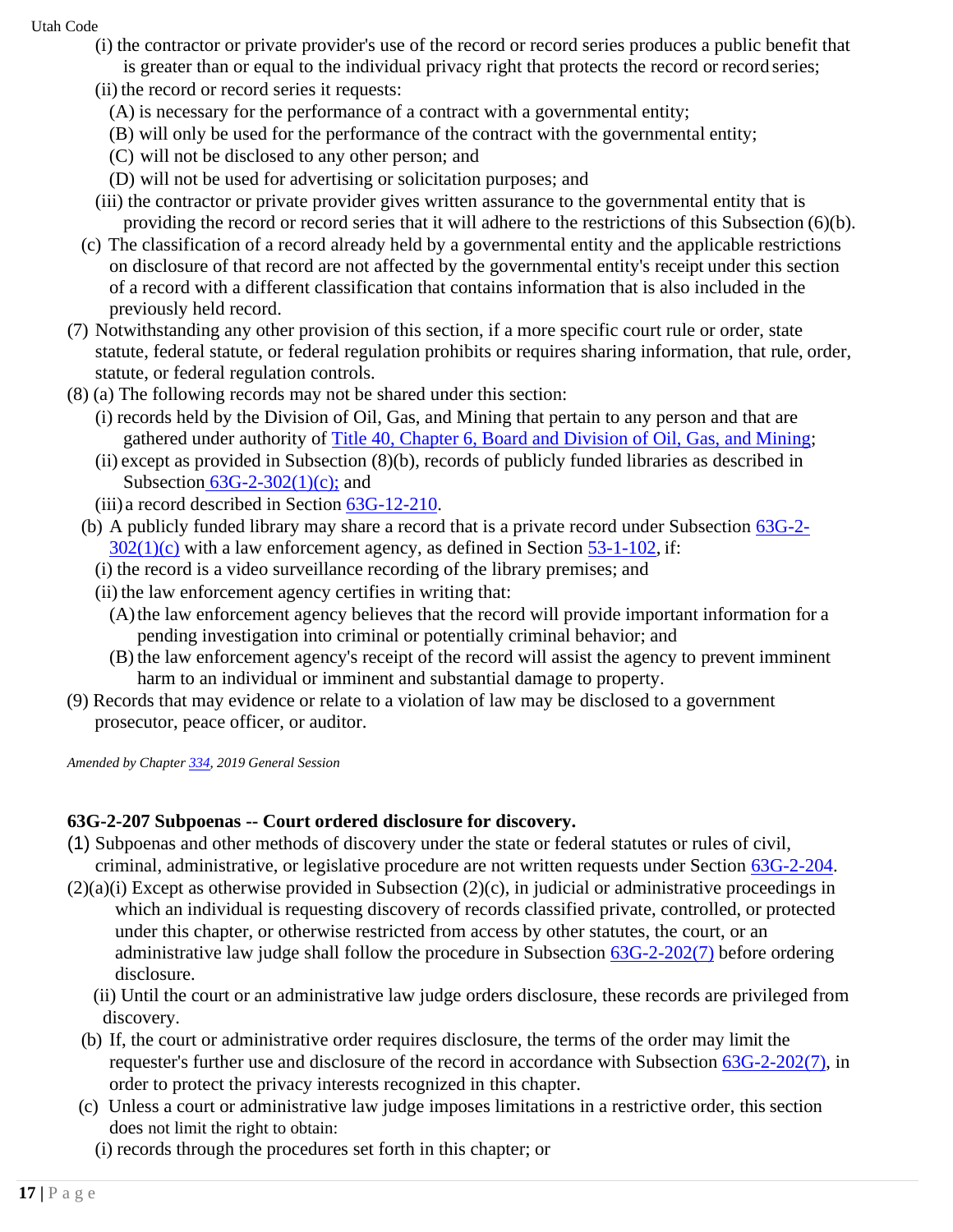(ii) medical records discoverable under state or federal court rules as authorized by Subsection [63G-2-](https://le.utah.gov/xcode/Title63G/Chapter2/63G-2-S302.html?v=C63G-2-S302_2020051220200512) [302\(3\).](https://le.utah.gov/xcode/Title63G/Chapter2/63G-2-S302.html?v=C63G-2-S302_2020051220200512)

*Renumbered and Amended by Chapte[r 382, 2](http://le.utah.gov/UtahCode/ChapterLookup.jsp?chap=382&sess=2008GS)008 General Session*

# **63G-2-208 Public repository of legislative email.**

- (1) As used in this section, "repository" means the repository of email described in Subsection (2).
- (2) (a) On or before January 1, 2014, the Legislature shall post on its website a publicly accessible repository containing email that legislators transfer to it as provided in this section. (b) The repository shall be searchable by sender, receiver, and subject.
- (3) A legislator may transfer to the repository an email that the legislator sent or received.
- (4) An email in the repository may be removed from the repository if:
- (a) the email was accidentally transferred to the repository;
- (b) it is determined that the email is not a record or that the email is a private, protected, or controlled record;
- (c) the email is deleted pursuant to the Legislature's record retention policy; or
- (d) for an email that is not removed from the repository earlier under Subsection (4)(a), (b), or (c), at least two years have passed after the day the legislator first sent or received the email.
- (5) A legislator's failure to transfer an email to the repository does not alone mean that the email is a private, protected, or controlled record.

*Enacted by Chapte[r 231, 2](http://le.utah.gov/UtahCode/ChapterLookup.jsp?chap=231&sess=2013GS)013 General Session*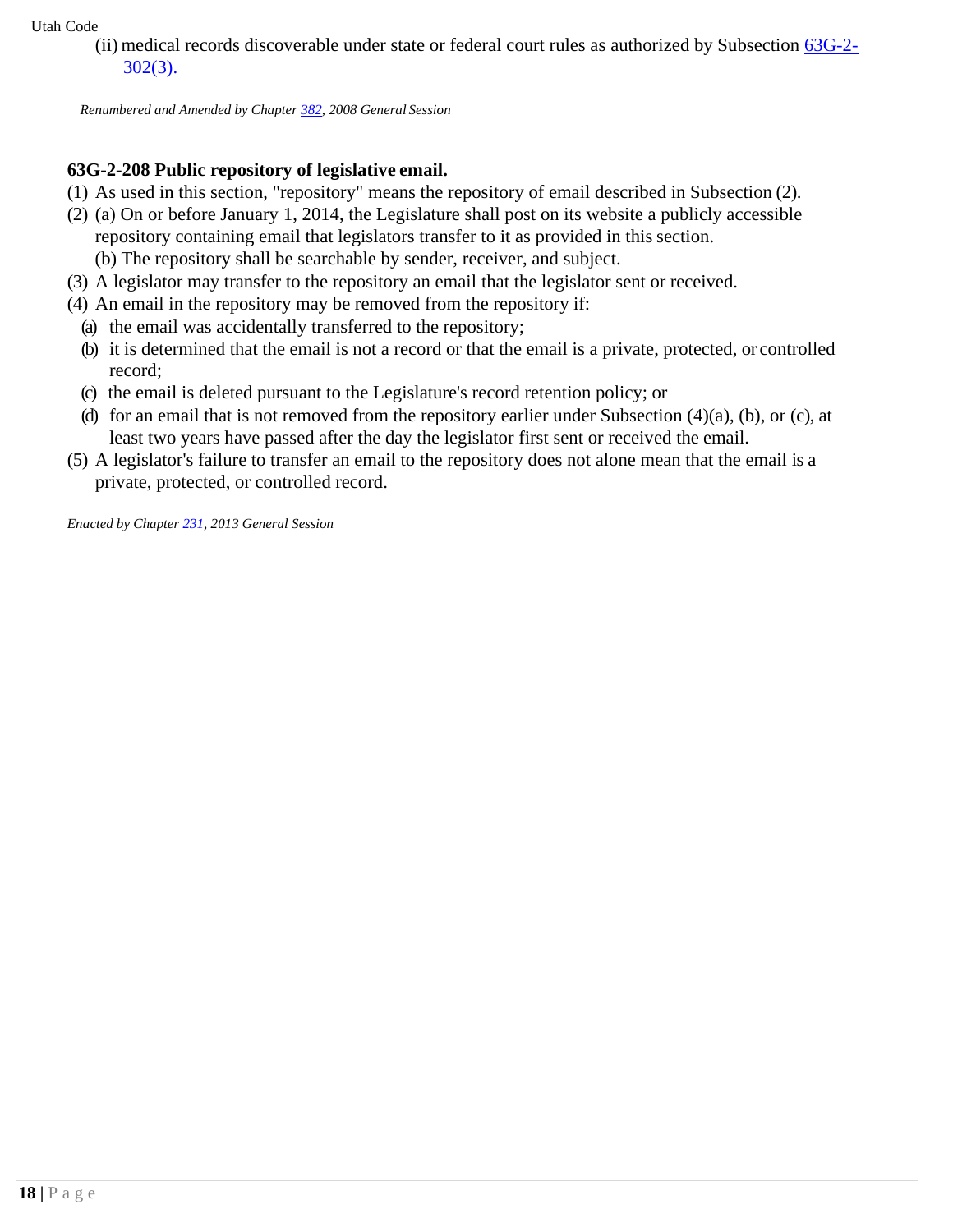# **Part 3 Classification**

# **63G-2-301 Public Records**

- (1) As used in this section:
	- (a) "Business address" means a single address of a governmental agency designated for the public to contact an employee or officer of the governmental agency.
	- (b) "Business email address" means a single email address of a governmental agency designated for the public to contact an employee or officer of the governmental agency.
	- (c) "Business telephone number" means a single telephone number of a governmental agency designated for the public to contact an employee or officer of the governmental agency.
	- (d) "Correctional facility" means the same as that term is defined in Section 77-16b-102.
- (2) The following records are public except to the extent they contain information expressly permitted to be treated confidentially under the provisions of Subsections  $63G-2-201(3)(b)$  and  $(6)(a)$ :
	- (a) laws;
	- (b) the name, gender, gross compensation, job title, job description, business address, business email address, business telephone number, number of hours worked per pay period, dates of employment, and relevant education, previous employment, and similar job qualifications of acurrent or former employee or officer of the governmental entity, excluding:
		- (i) undercover law enforcement personnel; and
		- (ii) investigative personnel if disclosure could reasonably be expected to impair the effectiveness of investigations or endanger any individual's safety;
	- (c) final opinions, including concurring and dissenting opinions, and orders that are made by a governmental entity in an administrative, adjudicative, or judicial proceeding except that if the proceedings were properly closed to the public, the opinion and order may be withheld to the extent that they contain information that is private, controlled, or protected;
	- (d) final interpretations of statutes or rules by a governmental entity unless classified as protected as provided in Subsection [63G-2-305\(17\)](https://le.utah.gov/xcode/Title63G/Chapter2/63G-2-S305.html?v=C63G-2-S305_2018050820180508&63G-2-305(17)) or [\(18\);](https://le.utah.gov/xcode/Title63G/Chapter2/63G-2-S305.html?v=C63G-2-S305_2018050820180508&63G-2-305(18))
	- (e) information contained in or compiled from a transcript, minutes, or report of the open portions of a meeting of a governmental entity as provided by [Title 52, Chapter 4, Open and Public Meetings](https://le.utah.gov/xcode/Title52/Chapter4/52-4.html?v=C52-4_1800010118000101) Act, including the records of all votes of each member of the governmental entity;
	- (f) judicial records unless a court orders the records to be restricted under the rules of civil orcriminal procedure or unless the records are private under this chapter;
	- (g) unless otherwise classified as private under Section [63G-2-303,](https://le.utah.gov/xcode/Title63G/Chapter2/63G-2-S303.html?v=C63G-2-S303_1800010118000101) records or parts of records filed with or maintained by county recorders, clerks, treasurers, surveyors, zoning commissions, the Division of Forestry, Fire, and State Lands, the School and Institutional Trust Lands Administration, the Division of Oil, Gas, and Mining, the Division of Water Rights, or other governmental entities that give public notice of:
		- (i) titles or encumbrances to real property;
		- (ii) restrictions on the use of real property;
		- (iii) the capacity of persons to take or convey title to real property; or
		- (iv) tax status for real and personal property;
	- (h) records of the Department of Commerce that evidence incorporations, mergers, name changes, and uniform commercial code filings;
	- (i) data on individuals that would otherwise be private under this chapter if the individual who is the subject of the record has given the governmental entity written permission to make the records available to the public;
	- (j) documentation of the compensation that a governmental entity pays to a contractor or private provider;
	- (k) summary data;
	- (l) voter registration records, including an individual's voting history, except for a voter registration record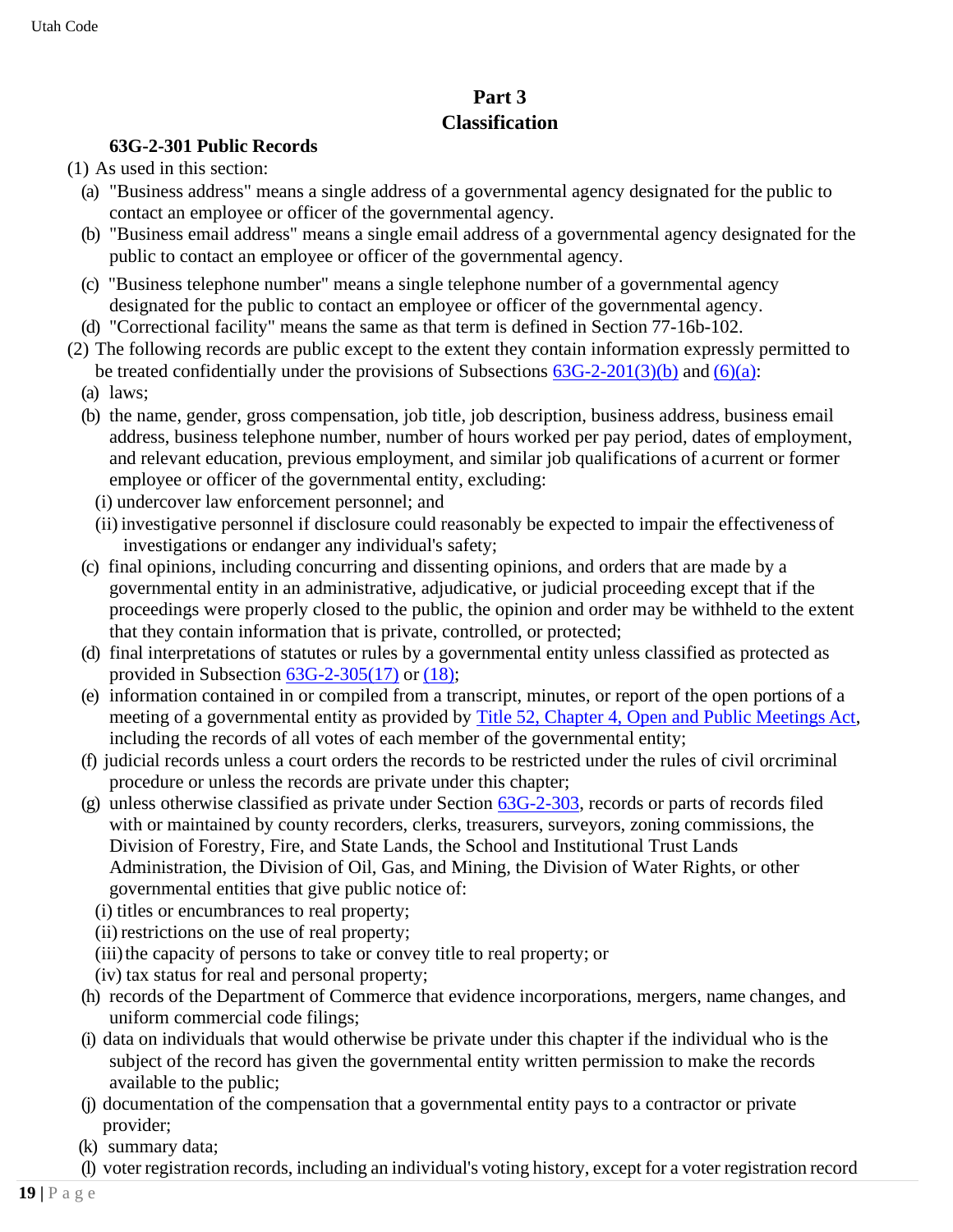- or those parts of a voter registration record that are classified as private under Subsections [63G-2-](https://le.utah.gov/xcode/Title63G/Chapter2/63G-2-S302.html?v=C63G-2-S302_2018050820180508&63G-2-302(1)(j))  $302(1)(i)$  through [\(m\)](https://le.utah.gov/xcode/Title63G/Chapter2/63G-2-S302.html?v=C63G-2-S302_2018050820180508&63G-2-302(1)(k)) or withheld under Subsection  $20A-2-104(7)$ ;
- (m) for an elected official, as defined in Section [11-47-102, a](https://le.utah.gov/xcode/Title11/Chapter47/11-47-S102.html?v=C11-47-S102_1800010118000101) telephone number, if available, and email address, if available, where that elected official may be reached as required in [Title 11, Chapter](https://le.utah.gov/xcode/Title11/Chapter47/11-47.html?v=C11-47_1800010118000101) 47[,](https://le.utah.gov/xcode/Title11/Chapter47/11-47.html?v=C11-47_1800010118000101) [Access to Elected](https://le.utah.gov/xcode/Title11/Chapter47/11-47.html?v=C11-47_1800010118000101) Officials;
- (n) for a school community council member, a telephone number, if available, and email address, if available, where that elected official may be reached directly as required in Section [53G-7-1203:](https://le.utah.gov/xcode/Title53G/Chapter7/53G-7-S1203.html?v=C53G-7-S1203_2018012420180124)
- (o) annual audited financial statements of the Utah Educational Savings Plan described in Section 53B-[8a-](https://le.utah.gov/xcode/Title53B/Chapter8A/53B-8a-S111.html?v=C53B-8a-S111_1800010118000101) [111;](https://le.utah.gov/xcode/Title53B/Chapter8A/53B-8a-S111.html?v=C53B-8a-S111_1800010118000101) and
- (p) a[n](https://le.utah.gov/xcode/Title20A/Chapter7/20A-7-S101.html?v=C20A-7-S101_2017050920170509) initiative packet, as defined in Section  $20A-7-101$ , and a referendum packet, as defined in Section [20A-7-101, a](https://le.utah.gov/xcode/Title20A/Chapter7/20A-7-S101.html?v=C20A-7-S101_2017050920170509)fter the packet is submitted to a county clerk.
- (3) The following records are normally public, but to the extent that a record is expressly exempt from disclosure, access may be restricted under Subsection [63G-2-201\(3\)\(b\), S](https://le.utah.gov/xcode/Title63G/Chapter2/63G-2-S201.html?v=C63G-2-S201_2017050920170509&63G-2-201(3)(b))ection [63G-2-302,](https://le.utah.gov/xcode/Title63G/Chapter2/63G-2-S302.html?v=C63G-2-S302_2018050820180508) [63G-2-](https://le.utah.gov/xcode/Title63G/Chapter2/63G-2-S304.html?v=C63G-2-S304_1800010118000101) [304,](https://le.utah.gov/xcode/Title63G/Chapter2/63G-2-S304.html?v=C63G-2-S304_1800010118000101) or [63G-2-305:](https://le.utah.gov/xcode/Title63G/Chapter2/63G-2-S305.html?v=C63G-2-S305_2018050820180508)
	- (a) administrative staff manuals, instructions to staff, and statements of policy;
	- (b) records documenting a contractor's or private provider's compliance with the terms of acontract with a governmental entity;
	- (c) records documenting the services provided by a contractor or a private provider to the extent the records would be public if prepared by the governmental entity;
	- (d) contracts entered into by a governmental entity;
	- (e) any account, voucher, or contract that deals with the receipt or expenditure of funds by a governmental entity;
	- (f) records relating to government assistance or incentives publicly disclosed, contracted for, or given by a governmental entity, encouraging a person to expand or relocate a business in Utah, except as provided in Subsection [63G-2-305\(35\);](https://le.utah.gov/xcode/Title63G/Chapter2/63G-2-S305.html?v=C63G-2-S305_2018050820180508&63G-2-305(35))
	- (g) chronological logs and initial contact reports;
	- (h) correspondence by and with a governmental entity in which the governmental entity determines or states an opinion upon the rights of the state, a political subdivision, the public, or any person;
	- (i) empirical data contained in drafts if:
		- (i) the empirical data is not reasonably available to the requester elsewhere in similar form; and
		- (ii) the governmental entity is given a reasonable opportunity to correct any errors or make nonsubstantive changes before release;
	- (j) drafts that are circulated to anyone other than:
		- (i) a governmental entity;
		- (ii) a political subdivision;
		- (iii)a federal agency if the governmental entity and the federal agency are jointly responsible for implementation of a program or project that has been legislatively approved;
		- (iv) a government-managed corporation; or
		- (v) a contractor or private provider;
	- (k) drafts that have never been finalized but were relied upon by the governmental entity in carryingout action or policy;
	- (l) original data in a computer program if the governmental entity chooses not to disclose theprogram;
	- (m)arrest warrants after issuance, except that, for good cause, a court may order restricted access to arrest warrants prior to service;
	- (n) search warrants after execution and filing of the return, except that a court, for good cause, may order restricted access to search warrants prior to trial;
	- (o) records that would disclose information relating to formal charges or disciplinary actions against a past or present governmental entity employee if:
		- (i) the disciplinary action has been completed and all time periods for administrative appeal have expired; and
		- (ii) the charges on which the disciplinary action was based were sustained;
	- (p) records maintained by the Division of Forestry, Fire, and State Lands, the School and Institutional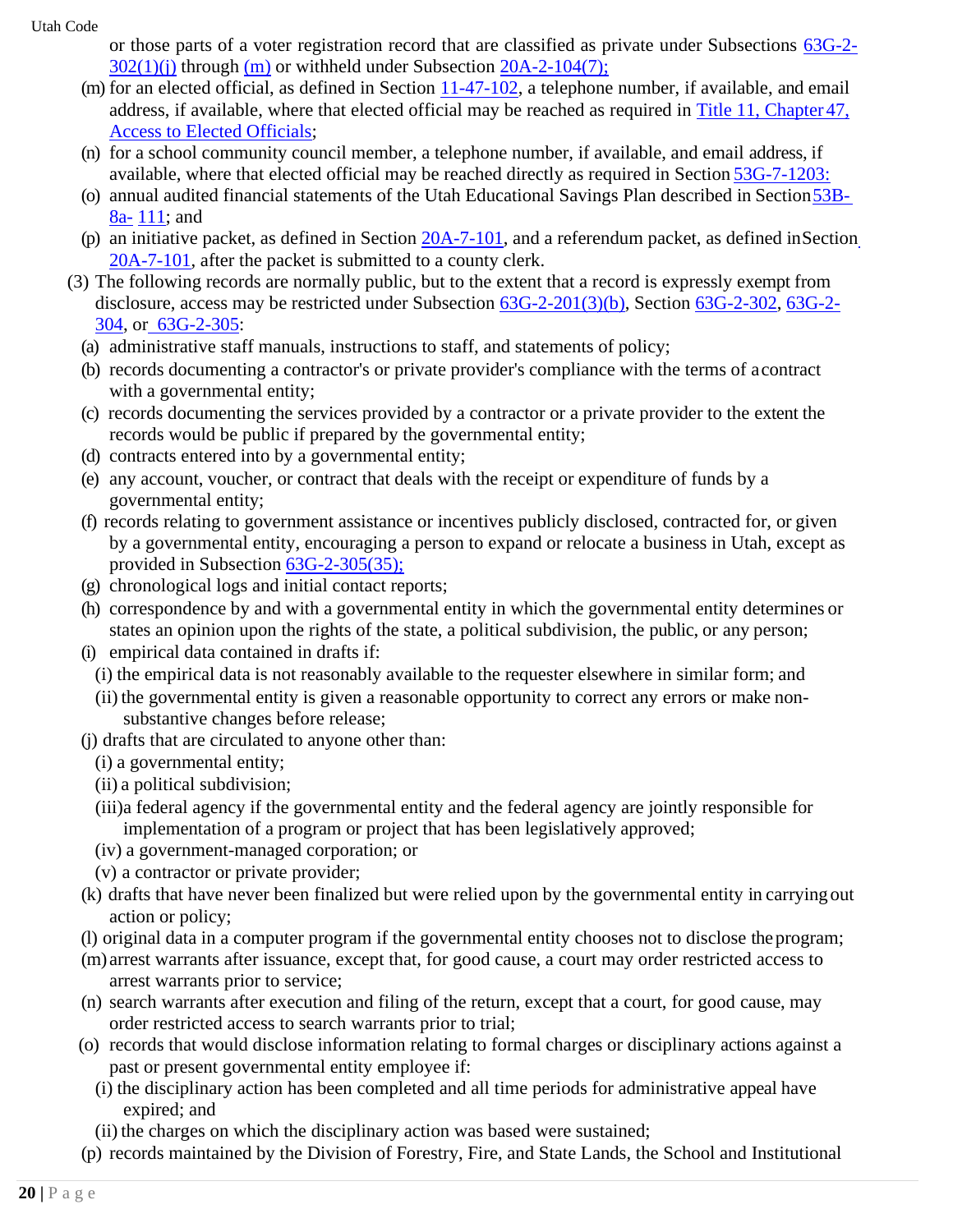Trust Lands Administration, or the Division of Oil, Gas, and Mining that evidence mineral production on government lands;

- (q) final audit reports;
- (r) occupational and professional licenses;
- (s) business licenses;
- (t) a notice of violation, a notice of agency action under Section  $63G-4-201$ , or similar records used to initiate proceedings for discipline or sanctions against persons regulated by a governmental entity, but not including records that initiate employee discipline; and
- (u)(i) records that disclose a standard, regulation, policy, guideline, or rule regarding the operation of a correctional facility or the care and control of inmates committed to the custody of a correctional facility; and
	- (ii) records that disclose the results of an audit or other inspection assessing a correctional facility's compliance with a standard, regulation, policy, guideline, or rule described in Subsection  $(3)(u)(i)$ .
- (4) The list of public records in this section is not exhaustive and should not be used to limit access to records.

*Amended by Chapter [255, 2](http://le.utah.gov/UtahCode/ChapterLookup.jsp?chap=415&sess=2018GS)020 General Session Amended by Chapter [399, 2](http://le.utah.gov/UtahCode/ChapterLookup.jsp?chap=415&sess=2018GS)020 General Session*

# **63G-2-302 Private records.**

(1) The following records are private:

- (a) records concerning an individual's eligibility for unemployment insurance benefits, social services, welfare benefits, or the determination of benefit levels;
- (b) records containing data on individuals describing medical history, diagnosis, condition, treatment, evaluation, or similar medical data;
- (c) records of publicly funded libraries that when examined alone or with other records identify a patron;
- (d) records received by or generated by or for:
	- (i) the Independent Legislative Ethics Commission, except for:
		- (A) the commission's summary data report that is required under legislative rule; and
		- (B) any other document that is classified as public under legislative rule; or
	- (ii) a Senate or House Ethics Committee in relation to the review of ethics complaints, unless the record is classified as public under legislative rule;
- (e) records received by, or generated by or for, the Independent Executive Branch Ethics Commission, except as otherwise expressly provided in [Title 63A, Chapter 14, Review of Executive Branch](https://le.utah.gov/xcode/Title63A/Chapter14/63A-14.html?v=C63A-14_1800010118000101)  [Ethics](https://le.utah.gov/xcode/Title63A/Chapter14/63A-14.html?v=C63A-14_1800010118000101) [Complaints;](https://le.utah.gov/xcode/Title63A/Chapter14/63A-14.html?v=C63A-14_1800010118000101)
- (f) records received or generated for a Senate confirmation committee concerning character, professional competence, or physical or mental health of an individual:
	- (i) if, prior to the meeting, the chair of the committee determines release of the records:
		- (A)reasonably could be expected to interfere with the investigation undertaken by the committee; or
		- (B) would create a danger of depriving a person of a right to a fair proceeding or impartial hearing; and
	- (ii) after the meeting, if the meeting was closed to the public;
- (g) employment records concerning a current or former employee of, or applicant for employment with, a governmental entity that would disclose that individual's home address, home telephone number, social security number, insurance coverage, marital status, or payroll deductions;
- (h) records or parts of records under Section  $63G-2-303$  that a current or former employee identifies as private according to the requirements of that section;
- (i) that part of a record indicating a person's social security number or federal employer identification number if provided under Section [31A-23a-104,](https://le.utah.gov/xcode/Title31A/Chapter23A/31A-23a-S104.html?v=C31A-23a-S104_2018050820180508) [31A-25-202,](https://le.utah.gov/xcode/Title31A/Chapter25/31A-25-S202.html?v=C31A-25-S202_1800010118000101) [31A-26-202,](https://le.utah.gov/xcode/Title31A/Chapter26/31A-26-S202.html?v=C31A-26-S202_2018050820180508) [58-1-301,](https://le.utah.gov/xcode/Title58/Chapter1/58-1-S301.html?v=C58-1-S301_2019051420190514) [58-55-302,](https://le.utah.gov/xcode/Title58/Chapter55/58-55-S302.html?v=C58-55-S302_2019051420190514) [61-1-4,](https://le.utah.gov/xcode/Title61/Chapter1/61-1-S4.html?v=C61-1-S4_1800010118000101) or [61-2f-203;](https://le.utah.gov/xcode/Title61/Chapter2F/61-2f-S203.html?v=C61-2f-S203_2016051020160510)
- (j) that part of a voter registration record identifying a voter's: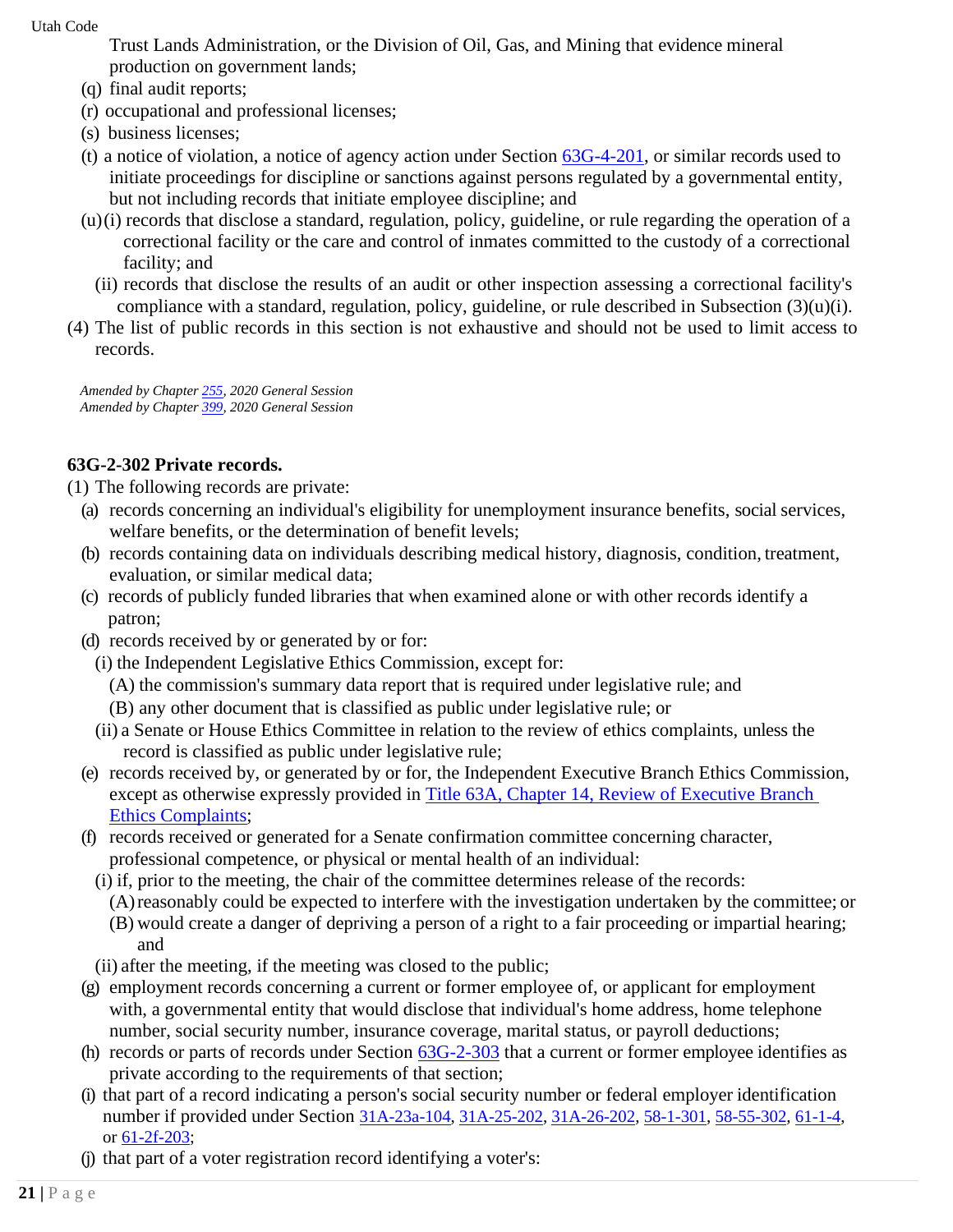- (i) driver license or identification card number;
- (ii) social security number, or last four digits of the social security number;
- (iii) email address;
- (iv) date of birth; or
- (v) phone number;
- (k) a voter registration record that is classified as a private record by the lieutenant governor or acounty clerk under Subsection [20A-2-101.1\(5\)\(a\),](https://le.utah.gov/xcode/Title20A/Chapter2/20A-2-S101.1.html?v=C20A-2-S101.1_2018050820180508) [20A-2-104\(4\)\(h\),](https://le.utah.gov/xcode/Title20A/Chapter2/20A-2-S104.html?v=C20A-2-S104_2020051220200512) or [20A-2-204\(4\)\(b\);](https://le.utah.gov/xcode/Title20A/Chapter2/20A-2-S204.html?v=C20A-2-S204_2020051220200512)
- (l) a voter registration record that is withheld under Subsection [20A-2-104\(7\);](https://le.utah.gov/xcode/Title20A/Chapter2/20A-2-S104.html?v=C20A-2-S104_2020051220200512)
- (m) a withholding request form described in Subsections [20A-2-104\(7\) and \(8\)](https://le.utah.gov/xcode/Title20A/Chapter2/20A-2-S104.html?v=C20A-2-S104_2020051220200512) and anyverification submitted in support of the form;
- (n) a record that:
	- (i) contains information about an individual;
	- (ii) is voluntarily provided by the individual; and
	- (iii) goes into an electronic database that:
		- (A) is designated by and administered under the authority of the Chief Information Officer; and
		- (B) acts as a repository of information about the individual that can be electronically retrieved and used to facilitate the individual's online interaction with a state agency;
- (o) information provided to the Commissioner of Insurance under:
	- (i) Subsection  $31A-23a-115(3)(a)$ ;
	- (ii) Subsection  $31A-23a-302(4)$ ; or
	- $(iii)$ Subsection [31A-26-210\(4\);](https://le.utah.gov/xcode/Title31A/Chapter26/31A-26-S210.html?v=C31A-26-S210_2017050920170509&31A-26-210(4))
- (p) information obtained through a criminal background check under [Title 11, Chapter 40,Criminal](https://le.utah.gov/xcode/Title11/Chapter40/11-40.html?v=C11-40_1800010118000101) [Background Checks by Political Subdivisions Operating Water](https://le.utah.gov/xcode/Title11/Chapter40/11-40.html?v=C11-40_1800010118000101) Systems;
- (q) information provided by an offender that is:
	- (i) required by the registration requirements of [Title 77, Chapter 41, Sex and Kidnap Offender](https://le.utah.gov/xcode/Title77/Chapter41/77-41.html?v=C77-41_1800010118000101)  [Registry](https://le.utah.gov/xcode/Title77/Chapter41/77-41.html?v=C77-41_1800010118000101) or [Title 77, Chapter 43, Child Abuse Offender Registry;](https://le.utah.gov/xcode/Title77/Chapter43/77-43.html?v=C77-43_2017050920170509) and
	- (ii) not required to be made available to the public under Subsection  $77-41-110(4)$  or  $77-43-108(4)$ ;
- (r) a statement and any supporting documentation filed with the attorney general in accordance with Section [34-45-107,](https://le.utah.gov/xcode/Title34/Chapter45/34-45-S107.html?v=C34-45-S107_2016051020160510) if the federal law or action supporting the filing involves homeland security;
- (s) electronic toll collection customer account information received or collected under Section [72-6-118](https://le.utah.gov/xcode/Title72/Chapter6/72-6-S118.html?v=C72-6-S118_2018050820180508) and customer information described in Section [17B-2a-815](https://le.utah.gov/xcode/Title17B/Chapter2A/17B-2a-S815.html?v=C17B-2a-S815_1800010118000101) received or collected by a public transit district, including contact and payment information and customer travel data;
- (t) an email address provided by a military or overseas voter under Section [20A-16-501;](https://le.utah.gov/xcode/Title20A/Chapter16/20A-16-S501.html?v=C20A-16-S501_1800010118000101)
- (u) a completed military-overseas ballot that is electronically transmitted under [Title 20A, Chapter 16,](https://le.utah.gov/xcode/Title20A/Chapter16/20A-16.html?v=C20A-16_1800010118000101) [Uniform Military and Overseas Voters](https://le.utah.gov/xcode/Title20A/Chapter16/20A-16.html?v=C20A-16_1800010118000101) Act;
- (v) records received by or generated by or for the Political Subdivisions Ethics ReviewCommission established in Section [63A-15-201,](https://le.utah.gov/xcode/Title63A/Chapter15/63A-15-S201.html?v=C63A-15-S201_2019051420190514) except for:
	- (i) the commission's summary data report that is required in Section [63A-15-202;](https://le.utah.gov/xcode/Title63A/Chapter15/63A-15-S202.html?v=C63A-15-S202_2018050820180508) and
	- (ii) any other document that is classified as public in accordance with [Title 63A, Chapter 15, Political](https://le.utah.gov/xcode/Title63A/Chapter15/63A-15.html?v=C63A-15_2018050820180508) [Subdivisions Ethics Review](https://le.utah.gov/xcode/Title63A/Chapter15/63A-15.html?v=C63A-15_2018050820180508) Commission;
- (w) a record described in Section [53G-9-604](https://le.utah.gov/xcode/Title53G/Chapter9/53G-9-S604.html?v=C53G-9-S604_2019051420190514) that verifies that a parent was notified of an incident or threat;
- (x) a criminal background check or credit history report conducted in accordance with Section [63A-3-](https://le.utah.gov/xcode/Title63A/Chapter3/63A-3-S201.html?v=C63A-3-S201_2018050820180508) [201;](https://le.utah.gov/xcode/Title63A/Chapter3/63A-3-S201.html?v=C63A-3-S201_2018050820180508)
- (y) a record described in Subsection  $53-5a-104(7)$ ;
- (z) on a record maintained by a county for the purpose of administering property taxes, an individual's: (i) email address
	- (ii) phone number; or
	- (iii) personal financial information related to a person's payment method;

(aa) a record submitted by a taxpayer to establish the taxpayer's eligibility for an exemption, deferral, abatement, or relief under:

(i) [Title 59, Chapter 2, Part 11, Exemptions, Deferrals, and](https://le.utah.gov/xcode/Title59/Chapter2/59-2-P11.html?v=C59-2-P11_1800010118000101) Abatements;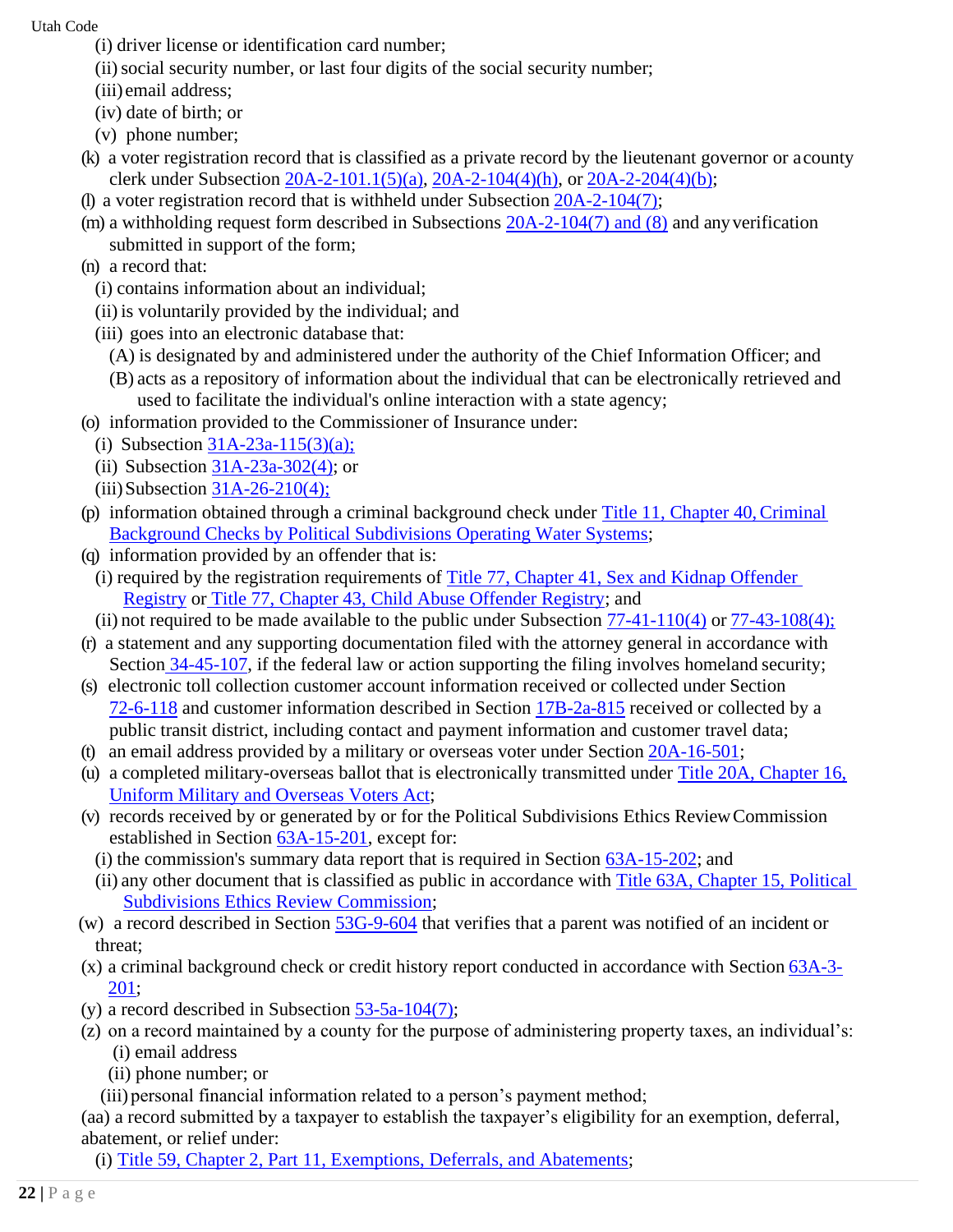- (ii) [Title 59, Chapter 2, Part 12,](https://le.utah.gov/xcode/Title59/Chapter2/59-2-P12.html) Property Tax Relief;
- (iii) [Title 59, Chapter 18, Tax Deferral and Tax Abatement;](https://le.utah.gov/xcode/Title59/Chapter2/59-2-P18.html) or (iv[\)](https://le.utah.gov/xcode/Title59/Chapter2/59-2-P19.html) [Title 59, Chapter 19, Armed Forces](https://le.utah.gov/xcode/Title59/Chapter2/59-2-P19.html) Exemptions.
- (bb) a record provided by the State Tax Commission in response to a request under Subsection  $59-1-403(3)(y)(iii)$ ; and
- (cc) a record of the Child Welfare Legislative Oversight Panel regarding an individual child welfare case, as described in Subsection [36-33-103\(3\);](https://le.utah.gov/xcode/Title36/Chapter33/36-33-S103.html?v=C36-33-S103_2022050420220901#36-33-103(3)) and
- (dd) a record relating to drug or alcohol testing of a state employee under Section [63A-17-1004.](https://le.utah.gov/xcode/Title63A/Chapter17/63A-17-S1004.html?v=C63A-17-S1004_2022050420220504)
- (2) The following records are private if properly classified by a governmental entity:
	- (a) records concerning a current or former employee of, or applicant for employment with a governmental entity, including performance evaluations and personal status information such as race, religion, or disabilities, but not including records that are public under Subsection [63G-2-](https://le.utah.gov/xcode/Title63G/Chapter2/63G-2-S301.html?v=C63G-2-S301_2018032220180322&63G-2-301(2)(b))  $301(2)(b)$  or  $63G-2-301(3)(o)$  $63G-2-301(3)(o)$  or private under Subsection (1)(b);
	- (b) records describing an individual's finances, except that the following are public: (i) records described in Subsection  $63G-2-301(2)$ ;
		- (ii) information provided to the governmental entity for the purpose of complying with a financial assurance requirement; or
		- (iii) records that must be disclosed in accordance with another statute;
	- (c) records of independent state agencies if the disclosure of those records would conflict with the fiduciary obligations of the agency;
	- (d) other records containing data on individuals the disclosure of which constitutes a clearly unwarranted invasion of personal privacy;
	- (e) records provided by the United States or by a government entity outside the state that are given with the requirement that the records be managed as private records, if the providing entity states in writing that the record would not be subject to public disclosure if retained by it;
	- (f) any portion of a record in the custody of the Division of Aging and Adult Services, created in Section  $62A-3-102$ , that may disclose, or lead to the discovery of, the identity of a person who made a report of alleged abuse, neglect, or exploitation of a vulnerable adult; and
	- (g) audio and video recordings created by a body-worn camera, as defined in Section [77-7a-103,](https://le.utah.gov/xcode/Title77/Chapter7A/77-7a-S103.html?v=C77-7a-S103_2016051020160510) that record sound or images inside a home or residence except for recordings that:
		- (i) depict the commission of an alleged crime;
		- (ii) record any encounter between a law enforcement officer and a person that results in death or bodily injury, or includes an instance when an officer fires a weapon;
		- (iii)record any encounter that is the subject of a complaint or a legal proceeding against a law enforcement officer or law enforcement agency;
		- (iv) contain an officer involved critical incident as defined in Section [76-2-408\(1\)\(f\);](https://le.utah.gov/xcode/Title76/Chapter2/76-2-S408.html?v=C76-2-S408_2019051420190514&76-2-408(1)(d)) or
		- (v) have been requested for reclassification as a public record by a subject or authorized agent of a subject featured in the recording.
- (3)(a) As used in this Subsection (3), "medical records" means medical reports, records, statements, history, diagnosis, condition, treatment, and evaluation.
	- (b) Medical records in the possession of the University of Utah Hospital, its clinics, doctors, or affiliated entities are not private records or controlled records under Section [63G-2-304](https://le.utah.gov/xcode/Title63G/Chapter2/63G-2-S304.html?v=C63G-2-S304_1800010118000101) when the records are sought:
	- (i) in connection with any legal or administrative proceeding in which the patient's physical, mental, or emotional condition is an element of any claim or defense; or
	- (ii) after a patient's death, in any legal or administrative proceeding in which any party relies upon the condition as an element of the claim or defense.
	- (c) Medical records are subject to production in a legal or administrative proceeding according to state or federal statutes or rules of procedure and evidence as if the medical records were in the possession of a nongovernmental medical care provider.

*Amended by Chapte[r 169,](https://le.utah.gov/~2022/bills/static/SB0015.html) 2022 General Session*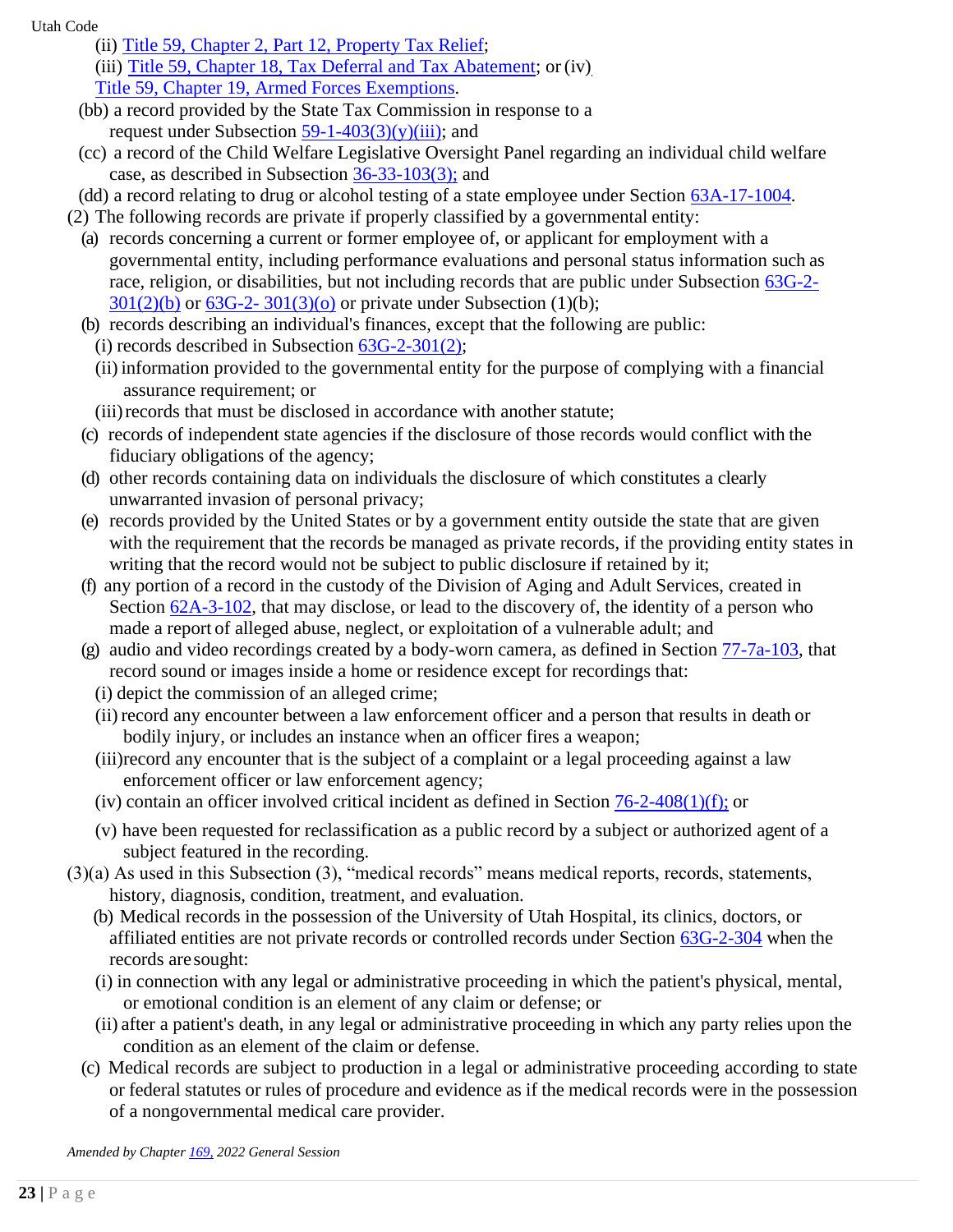## **63G-2-303 Private information concerning certain government employees.**

- (1) As used in this section:
	- (a) "At-risk government employee" means a current or former:
		- (i) peace officer as specified in Section [53-13-102;](https://le.utah.gov/xcode/Title53/Chapter13/53-13-S102.html?v=C53-13-S102_1800010118000101)
		- (ii) state or federal judge of an appellate, district, justice, or juvenile court, or court commissioner;
		- (iii) judge authorized by [Title 39, Chapter 6, Utah Code of Military](https://le.utah.gov/xcode/Title39/Chapter6/39-6.html?v=C39-6_1800010118000101) Justice;
		- (iv) judge authorized by Armed Forces, Title 10, United States Code;
		- (v) federal prosecutor;
		- (vi) prosecutor appointed pursuant to Armed Forces, Title 10, United States Code;
		- (vii) law enforcement official as defined in Section 53-5-711;
		- (viii)prosecutor authorized by Title 39, Chapter 6, Utah Code of Military Justice; or
		- (ix)state or local government employee who, because of the unique nature of the employee's regular work assignments or because of one or more recent credible threats directed to or against the employee, would be at immediate and substantial risk of physical harm if the employee's personal information is disclosed.
	- (b) "Family member" means the spouse, child, sibling, parent, or grandparent of an at-risk government employee who is living with the employee.
	- (c) "Personal information" means the employee's or the employee's family member's home address, home telephone number, personal mobile telephone number, personal pager number, personal email address, social security number, insurance coverage, marital status, or payroll deductions.
- (2)(a) Pursuant to Subsection  $63G-2-302(1)$ (h), an at-risk government employee may file a written application that:
	- (i) gives notice of the employee's status as an at-risk government employee to each agency of a government entity holding a record or a part of a record that would disclose the employee's personal information; and
	- (ii) requests that the government agency classify those records or parts of records as private.
	- (b) An at-risk government employee desiring to file an application under this section may request assistance from the government agency to identify the individual records containing personal information.
	- (c) Each government agency shall develop a form that:
		- (i) requires the at-risk government employee to designate each specific record or part of a record containing the employee's personal information that the applicant desires to be classified as private;
		- (ii) affirmatively requests that the government entity holding those records classify them as private;
		- (iii)informs the employee that by submitting a completed form the employee may not receive official announcements affecting the employee's property, including notices about proposed municipal annexations, incorporations, or zoning modifications; and
		- (iv) contains a place for the signature required under Subsection (2)(d).
	- (d) A form submitted by an employee under Subsection (2)(c) shall be signed by the highest ranking elected or appointed official in the employee's chain of command certifying that the employee submitting the form is an at-risk government employee.
- (3) A county recorder, county treasurer, county auditor, or a county tax assessor may fully satisfy the requirements of this section by:
	- (a) providing a method for the assessment roll and index and the tax roll and index that will block public access to the home address, home telephone number, situs address, and Social Security number; and
	- (b) providing the at-risk government employee requesting the classification with a disclaimer informing the employee that the employee may not receive official announcements affecting the employee's property, including notices about proposed annexations, incorporations, or zoning modifications.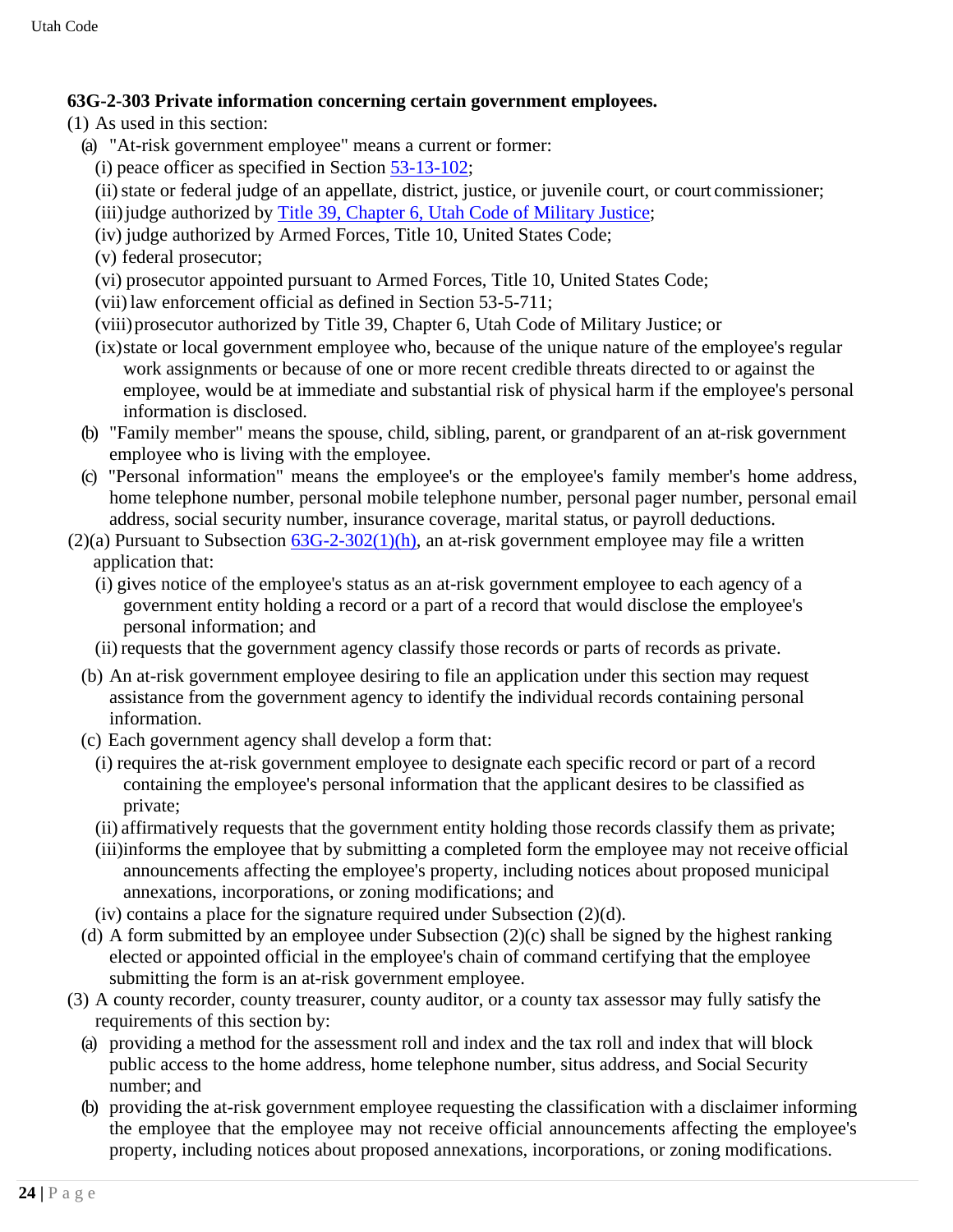- (4) A government agency holding records of an at-risk government employee classified as private under this
	- section may release the record or part of the record if:
	- (a) the employee or former employee gives written consent;
	- (b) a court orders release of the records; or
	- (c) the government agency receives a certified death certificate for the employee or former employee.
	- (5)(a) If the government agency holding the private record receives a subpoena for the records, the government agency shall attempt to notify the at-rick government employee or former employee by mailing a copy of the subpoena to the employee's last-known mailing address together with a request that the employee either:
		- (i) authorize release of the record; or
		- (ii) within 10 days of the date that the copy and request are mailed, deliver to the government agency holding the private record a copy of a motion to quash filed with the court who issued the subpoena.
		- (b) The government agency shall comply with the subpoena if the government agency has:
			- (i) received permission from the at-risk government employee or former employee to comply with the subpoena;
			- (ii) not received a copy of a motion to quash within 10 days of the date that the copy of the subpoena was mailed; or
		- (iii)received a court order requiring release of the records.
	- (6)(a) Except as provided in Subsection (6)(b), a form submitted under this section remains in effect until the earlier of:
		- (i) four years after the date the employee signs the form, whether or not the employee's employment terminates before the end of the four-year period; and
		- (ii) one year after the government agency receives official notice of the death of the employee.
		- (b) A form submitted under this section may be rescinded at any time by:
			- (i) the at-risk government employee who submitted the form; or
			- (ii) if the at-risk government employee is deceased, a member of the employee's immediate family.

*Amended by Chapte[r 402, 2](http://le.utah.gov/UtahCode/ChapterLookup.jsp?chap=402&sess=2019GS)019 General Session*

# **63G-2-304 Controlled records.**

A record is controlled if:

- (1) the record contains medical, psychiatric, or psychological data about an individual;
- (2) the governmental entity reasonably believes that:
	- (a) releasing the information in the record to the subject of the record would be detrimental to the subject's mental health or to the safety of any individual; or
	- (b) releasing the information would constitute a violation of normal professional practice and medical ethics; and
- (3) the governmental entity has properly classified the record.

*Renumbered and Amended by Chapter [382, 2](http://le.utah.gov/UtahCode/ChapterLookup.jsp?chap=382&sess=2008GS)008 General Session*

# **63G-2-305 Protected records.**

The following records are protected if properly classified by a governmental entity:

- (1) trade secrets as defined in Section  $13-24-2$  if the person submitting the trade secret has provided the governmental entity with the information specified in Section [63G-2-309;](https://le.utah.gov/xcode/Title63G/Chapter2/63G-2-S309.html?v=C63G-2-S309_2019051420190514)
- (2) commercial information or nonindividual financial information obtained from a person if:
- (a) disclosure of the information could reasonably be expected to result in unfair competitive injury to the person submitting the information or would impair the ability of the governmental entity to obtain necessary information in the future;
- (b) the person submitting the information has a greater interest in prohibiting access than the public in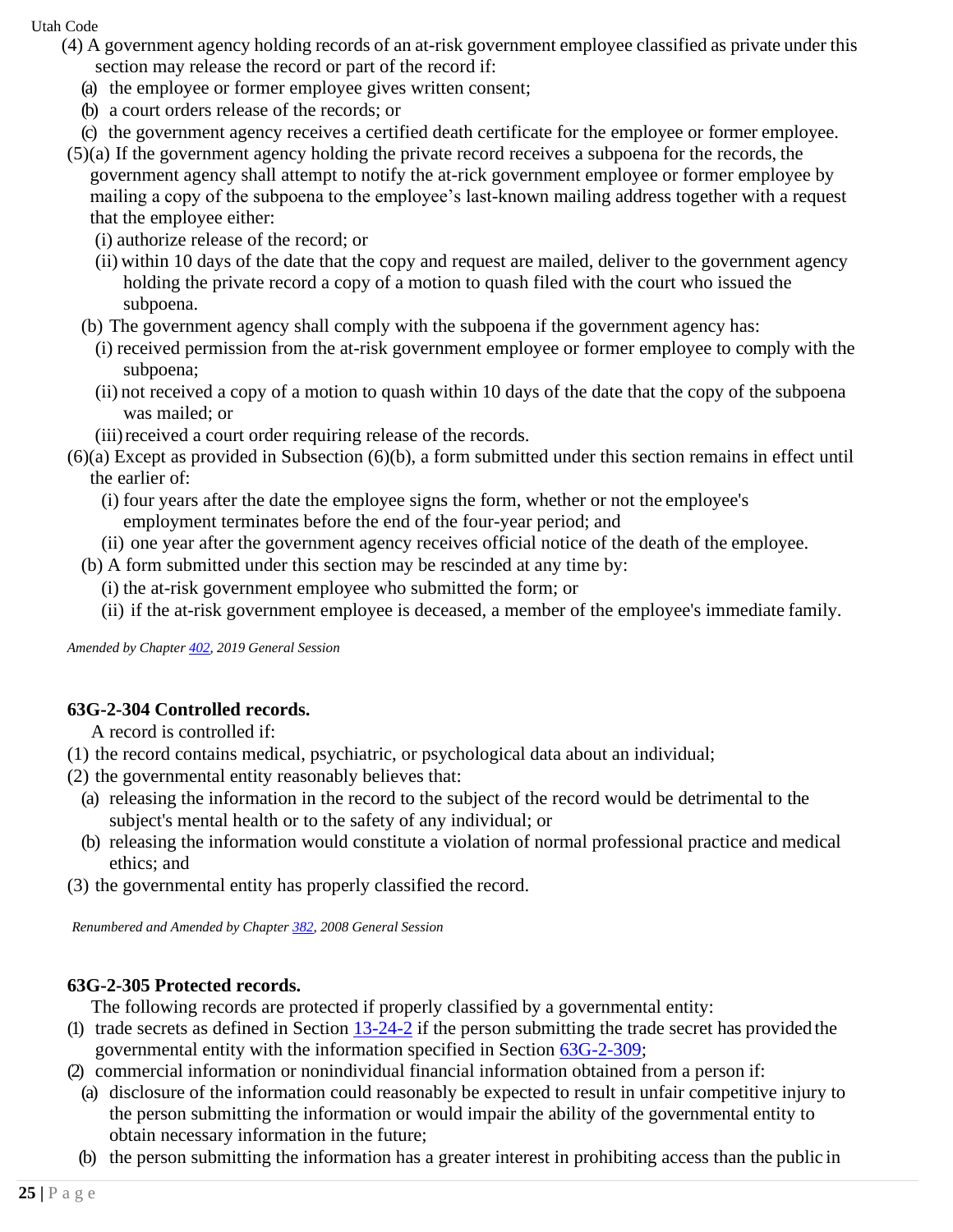obtaining access; and

- (c) the person submitting the information has provided the governmental entity with theinformation specified in Section [63G-2-309;](https://le.utah.gov/xcode/Title63G/Chapter2/63G-2-S309.html?v=C63G-2-S309_2019051420190514)
- (3) commercial or financial information acquired or prepared by a governmental entity to the extent that disclosure would lead to financial speculations in currencies, securities, or commodities that will interfere with a planned transaction by the governmental entity or cause substantial financial injury to the governmental entity or state economy;
- (4) records, the disclosure of which could cause commercial injury to, or confer a competitive advantage upon a potential or actual competitor of, a commercial project entity as defined in Subsection 11-13-[103\(4\);](https://le.utah.gov/xcode/Title11/Chapter13/11-13-S103.html?v=C11-13-S103_2018050820180508&11-13-103(4))
- (5) test questions and answers to be used in future license, certification, registration, employment, or academic examinations;
- (6) records, the disclosure of which would impair governmental procurement proceedings or give an unfair advantage to any person proposing to enter into a contract or agreement with a governmental entity, except, subject to Subsections (1) and (2), that this Subsection (6) does not restrict the right of a person to have access to, after the contract or grant has been awarded and signed by all parties;
	- (a) a bid, proposal, application, or other information submitted to or by a governmental entity in response to:
		- (i) an invitation for bids;
		- (ii) a request for proposals;
		- (iii) a request for quotes;
		- (iv) a grant; or
		- (v) other similar document; or
	- (b) an unsolicited proposal, as defined in Section [63G-6a-712;](https://le.utah.gov/xcode/Title63G/Chapter6A/63G-6a-S712.html?v=C63G-6a-S712_2018050820180508)
- (7) information submitted to or by a governmental entity in response to a request for information, except, subject to Subsections (1) and (2), that this Subsection (7) does not restrict the right of a person to have access to the information, after:
	- (a) a contract directly relating to the subject of the request for information has been awarded andsigned by all parties; or
	- (b)(i) a final determination is made not to enter into a contract that relates to the subject of the request for information; and
		- (ii) at least two years have passed after the day on which the request for information is issued;
- (8) records that would identify real property or the appraisal or estimated value of real or personal property, including intellectual property, under consideration for public acquisition before any rights to the property are acquired unless:
	- (a) public interest in obtaining access to the information is greater than or equal to the governmental entity's need to acquire the property on the best terms possible;
	- (b) the information has already been disclosed to persons not employed by or under a duty of confidentiality to the entity;
	- (c) in the case of records that would identify property, potential sellers of the described property have already learned of the governmental entity's plans to acquire the property;
	- (d) in the case of records that would identify the appraisal or estimated value of property, thepotential sellers have already learned of the governmental entity's estimated value of the property; or
	- (e) the property under consideration for public acquisition is a single-family residence and the governmental entity seeking to acquire the property has initiated negotiations to acquire the property as required under Section [78B-6-505;](https://le.utah.gov/xcode/Title78B/Chapter6/78B-6-S505.html?v=C78B-6-S505_2014040320140513)
- (9) records prepared in contemplation of sale, exchange, lease, rental, or other compensated transaction of real or personal property including intellectual property, which, if disclosed prior to completion of the transaction, would reveal the appraisal or estimated value of the subject property, unless:
	- (a) the public interest in access is greater than or equal to the interests in restricting access, including the governmental entity's interest in maximizing the financial benefit of the transaction; or
	- (b) when prepared by or on behalf of a governmental entity, appraisals or estimates of the value of the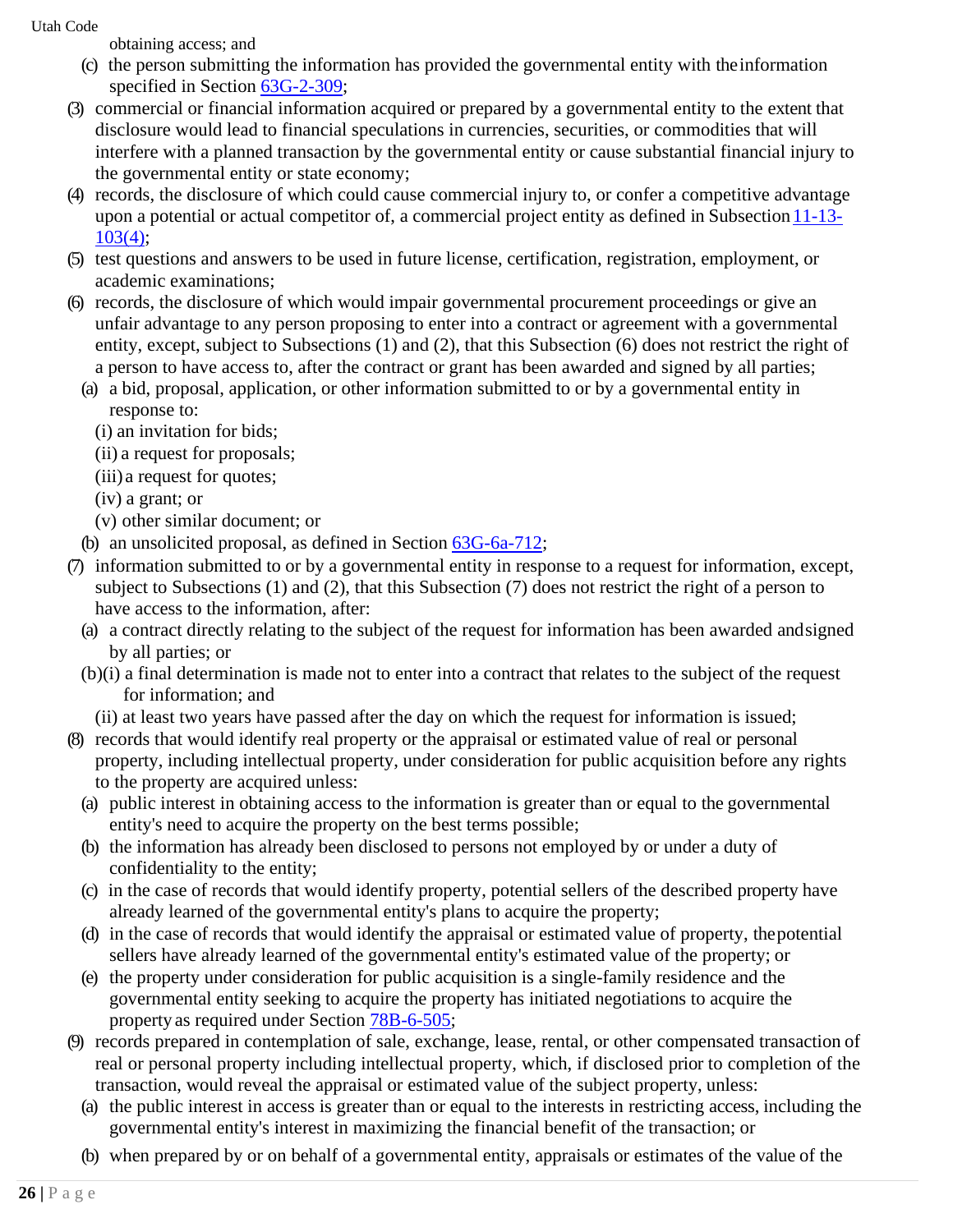subject property have already been disclosed to persons not employed by or under a duty of confidentiality to the entity;

- (10) records created or maintained for civil, criminal, or administrative enforcement purposes or audit purposes, or for discipline, licensing, certification, or registration purposes, if release of therecords:
	- (a) reasonably could be expected to interfere with investigations undertaken for enforcement, discipline, licensing, certification, or registration purposes;
	- (b) reasonably could be expected to interfere with audits, disciplinary, or enforcement proceedings;
	- (c) would create a danger of depriving a person of a right to a fair trial or impartial hearing;
	- (d) reasonably could be expected to disclose the identity of a source who is not generally known outside of government and, in the case of a record compiled in the course of an investigation, disclose information furnished by a source not generally known outside of government if disclosure would compromise the source; or
	- (e) reasonably could be expected to disclose investigative or audit techniques, procedures, policies, or orders not generally known outside of government if disclosure would interfere with enforcement or audit efforts;
- (11) records the disclosure of which would jeopardize the life or safety of an individual;
- (12) records the disclosure of which would jeopardize the security of governmental property, governmental programs, or governmental recordkeeping systems from damage, theft, or other appropriation or use contrary to law or public policy;
- (13) records that, if disclosed, would jeopardize the security or safety of a correctional facility, or records relating to incarceration, treatment, probation, or parole, that would interfere with the control and supervision of an offender's incarceration, treatment, probation, or parole;
- (14) records that, if disclosed, would reveal recommendations made to the Board of Pardons and Parole by an employee of or contractor for the Department of Corrections, the Board of Pardons and Parole, or the Department of Human Services that are based on the employee's or contractor's supervision, diagnosis, or treatment of any person within the board's jurisdiction;
- (15) records and audit workpapers that identify audit, collection, and operational procedures and methods used by the State Tax Commission, if disclosure would interfere with audits orcollections;
- (16) records of a governmental audit agency relating to an ongoing or planned audit until the final audit is released;
- (17) records that are subject to the attorney client privilege;
- (18) records prepared for or by an attorney, consultant, surety, indemnitor, insurer, employee, or agent of a governmental entity for, or in anticipation of, litigation or a judicial, quasi-judicial, oradministrative proceeding;
- (19) (a)(i) personal files of a state legislator, including personal correspondence to or from a member of the Legislature; and
	- (ii) notwithstanding Subsection (19)(a)(i), correspondence that gives notice of legislative action or policy may not be classified as protected under this section; and
	- (b)(i) an internal communication that is part of the deliberative process in connection with the preparation of an internal communication that is part of the deliberative process in connection with the legislation between:
		- (A) members of a legislative body;
		- (B) a member of a legislative body and a member of the legislative body's staff; or
		- (C) members of a legislative body's staff; and
		- (ii) notwithstanding Subsection  $(19)(b)(i)$ , a communication that gives notice of legislative action or policy may not be classified as protected under this section;
- (20) (a) records in the custody or control of the Office of Legislative Research and General Counsel, that, if disclosed, would reveal a particular legislator's contemplated legislation or contemplated course of action before the legislator has elected to support the legislation or course of action, or made the legislationor course of action public; and

(b) notwithstanding Subsection (20)(a), the form to request legislation submitted to the Office of Legislative Research and General Counsel is a public document unless a legislator asks that the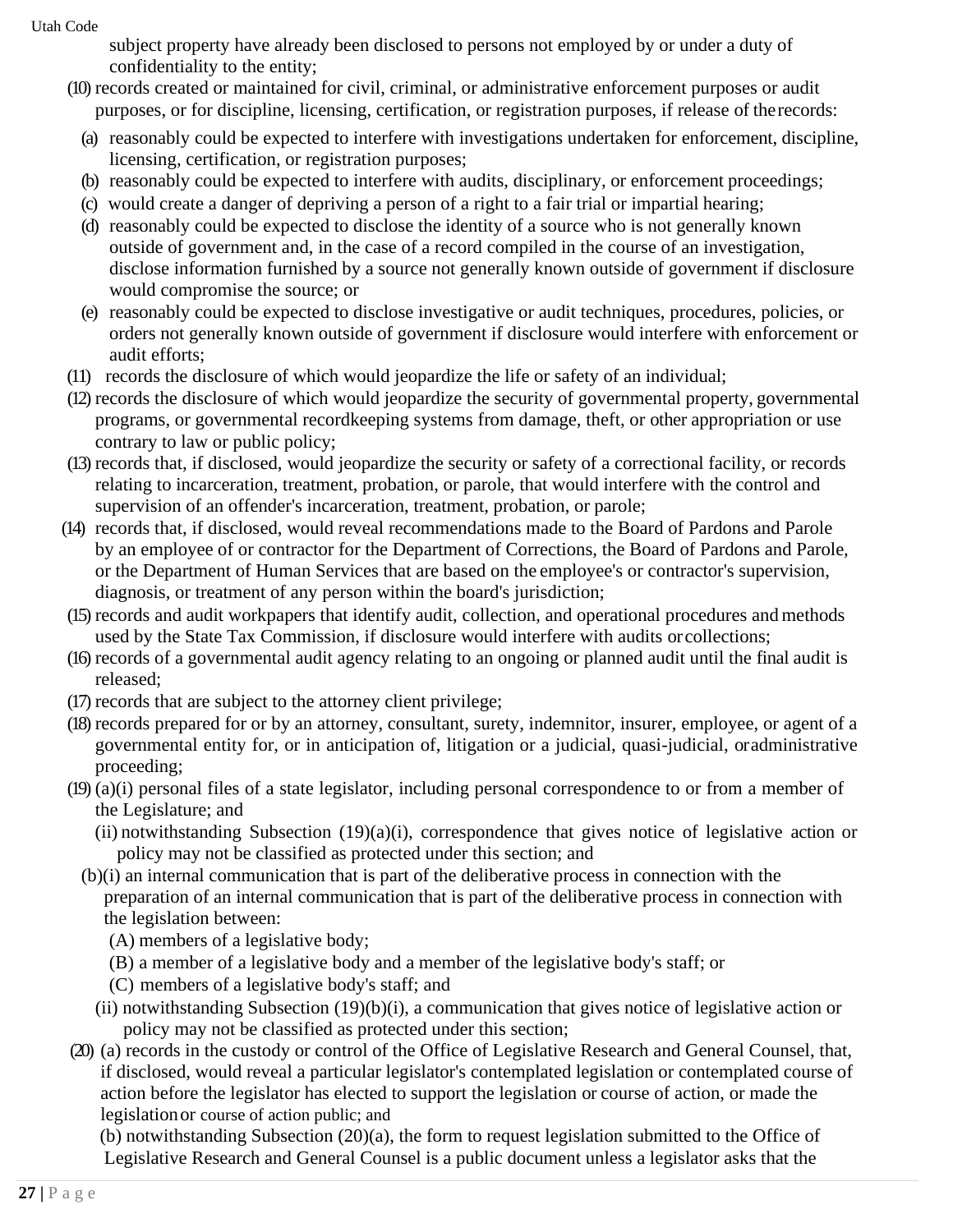records requesting the legislation be maintained as protected records until such time as the legislator elects to make the legislation or course of action public;

- (21) research requests from legislators to the Office of Legislative Research and General Counsel or the Office of the Legislative Fiscal Analyst and research findings prepared in response to these requests; (22) drafts, unless otherwise classified as public;
- (23) records concerning a governmental entity's strategy about:
	- (a) collective bargaining; or
	- (b) imminent or pending litigation;
- (24) records of investigations of loss occurrences and analyses of loss occurrences that may be covered by the Risk Management Fund, the Employers' Reinsurance Fund, the Uninsured Employers' Fund, or similar divisions in other governmental entities;
- (25) records, other than personnel evaluations, that contain a personal recommendation concerning an individual if disclosure would constitute a clearly unwarranted invasion of personal privacy, or disclosure is not in the public interest;
- (26) records that reveal the location of historic, prehistoric, paleontological, or biological resources that if known would jeopardize the security of those resources or of valuable historic, scientific, educational, or cultural information;
- (27) records of independent state agencies if the disclosure of the records would conflict with thefiduciary obligations of the agency;
- (28) records of an institution within the state system of higher education defined in Section [53B-1-102](https://le.utah.gov/xcode/Title53B/Chapter1/53B-1-S102.html?v=C53B-1-S102_2017050920170701) regarding tenure evaluations, appointments, applications for admissions, retention decisions, and promotions, which could be properly discussed in a meeting closed in accordance with [Title 52,](https://le.utah.gov/xcode/Title52/Chapter4/52-4.html?v=C52-4_1800010118000101)  [Chapter](https://le.utah.gov/xcode/Title52/Chapter4/52-4.html?v=C52-4_1800010118000101) [4, Open and Public Meetings Act,](https://le.utah.gov/xcode/Title52/Chapter4/52-4.html?v=C52-4_1800010118000101) provided that records of the final decisions about tenure, appointments, promotions, or those students admitted, may not be classified as protected under this section;
- (29) records of the governor's office, including budget recommendations, legislative proposals, and policy statements, that if disclosed would reveal the governor's contemplated policies or contemplated courses of action before the governor has implemented or rejected those policies or courses of action or made them public;
- (30) records of the Office of the Legislative Fiscal Analyst relating to budget analysis, revenue estimates, and fiscal notes of proposed legislation before issuance of the final recommendations in these areas;
- (31) records provided by the United States or by a government entity outside the state that are given to the governmental entity with a requirement that they be managed as protected records if the providing entity certifies that the record would not be subject to public disclosure if retained by it;
- (32) transcripts, minutes, recordings, or reports of the closed portion of a meeting of a public body except as provided in Section [52-4-206;](https://le.utah.gov/xcode/Title52/Chapter4/52-4-S206.html?v=C52-4-S206_2018050820180508)
- (33) records that would reveal the contents of settlement negotiations but not including final settlements or empirical data to the extent that they are not otherwise exempt fromdisclosure;
- (34) memoranda prepared by staff and used in the decision-making process by an administrative law judge, a member of the Board of Pardons and Parole, or a member of any other body charged by law with performing a quasi-judicial function;
- (35) records that would reveal negotiations regarding assistance or incentives offered by or requested from a governmental entity for the purpose of encouraging a person to expand or locate a business in Utah, but only if disclosure would result in actual economic harm to the person or place the governmental entity at a competitive disadvantage, but this section may not be used to restrict access to a record evidencing a final contract;
- (36) materials to which access must be limited for purposes of securing or maintaining the governmental entity's proprietary protection of intellectual property rights including patents, copyrights, and trade secrets;
- (37) the name of a donor or a prospective donor to a governmental entity, including an institution within the state system of higher education defined in Section [53B-1-102,](https://le.utah.gov/xcode/Title53B/Chapter1/53B-1-S102.html?v=C53B-1-S102_2017050920170701) and other information concerning the donation that could reasonably be expected to reveal the identity of the donor, provided that:
- (a) the donor requests anonymity in writing;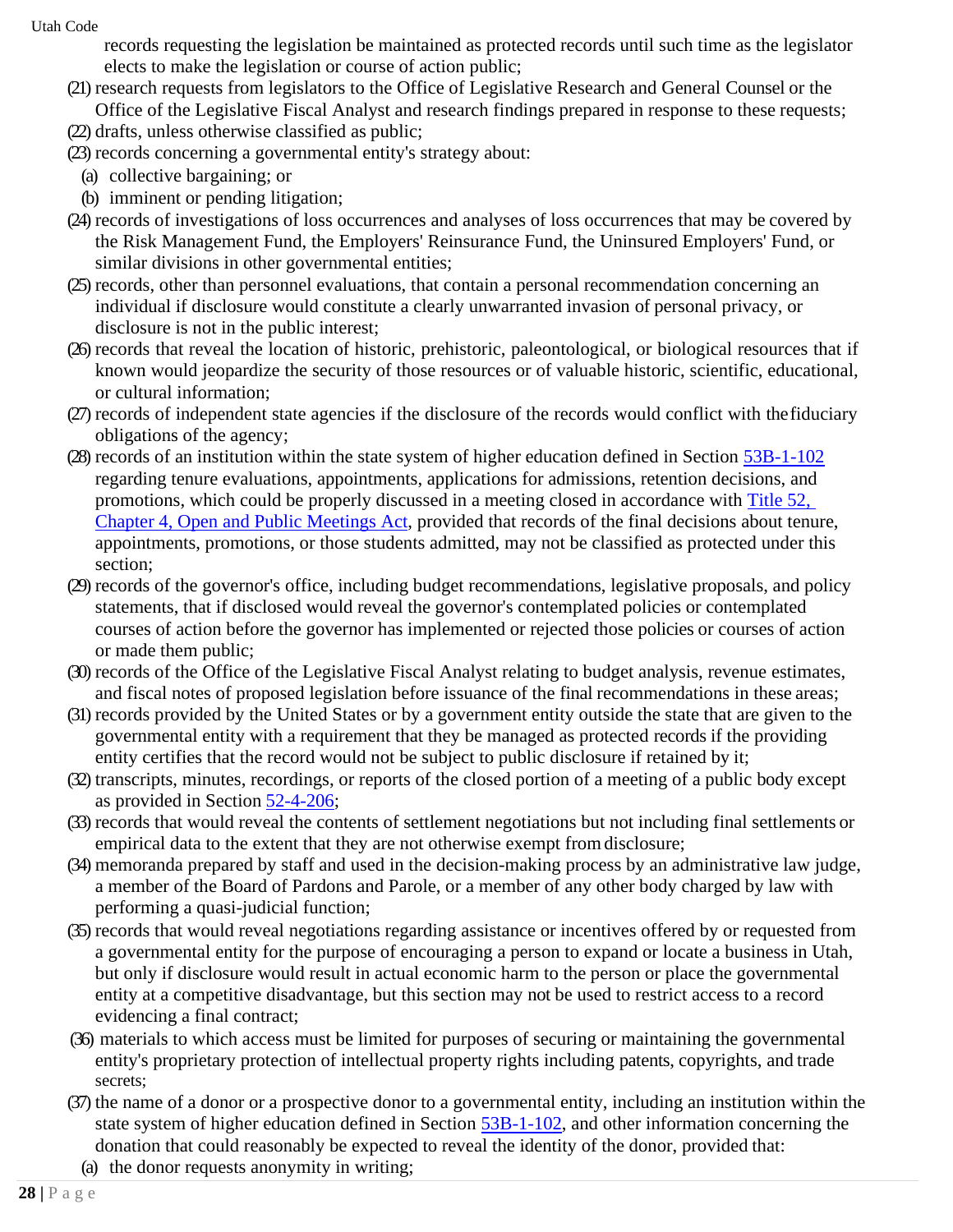- (b) any terms, conditions, restrictions, or privileges relating to the donation may not be classified protected by the governmental entity under this Subsection (37); and
- (c) except for an institution within the state system of higher education defined in Section [53B-1-102,](https://le.utah.gov/xcode/Title53B/Chapter1/53B-1-S102.html?v=C53B-1-S102_2017050920170701) the governmental unit to which the donation is made is primarily engaged in educational, charitable, or artistic endeavors, and has no regulatory or legislative authority over the donor, a member of the donor's immediate family, or any entity owned or controlled by the donor or the donor's immediate family;
- (38) accident reports, except as provided in Sections [41-6a-404,](https://le.utah.gov/xcode/Title41/Chapter6A/41-6a-S404.html?v=C41-6a-S404_2018050820180508) [41-12a-202,](https://le.utah.gov/xcode/Title41/Chapter12A/41-12a-S202.html?v=C41-12a-S202_1800010118000101) and [73-18-13;](https://le.utah.gov/xcode/Title73/Chapter18/73-18-S13.html?v=C73-18-S13_2015051220150512)
- (39) a notification of workers' compensation insurance coverage described in Section [34A-2-205;](https://le.utah.gov/xcode/Title34A/Chapter2/34A-2-S205.html?v=C34A-2-S205_1800010118000101)
- (40) (a) the following records of an institution with the state system of higher education defined in Section [53B-1-102,](https://le.utah.gov/xcode/Title53B/Chapter1/53B-1-S102.html?v=C53B-1-S102_2017050920170701) which have been developed, discovered, disclosed to, or received by or on behalf of faculty, staff, employees, or students of the institution:
	- (i) unpublished lecture notes;
	- (ii) unpublished notes, data, and information:
	- (A) relating to research; and
	- (B) of:
	- (I) the institution within the state system of higher education defined in Section [53B-1-102;](https://le.utah.gov/xcode/Title53B/Chapter1/53B-1-S102.html?v=C53B-1-S102_2020051220200701) or
	- (II) a sponsor of sponsored research;
	- (iii)unpublished manuscripts;
	- (iv) creative works in process;
	- (v) scholarly correspondence; and
	- (vi) confidential information contained in research proposals;
	- (b) Subsection (40)(a) may not be construed to prohibit disclosure of public information required pursuant to Subsection  $53B-16-302(2)(a)$  or (b); and
	- (c) Subsection (40)(a) may not be construed to affect the ownership of a record;
- (41)(a) records in the custody or control of the Office of Legislative Auditor General that would reveal the name of a particular legislator who requests a legislative audit prior to the date that audit is completed and made public; and

(b) notwithstanding Subsection (41)(a), a request for a legislative audit submitted to the Office of the Legislative Auditor General is a public document unless the legislator asks that the records in the custody or control of the Office of Legislative Auditor General that would reveal the name of a particular legislator who requests a legislative audit be maintained as protected records until the audit is completed and made public;

- (42) records that provide detail as to the location of an explosive, including a map or other document that indicates the location of:
	- (a) a production facility; or
	- (b) a magazine;
- (43) information contained in the statewide database of the Division of Aging and Adult Services created by Section [62A-3-311.1;](https://le.utah.gov/xcode/Title62A/Chapter3/62A-3-S311.1.html?v=C62A-3-S311.1_2017050920170509)
- (44) information contained in the Licensing Information System described in [Title 62A, Chapter 4a,](https://le.utah.gov/xcode/Title62A/Chapter4A/62A-4a.html?v=C62A-4a_1800010118000101)  [Child and Family](https://le.utah.gov/xcode/Title62A/Chapter4A/62A-4a.html?v=C62A-4a_1800010118000101) Services;
- (45) information regarding National Guard operations or activities in support of the National Guard's federal mission;
- (46) records provided by any pawn or secondhand business to a law enforcement agency or to the central database in compliance with [Title 13, Chapter 32a, Pawnshop,](https://le.utah.gov/xcode/Title13/Chapter32A/13-32a.html?v=C13-32a_1800010118000101) Secondhand Merchandise, anc [Catalytic Converter Transaction](https://le.utah.gov/xcode/Title13/Chapter32A/13-32a.html?v=C13-32a_1800010118000101) [Information](https://le.utah.gov/xcode/Title13/Chapter32A/13-32a.html?v=C13-32a_1800010118000101) Act
- (47) information regarding food security, risk, and vulnerability assessments performed by the Departmentof Agriculture and Food;
- (48) except to the extent that the record is exempt from this chapter pursuant to Section [63G-2-106,](https://le.utah.gov/xcode/Title63G/Chapter2/63G-2-S106.html?v=C63G-2-S106_1800010118000101) records related to an emergency plan or program, a copy of which is provided to or prepared or maintained by the Division of Emergency Management, and the disclosure of which would jeopardize: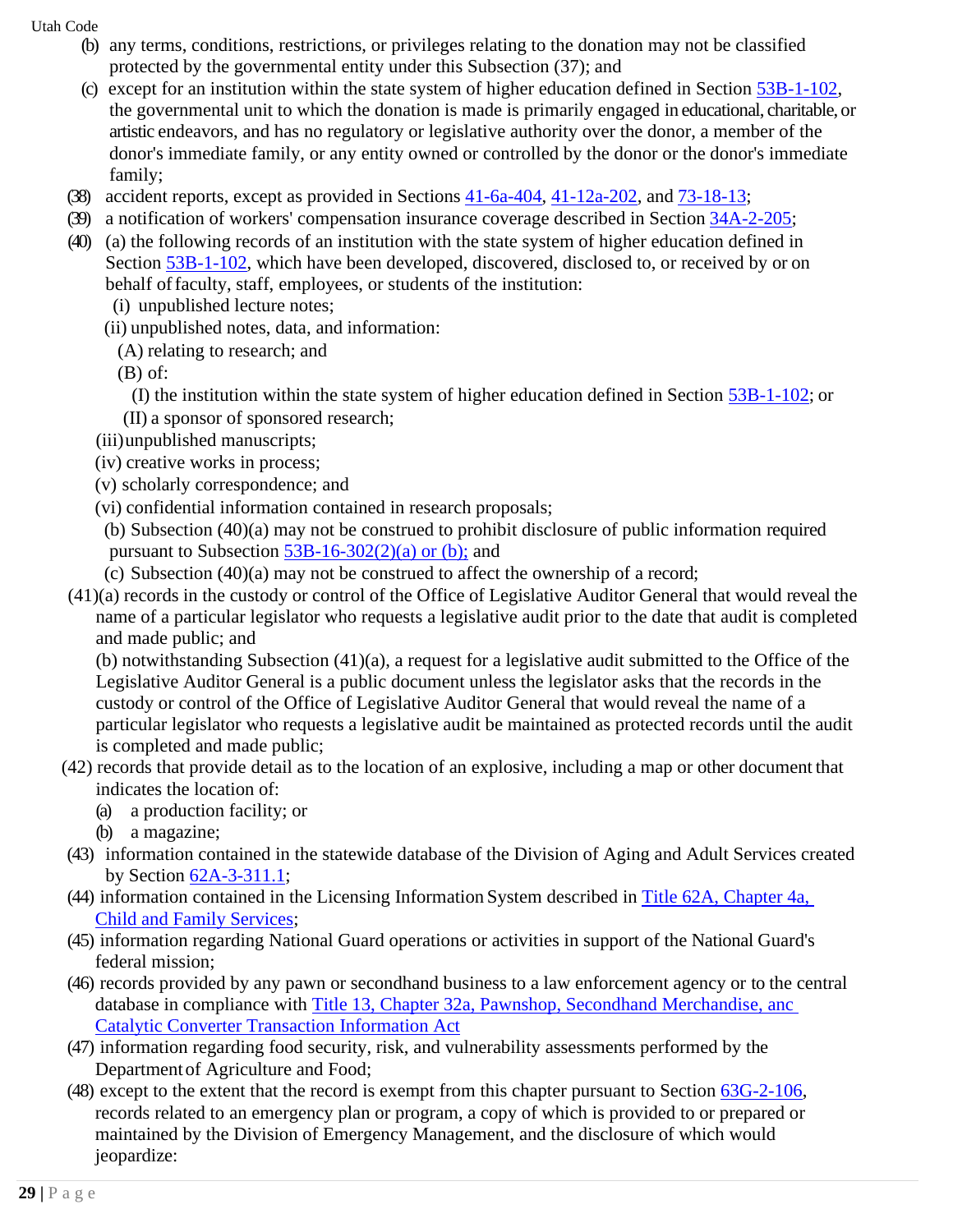- (a) the safety of the general public; or
- (b) the security of:
- (i) governmental property;
- (ii) governmental programs; or
- (iii) the property of a private person who provides the Division of Emergency Management information;
- (49) records of the Department of Agriculture and Food that provides for the identification, tracing, or control of livestock diseases, including any program established under [Title 4, Chapter 24, Utah](https://le.utah.gov/xcode/Title4/Chapter24/4-24.html?v=C4-24_2017050920170701)  [Livestock Brand](https://le.utah.gov/xcode/Title4/Chapter24/4-24.html?v=C4-24_2017050920170701) [and](https://le.utah.gov/xcode/Title4/Chapter24/4-24.html?v=C4-24_2017050920170701) [Anti-Theft Act,](https://le.utah.gov/xcode/Title4/Chapter24/4-24.html?v=C4-24_2017050920170701) or [Title 4, Chapter 31, Control of Animal](https://le.utah.gov/xcode/Title4/Chapter31/4-31.html?v=C4-31_1800010118000101) Disease;
- (50) as provided in Section [26-39-501:](https://le.utah.gov/xcode/Title26/Chapter39/26-39-S501.html?v=C26-39-S501_2015051220150512)
	- (a) information or records held by the Department of Health related to a complaint regarding a child care program or residential child care which the department is unable to substantiate; and
	- (b) information or records related to a complaint received by the Department of Health from an anonymous complainant regarding a child care program or residential child care;
- (51) unless otherwise classified as public under Section [63G-2-301](https://le.utah.gov/xcode/Title63G/Chapter2/63G-2-S301.html?v=C63G-2-S301_2018032220180322) and except as provided under Sectio[n](https://le.utah.gov/xcode/Title41/Chapter1A/41-1a-S116.html?v=C41-1a-S116_2019051420190514) [41-1a-116,](https://le.utah.gov/xcode/Title41/Chapter1A/41-1a-S116.html?v=C41-1a-S116_2019051420190514) an individual's home address, home telephone number, or personal mobile phone number, if:
	- (a) the individual is required to provide the information in order to comply with a law, ordinance, rule, or order of a government entity; and
	- (b) the subject of the record has a reasonable expectation that this information will be kept confidential due to:
		- (i) the nature of the law, ordinance, rule, or order; and
		- (ii) the individual complying with the law, ordinance, rule, or order;
- (52) the portion of the following documents that contains a candidate's residential or mailing address, if the candidate provides to the filing officer another address or phone number where the candidatemay be contacted:
	- (a) a declaration of candidacy, a nomination petition, or a certificate of nomination, described in Section [20A-9-201,](https://le.utah.gov/xcode/Title20A/Chapter9/20A-9-S201.html?v=C20A-9-S201_2019051420190514) [20A-9-202,](https://le.utah.gov/xcode/Title20A/Chapter9/20A-9-S202.html?v=C20A-9-S202_2019051420190514) [20A-9-203,](https://le.utah.gov/xcode/Title20A/Chapter9/20A-9-S203.html?v=C20A-9-S203_2019051420190514) [20A-9-404,](https://le.utah.gov/xcode/Title20A/Chapter9/20A-9-S404.html?v=C20A-9-S404_2019051420190514) [20A-9-405,](https://le.utah.gov/xcode/Title20A/Chapter9/20A-9-S405.html?v=C20A-9-S405_2018050820180508) [20A-9-408,](https://le.utah.gov/xcode/Title20A/Chapter9/20A-9-S408.html?v=C20A-9-S408_2019051420190514) [20A-9-408.5,](https://le.utah.gov/xcode/Title20A/Chapter9/20A-9-S408.5.html?v=C20A-9-S408.5_2015051220150512) [20A-](https://le.utah.gov/xcode/Title20A/Chapter9/20A-9-S502.html?v=C20A-9-S502_2018022120180221)[9-502,](https://le.utah.gov/xcode/Title20A/Chapter9/20A-9-S502.html?v=C20A-9-S502_2018022120180221) or [20A-](https://le.utah.gov/xcode/Title20A/Chapter9/20A-9-S601.html?v=C20A-9-S601_2019051420190514) [9-601;](https://le.utah.gov/xcode/Title20A/Chapter9/20A-9-S601.html?v=C20A-9-S601_2019051420190514)
	- (b) an affidavit of impecuniosity, described in Section [20A-9-201;](https://le.utah.gov/xcode/Title20A/Chapter9/20A-9-S201.html?v=C20A-9-S201_2019051420190514) or
	- (c) a notice of intent to gather signatures for candidacy, described in Section [20A-9-408;](https://le.utah.gov/xcode/Title20A/Chapter9/20A-9-S408.html?v=C20A-9-S408_2019051420190514)
- (53) the name, home address, work addresses, and telephone numbers of an individual that is engaged in, or that provides goods or services for, medical or scientific research that is:
	- (a) conducted within the state system of higher education, as defined in Section  $53B-1-102$ ; and
	- (b) conducted using animals;
- (54) in accordance with Section [78A-12-203, a](https://le.utah.gov/xcode/Title78A/Chapter12/78A-12-S203.html?v=C78A-12-S203_2017050920170509)ny record of the Judicial Performance Evaluation Commission concerning an individual commissioner's vote on whether or not to recommend that the voters retain a judge including information disclosed under Subsection [78A-12-203\(5\)\(e\);](https://le.utah.gov/xcode/Title78A/Chapter12/78A-12-S203.html?v=C78A-12-S203_2017050920170509&78A-12-203(5)(e))
- (55) information collected and a report prepared by the Judicial Performance Evaluation Commission concerning a judge, unless Section [20A-7-702](https://le.utah.gov/xcode/Title20A/Chapter7/20A-7-S702.html?v=C20A-7-S702_2018050820180508) or [Title 78A, Chapter 12, Judicial Performance](https://le.utah.gov/xcode/Title78A/Chapter12/78A-12.html?v=C78A-12_1800010118000101) [Evaluation Commission Act,](https://le.utah.gov/xcode/Title78A/Chapter12/78A-12.html?v=C78A-12_1800010118000101) requires disclosure of, or makes public, the information or report; (56) records provided or received by the Public Lands Policy Coordinating Office in furtherance of any contract or other agreement made in accordance with Section [63J-4-603;](https://le.utah.gov/xcode/Title63J/Chapter4/63J-4-S603.html?v=C63J-4-S603_2018050820180508)
- (57) information requested by and provided to the 911 Division under Section [63H-7a-302;](https://le.utah.gov/xcode/Title63H/Chapter7A/63H-7a-S302.html?v=C63H-7a-S302_2017050920170701)
- (58) in accordance with Section [73-10-33:](https://le.utah.gov/xcode/Title73/Chapter10/73-10-S33.html?v=C73-10-S33_2014040320140513)
	- (a) a management plan for a water conveyance facility in the possession of the Division of Water Resources or the Board of Water Resources; or
- (b) an outline of an emergency response plan in possession of the state or a county ormunicipality;
- (59) the following records in the custody or control of the Office of Inspector General of Medicaid Services, created in Section [63A-13-201:](https://le.utah.gov/xcode/Title63A/Chapter13/63A-13-S201.html?v=C63A-13-S201_2019051420190514)
	- (a) records that would disclose information relating to allegations of personal misconduct, gross mismanagement, or illegal activity of a person if the information or allegation cannot be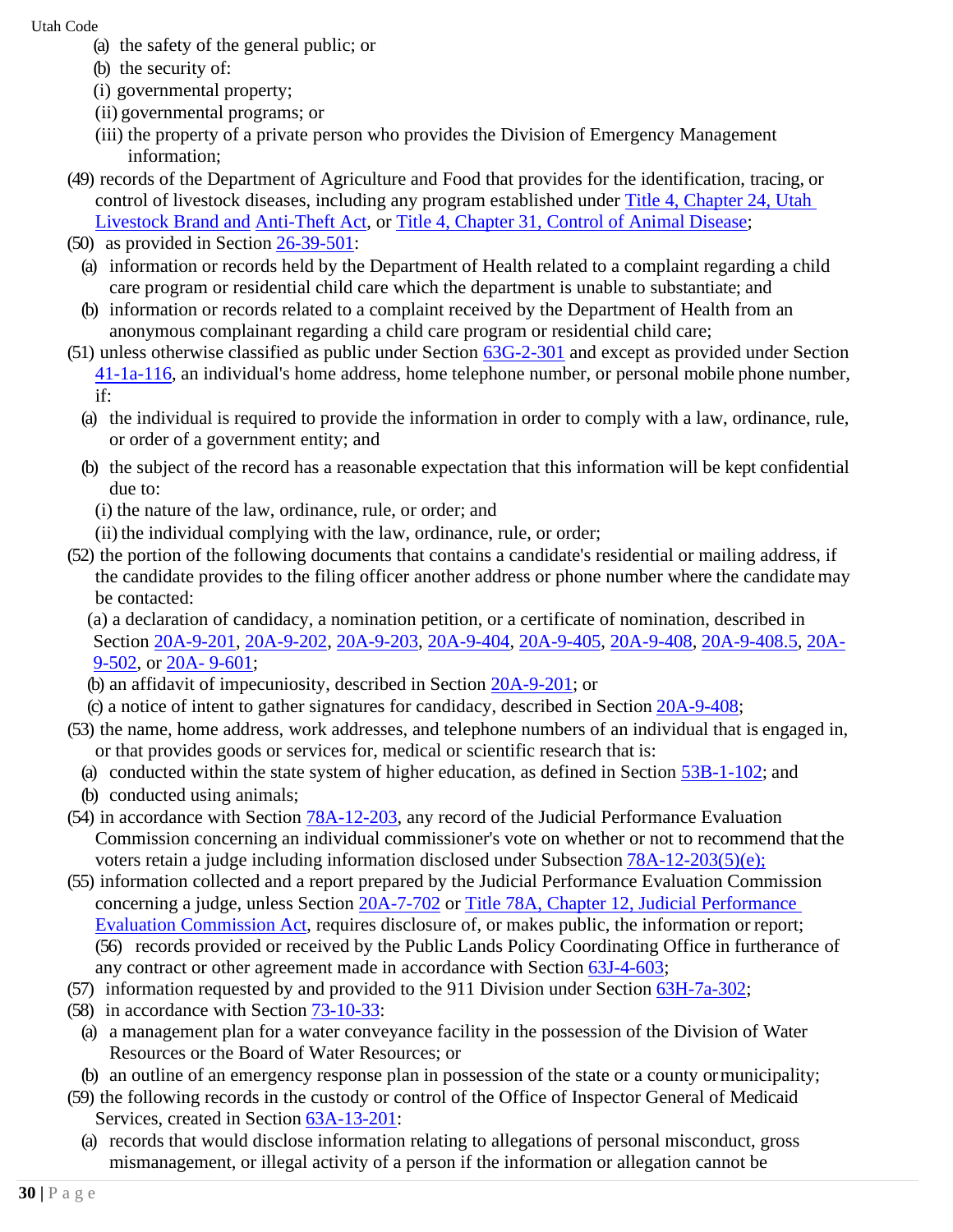corroborated by the Office of Inspector General of Medicaid Services through other documents or evidence, and the records relating to the allegation are not relied upon by the Office of Inspector General of Medicaid Services in preparing a final investigation report or final audit report;

- (b) records and audit workpapers to the extent they would disclose the identity of a person who, during the course of an investigation or audit, communicated the existence of any Medicaid fraud, waste, or abuse, or a violation or suspected violation of a law, rule, or regulation adopted under the laws of this state, a political subdivision of the state, or any recognized entity of the United States, if the information was disclosed on the condition that the identity of the person be protected;
- (c) before the time that an investigation or audit is completed and the final investigation or final audit report is released, records or drafts circulated to a person who is not an employee or head of a governmental entity for the person's response or information;
- (d) records that would disclose an outline or part of any investigation, audit survey plan, or audit program; or
- (e) requests for an investigation or audit, if disclosure would risk circumvention of an investigation or audit;
- (60) records that reveal methods used by the Office of Inspector General of Medicaid Services, the fraud unit, or the Department of Health, to discover Medicaid fraud, waste, or abuse;
- (61) information provided to the Department of Health or the Division of Occupational and Professional Licensing under Subsection  $58-67-304(3)$  and  $(4)$  and Subsections  $58-68-304(3)$  and  $(4)$ ;
- (62) a record described in Section [63G-12-210;](https://le.utah.gov/xcode/Title63G/Chapter12/63G-12-S210.html?v=C63G-12-S210_1800010118000101)
- (63) captured plate data that is obtained through an automatic license plate reader system used bya governmental entity as authorized in Section [41-6a-2003;](https://le.utah.gov/xcode/Title41/Chapter6A/41-6a-S2003.html?v=C41-6a-S2003_2014040320140513)
- (64) any record in the custody of the Utah Office for Victims of Crime relating to a victim, including:
	- (a) a victim's application or request for benefits;
	- (b) a victim's receipt or denial of benefits; and
	- (c) any administrative notes or records made or created for the purpose of, or used to, evaluate or communicate a victim's eligibility for or denial of benefits from the Crime VictimReparations Fund;
- (65) an audio or video recording created by a body-worn camera, as that term is defined in Section [77-7a-](https://le.utah.gov/xcode/Title77/Chapter7A/77-7a-S103.html?v=C77-7a-S103_2016051020160510)[103,](https://le.utah.gov/xcode/Title77/Chapter7A/77-7a-S103.html?v=C77-7a-S103_2016051020160510) that records sound or images inside a hospital or health care facility as those terms are defined in Section [78B-3-403,](https://le.utah.gov/xcode/Title78B/Chapter3/78B-3-S403.html?v=C78B-3-S403_2019051420190514) inside a clinic of a health care provider, as that term is defined in Section [78B-3-](https://le.utah.gov/xcode/Title78B/Chapter3/78B-3-S403.html?v=C78B-3-S403_2019051420190514) [403,](https://le.utah.gov/xcode/Title78B/Chapter3/78B-3-S403.html?v=C78B-3-S403_2019051420190514) or inside a human service program as that term is defined in Section [62A-2-101,](https://le.utah.gov/xcode/Title62A/Chapter2/62A-2-S101.html?v=C62A-2-S101_2019051420190514) except for recordings that:
	- (a) depict the commission of an alleged crime;
	- (b) record any encounter between a law enforcement officer and a person that results in death orbodily injury, or includes an instance when an officer fires a weapon;
	- (c) record any encounter that is the subject of a complaint or a legal proceeding against a law enforcement officer or law enforcement agency;
	- (d) contain an officer involved critical incident as defined in Subsection  $76-2-408(1)(f)$ ; or
	- (e) have been requested for reclassification as a public record by a subject or authorized agent of a subject featured in the recording;
- (66) a record pertaining to the search process for a president of an institution of higher education described in Section [53B-2-102,](https://le.utah.gov/xcode/Title53B/Chapter2/53B-2-S102.html?v=C53B-2-S102_2018050820180508) except for application materials for a publicly announced finalist;
- (67) an audio recording that is:
	- (a) produced by an audio recording device that is used in conjunction with a device or piece of equipment designed or intended for resuscitating an individual or for treating an individual with a life-threatening condition;
	- (b) produced during an emergency event when an individual employed to provide law enforcement, fire protection, paramedic, emergency medical, or other first responder service:
		- (i) is responding to an individual needing resuscitation or with a life-threatening condition; and
	- (ii) uses a device or piece of equipment designed or intended for resuscitating an individual or for treating an individual with a life-threatening condition; and
	- (c) intended and used for purposes of training emergency responders how to improve their response to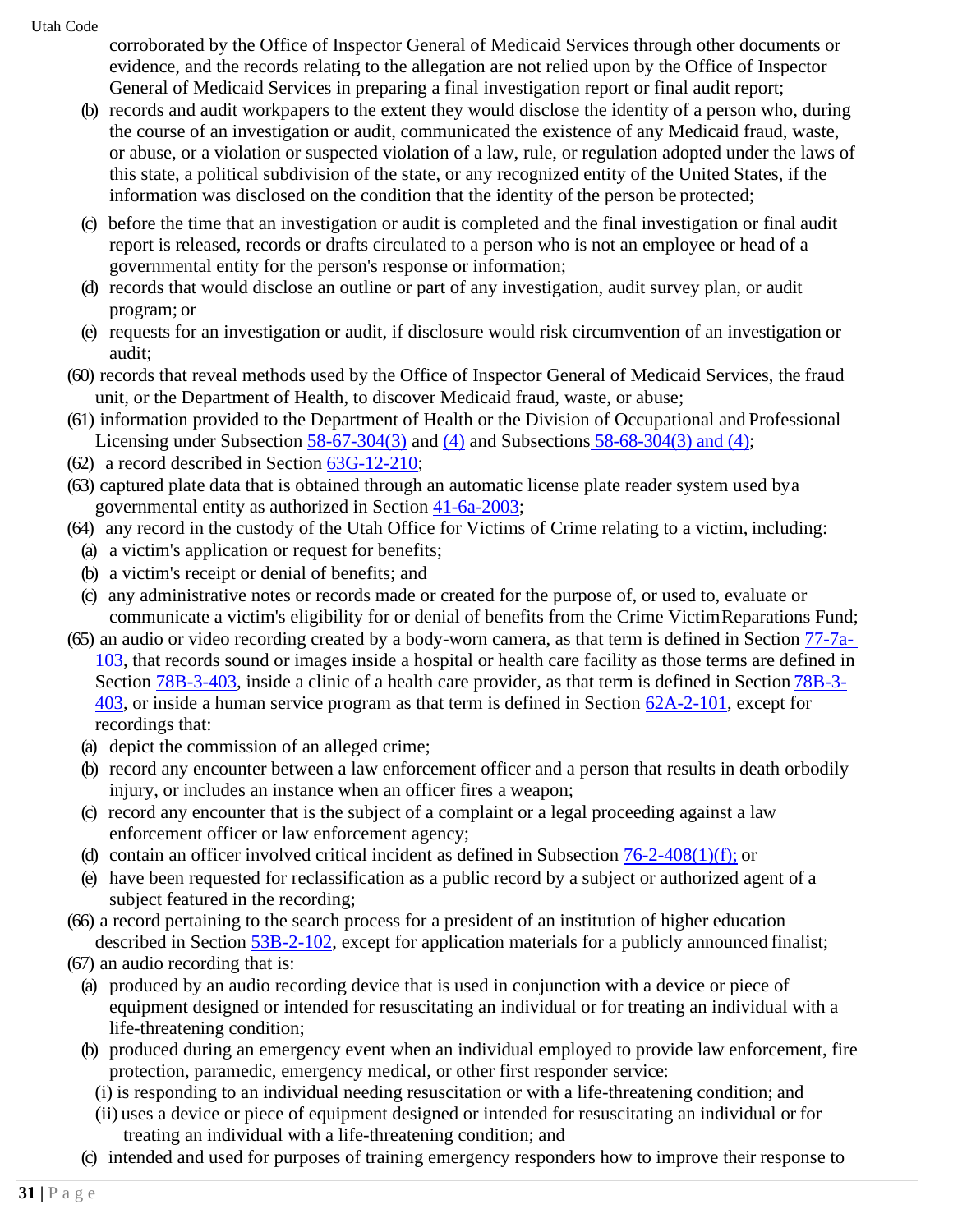an emergency situation;

- (68) records submitted by or prepared in relation to an applicant seeking a recommendation by the Research and General Counsel Subcommittee, the Budget Subcommittee, or the Audit Subcommittee, established under Section [36-12-8, f](https://le.utah.gov/xcode/Title36/Chapter12/36-12-S8.html?v=C36-12-S8_2016051020160510)or an employment position with the Legislature;
- (69) work papers as defined in Section [31A-2-204;](https://le.utah.gov/xcode/Title31A/Chapter2/31A-2-S204.html?v=C31A-2-S204_2018050820180508)
- (70) a record made available to Adult Protective Services or a law enforcement agency under Section [61-](https://le.utah.gov/xcode/Title61/Chapter1/61-1-S206.html?v=C61-1-S206_2018050820180508) [1-206;](https://le.utah.gov/xcode/Title61/Chapter1/61-1-S206.html?v=C61-1-S206_2018050820180508)
- (71) a record submitted to the Insurance Department in accordance with Section [31A-37-201;](https://le.utah.gov/xcode/Title31A/Chapter37/31A-37-S201.html?v=C31A-37-S201_2019051420190514)
- (72) a record described in Section [31A-37-503.](https://le.utah.gov/xcode/Title31A/Chapter37/31A-37-S503.html?v=C31A-37-S503_2019051420190514)
- (73) any record created by the Division of Professional Licensing as a result of Subsection [58-37f-304\(5\)](https://le.utah.gov/xcode/Title58/Chapter37F/58-37f-S304.html?v=C58-37f-S304_2019051420190514&58-37f-304(5)) or [58-37f-702\(2\)\(a\)\(ii\);](https://le.utah.gov/xcode/Title58/Chapter37F/58-37f-S702.html?v=C58-37f-S702_2019051420190514#58-37f-702(2)(a)(ii))
- (74) a record described in Section [72-16-306](https://le.utah.gov/xcode/Title72/Chapter16/72-16-S306.html?v=C72-16-S306_2019051420190514) that relates to the reporting of an injury involving an amusement ride;
- (75) except as provided in Subsection  $63G-2-305.5(1)$ , the signature of an individual on a political petition, or on a request to withdraw a signature from a political petition, including a petition or request described in the following titles:
	- (a) [Title 10, Utah Municipal](https://le.utah.gov/xcode/Title10/10.html?v=C10_1800010118000101) Code;
	- (b) Title 17, [Counties;](https://le.utah.gov/xcode/Title17/17.html?v=C17_1800010118000101)
	- (c) [Title 17B, Limited Purpose Local Government Entities -](https://le.utah.gov/xcode/Title17B/17B.html?v=C17B_1800010118000101) Local Districts;
	- (d) [Title 17D, Limited Purpose Local Government Entities -](https://le.utah.gov/xcode/Title17D/17D.html?v=C17D_1800010118000101) Other Entities; and
	- (e) [Title 20A, Election](https://le.utah.gov/xcode/Title20A/20A.html) Code;
- (76) except as provided in Subsection  $\frac{63G-2-305.5(2)}{63}$ , the signature of an individual in a voter registration record;
- (77) except as provided in Subsection [63G-2-305.5\(3\),](https://le.utah.gov/xcode/Title63G/Chapter2/63G-2-S305.5.html) any signature, other than a signature described in Subsection (76) or (77), in the custody of the lieutenant governor or a local political subdivision collected or held under, or in relation to, [Title 20A, Election](https://le.utah.gov/xcode/Title20A/20A.html) Code;
- (78) a Form I-918 Supplement B certification as described in [Title 77, Chapter 38, Part 5,](https://le.utah.gov/xcode/Title77/Chapter38/77-38-P5.html?v=C77-38-P5_2020051220200512) Victims Guidelines for Prosecutors Act;
- (79) a record submitted to the Insurance Department under [Section 31A-47-103;](https://le.utah.gov/xcode/Title31A/Chapter47/31A-47-S103.html?v=C31A-47-S103_2020051220200512)
- (80) personal information, as defined in [Section 63G-24-102,](https://le.utah.gov/xcode/Title63G/Chapter24/63G-24-S102.html?v=C63G-24-S102_2020051220210101) to the extent disclosure is prohibited unde[r](https://le.utah.gov/xcode/Title63G/Chapter24/63G-24-S103.html?v=C63G-24-S103_2020051220210101) Section [63G-24-103.](https://le.utah.gov/xcode/Title63G/Chapter24/63G-24-S103.html?v=C63G-24-S103_2020051220210101)
- (81) an image taken of an individual during the process of booking the individual into jail, unless:
	- (a) the individual is convicted of a criminal offense based upon the conduct for which the individual was incarcerated at the time the image was taken;
	- (b) a law enforcement agency releases or disseminates the image:
		- (i) after determining that the individual is a fugitive or an imminent threat to an individual or to public safety and releasing or disseminating the image will assist in apprehending the individual or reducing or eliminating the threat; or
		- (ii) to a potential witness or other individual with direct knowledge of events relevant to a criminal investigation or criminal proceeding for the purpose of identifying or locating an individual in connection with the criminal investigation or criminal proceeding; or
	- (c) a judge orders the release or dissemination of the image based on a finding that the release or dissemination is in furtherance of a legitimate law enforcement interest.
- (82) a record:
	- (a) concerning an interstate claim to the use of waters in the Colorado River system;
	- (b) relating to a judicial proceeding, administrative proceeding, or negotiation with a representative from another state or the federal government as provided in Section [63M-14-205;](https://le.utah.gov/xcode/Title63M/Chapter14/63M-14-S205.html?v=C63M-14-S205_2021031620210316) and
	- (c) the disclosure of which would:
		- (i) reveal a legal strategy relating to the state's claim to the use of the water in the Colorado River System;
		- (ii) harm the ability of the Colorado River Authority of Utah or river commissioner to negotiate the best terms and conditions regarding the use of water in the Colorado River system; or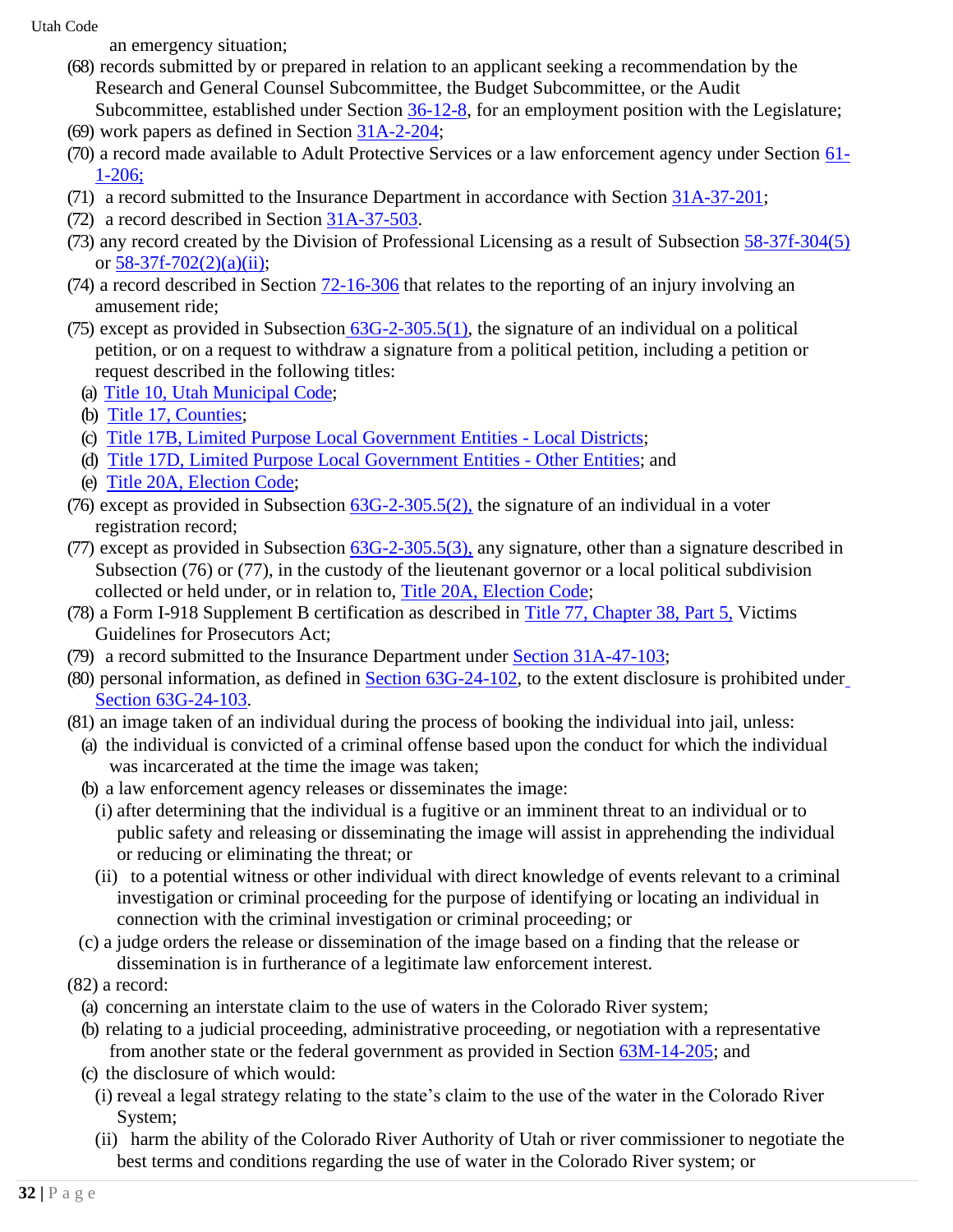- (iii) give an advantage to another state or to the federal government in negotiations regarding the use of water in the Colorado River system;
- (83) any part of an application described in Section [63N-16-201](https://le.utah.gov/xcode/Title63N/Chapter16/63N-16-S201.html?v=C63N-16-S201_2021050520210505) that the Governor's Office of Economic Development determines is nonpublic, confidential information that if disclosed would result in actual economic harm to the applicant, but this Subsection (83) may not be used to restrict access to a record evidencing a final contract or approval of a decision;
- (84) the following records of a drinking water or wastewater facility:
	- (d) an engineering or architectural drawing of the drinking water or wastewater facility; and (e) except as provided in Section 63G-2-106, a record detailing tools or processes the drinking water
	- or wastewater facility uses to secure, or prohibit access to, the records described in Subsection  $(84)(a)$ ; and
- (85) a statement that an employee of a governmental entity provides to the governmental entity as part of the governmental entity's personnel or administrative investigation into potential misconduct involving the employee if the governmental entity:
	- (f) requires the statement under threat of employment disciplinary action, including possible termination of employment, for the employee's refusal to provide the statement; and
	- (g) provides the employee assurance that the statement cannot be used against the employee in any criminal proceeding.

#### *Amended by Chapte[r 11,](https://le.utah.gov/~2022/bills/static/HB0040.html) 2022 General Session*

- *Amended by Chapte[r 109,](https://le.utah.gov/~2022/bills/static/SB0254.html) 2022 General Session*
- *Amended by Chapte[r 198,](https://le.utah.gov/~2022/bills/static/HB0031.html) 2022 General Session Amended by Chapte[r 201,](https://le.utah.gov/~2022/bills/static/HB0038.html) 2021 General Session*
- *Amended by Chapte[r 303,](https://le.utah.gov/~2022/bills/static/HB0097.html) 2021 General Session*
- *Amended by Chapte[r 388,](https://le.utah.gov/~2022/bills/static/HB0399.html) 2021 General Session*
- *Amended by Chapte[r 391,](https://le.utah.gov/~2022/bills/static/HB0406.html) 2021 General Session*
- *Amended by Chapte[r 415,](https://le.utah.gov/~2022/bills/static/SB0043.html) 2021 General Session*

# **63G-2-305.5 Viewing or obtaining lists of signatures.**

- (1) The records custodian of a signature described in Subsection  $63G-2-305(75)$  shall, upon request, except for a name or signature classified as private under [Title 20A, Chapter 2, Voter](https://le.utah.gov/xcode/Title20A/Chapter2/20A-2.html?v=C20A-2_1800010118000101) Registration:
	- (a) provide a list of the names of the individuals who signed the petition or request; and
	- (b) permit an individual to view, but not take a copy or other image of, the signatures on a political petition described in Subsection [63G-2-305\(75\).](https://le.utah.gov/xcode/Title63G/Chapter2/63G-2-S305.html?v=C63G-2-S305_2020051220200512)
- (2) The records custodian of a signature described in Subsection [63G-2-305\(76\)](https://le.utah.gov/xcode/Title63G/Chapter2/63G-2-S305.html?v=C63G-2-S305_2020051220200512) shall, upon request, except for a name or signature classified as private under Title 20A, Chapter 2, Voter Registration:
	- (a) provide a list of the names of registered voters, excluding the names that are classified as private under [Title 20A, Chapter 2, Voter Registration;](https://le.utah.gov/xcode/Title20A/Chapter2/20A-2.html?v=C20A-2_1800010118000101) and
	- (b) except for a signature classified as private under [Title 20A, Chapter 2, Voter Registration,](https://le.utah.gov/xcode/Title20A/Chapter2/20A-2.html?v=C20A-2_1800010118000101) permit an individual to view, but not take a copy or other image of, the signature on a voter registration record.
- (3) Except for a signature classified as private under [Title 20A, Chapter 2, Voter Registration,](https://le.utah.gov/xcode/Title20A/Chapter2/20A-2.html?v=C20A-2_1800010118000101) the records custodian of a signature described in Subsection [63G-2-305\(77\)](https://le.utah.gov/xcode/Title63G/Chapter2/63G-2-S305.html?v=C63G-2-S305_2020051220200512) shall, upon request, permit an individual to view, but not take a copy or other image of, a signature.

*Amended by Chapte[r 231,](https://le.utah.gov/~2021/bills/static/SB0099.html) 2021 General Session*

#### **63G-2-306 Procedure to determine classification.**

- (1) If more than one provision of this chapter could govern the classification of a record, the governmental entity shall classify the record by considering the nature of the interests intended to be protected and the specificity of the competing provisions.
- (2) Nothing in Subsection  $63G-2-302(2)$ , Section  $63G-2-304$ , or  $63G-2-305$  requires a governmental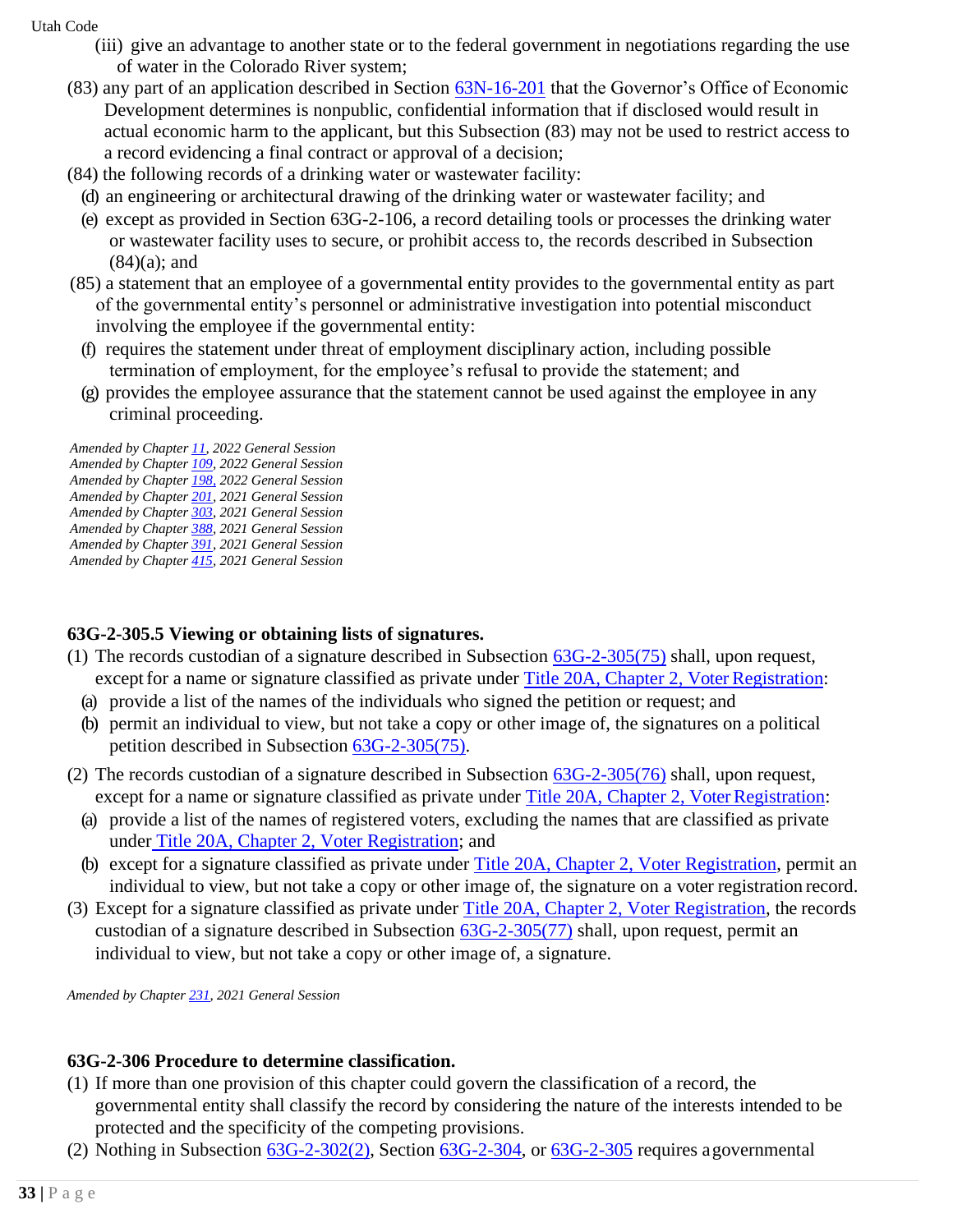entity to classify a record as private, controlled, or protected.

*Renumbered and amended by Chapter [382,](https://le.utah.gov/~2008/bills/static/HB0063.html) 2008 General Session*

# **63G-2-307 Duty to evaluate records and make designations and classifications.**

- (1) A governmental entity shall:
	- (a) evaluate all record series that it uses or creates;
	- (b) designate those record series as provided by this chapter and Title 63A, Chapter 12, Public Records [Management Act;](https://le.utah.gov/xcode/Title63A/Chapter12/63A-12.html?v=C63A-12_1800010118000101) and
- (c) report the designations of its record series to the state archives.
- (2) A governmental entity may classify a particular record, record series, or information within a record at any time, but is not required to classify a particular record, record series, or information until access to the record is requested.
- (3) A governmental entity may redesignate a record series or reclassify a record or record series, or information within a record at any time.

#### *Renumbered and Amended by Chapter [382, 2](http://le.utah.gov/UtahCode/ChapterLookup.jsp?chap=382&sess=2008GS)008 General Session*

# **63G-2-308 Allowing or denying access based on status of information in a record.**

Notwithstanding any other provision in this chapter, if a governmental entity receives a request for access to a record that contains both information that the requester is entitled to inspect and information that the requester is not entitled to inspect under this chapter, and, if the information the requester is entitled to inspect is intelligible, the governmental entity:

- (1) shall, except as provided in in Subsection  $63G-2-201(1)(b)(iii)$ , allow access to information in the record that the requester is entitled to inspect under this chapter; and
- (2) may deny access to information in the record if the information is exempt from disclosure to the requester, issuing a notice of denial as provided in Section [63G-2-205.](https://le.utah.gov/xcode/Title63G/Chapter2/63G-2-S205.html?v=C63G-2-S205_1800010118000101)

*Amended by Chapte[r 334, 2](http://le.utah.gov/UtahCode/ChapterLookup.jsp?chap=334&sess=2019GS)019 General Session*

# **63G-2-309 Confidentiality claims.**

- (1)(a)(i) Any person who provides to a governmental entity a record that the person believes should be protected under Subsection [63G-2-305\(1\)](https://le.utah.gov/xcode/Title63G/Chapter2/63G-2-S305.html?v=C63G-2-S305_2019051420190514&63G-2-305(1)) or [\(2\)](https://le.utah.gov/xcode/Title63G/Chapter2/63G-2-S305.html?v=C63G-2-S305_2019051420190514&63G-2-305(2)) or under Subsection [63G-2-305\(1\)](https://le.utah.gov/xcode/Title63G/Chapter2/63G-2-S305.html?v=C63G-2-S305_2019051420190514&63G-2-305(1)) and [\(2\)](https://le.utah.gov/xcode/Title63G/Chapter2/63G-2-S305.html?v=C63G-2-S305_2019051420190514&63G-2-305(2)) shall provide with the record:
	- (A) a written claim of business confidentiality; and
	- (B) a concise statement of reasons supporting the claim of business confidentiality.
	- (ii) Any of the following who provides to an institution within the state system of higher education defined in Section [53B-1-102](https://le.utah.gov/xcode/Title53B/Chapter1/53B-1-S102.html?v=C53B-1-S102_2017050920170701) a record that the person or governmental entity believes should be protected under Subsection  $63G-2-305(40)(a)(ii)$  or  $(vi)$  or both Subsections  $63G-2-305(40)(a)(ii)$ and [\(vi\)](https://le.utah.gov/xcode/Title63G/Chapter2/63G-2-S305.html?v=C63G-2-S305_2019051420190514&63G-2-305(40)(a)(vi)) shall provide the institution within the state system of higher education a written claim of business confidentiality in accordance with Section [53B-16-304:](https://le.utah.gov/xcode/Title53B/Chapter16/53B-16-S304.html?v=C53B-16-S304_1800010118000101)
		- (A) a person;
		- (B) a federal governmental entity;
		- (C) a state governmental entity; or
		- (D) a local governmental entity.
	- (b) A person or governmental entity who complies with this Subsection (1) shall be notified by the governmental entity to whom the request for a record is made if:
		- (i) a record claimed to be protected under one of the following is classified public:
			- (A) Subsection [63G-2-305\(1\);](https://le.utah.gov/xcode/Title63G/Chapter2/63G-2-S305.html?v=C63G-2-S305_2019051420190514&63G-2-305(1))
			- (B) Subsection [63G-2-305\(2\);](https://le.utah.gov/xcode/Title63G/Chapter2/63G-2-S305.html?v=C63G-2-S305_2019051420190514&63G-2-305(2))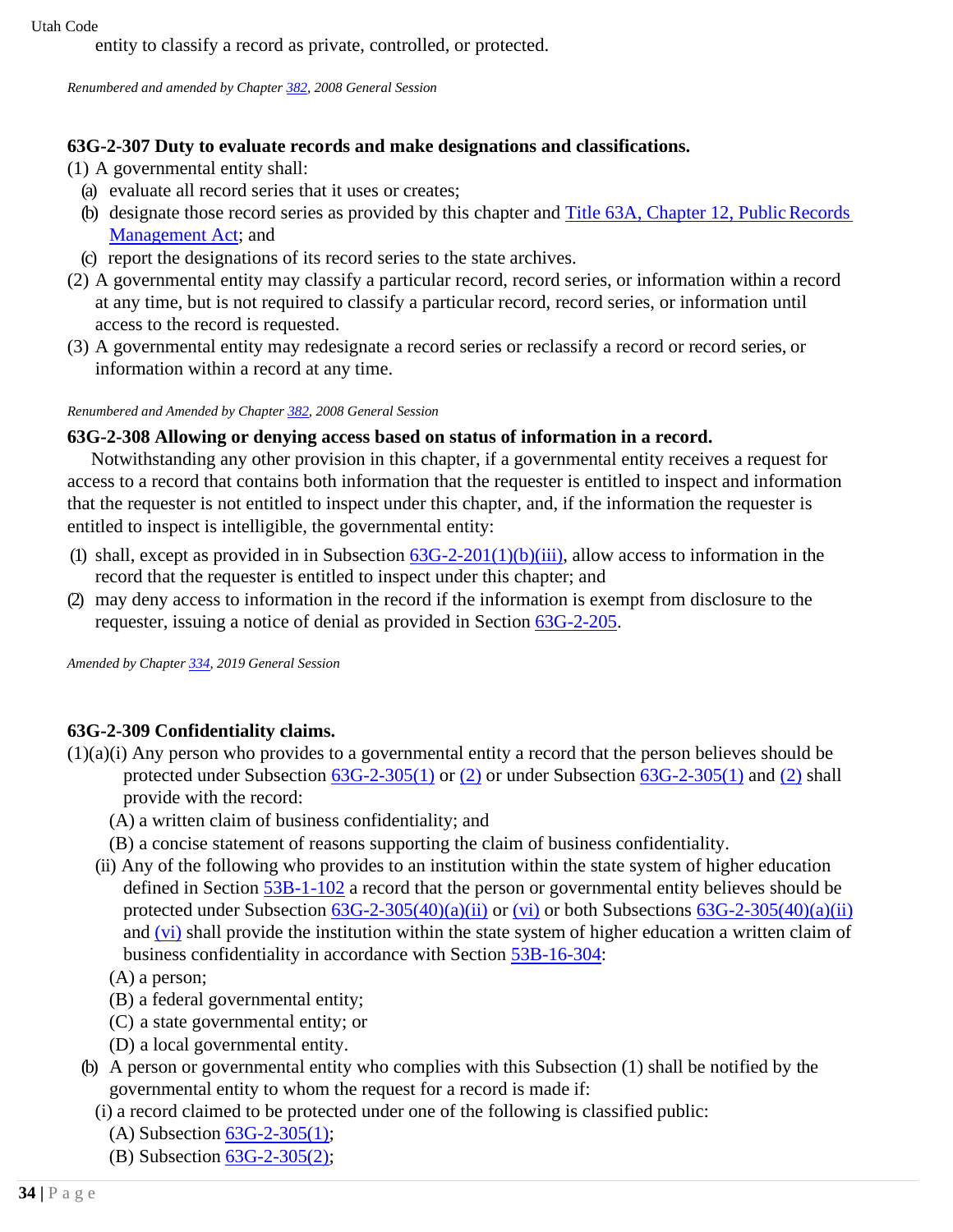- (C) Subsection  $63G-2-305(40)(a)(ii)$ ;
	- (D) Subsection  $63G-2-305(40)(a)(vi)$ ; or
- (E) a combination of the provisions described in Subsections  $(1)(b)(i)(A)$  through  $(D)$ ; or
- (ii) the governmental entity to whom the request for a record is made determines that the record claimed to be protected under a provision listed in Subsection  $(1)(b)(i)$  should be released after balancing interests under Subsection  $63G-2-201(5)(b)$  or  $63G-2-401(6)$ .
- (2)(a) Except as provided in Subsection (2)(b) or by court order, the governmental entity to whom the request for a record is made may not disclose a record claimed to be protected under a provision listed in Subsection (1)(b)(i) but which the governmental entity or State Records Committee determines should be disclosed until the period in which to bring an appeal expires or the end of the appeals process, including judicial appeal.
	- (b) Subsection (2)(a) does not apply where the claimant, after notice, has waived the claim by not appealing or intervening before the State Records Committee.
- (3) Disclosure or acquisition of information under this chapter does not constitute misappropriation under Subsection  $13-24-2(2)$ .

*Amended by Chapte[r 254, 2](http://le.utah.gov/UtahCode/ChapterLookup.jsp?chap=254&sess=2019GS)019 General Session*

# **63G-2-310 Records made public after 75 years.**

- (1) The classification of a record is not permanent and a record that was not classified public under this act shall become a public record when the justification for the original or any subsequent restrictive classification no longer exists. A record shall be presumed to be public 75 years after its creation, except that a record that contains information about an individual 21 years old or younger at the time of the record's creation shall be presumed to be public 100 years after its creation.
- (2) Subsection (1) does not apply to records of unclaimed property held by the state treasurer in accordance with [Title 67, Chapter 4a, Revised Uniform Unclaimed Property](https://le.utah.gov/xcode/Title67/Chapter4A/67-4a.html?v=C67-4a_2017050920170509) Act.

*Amended by Chapte[r 382, 2](http://le.utah.gov/UtahCode/ChapterLookup.jsp?chap=382&sess=2008GS)008 General Session*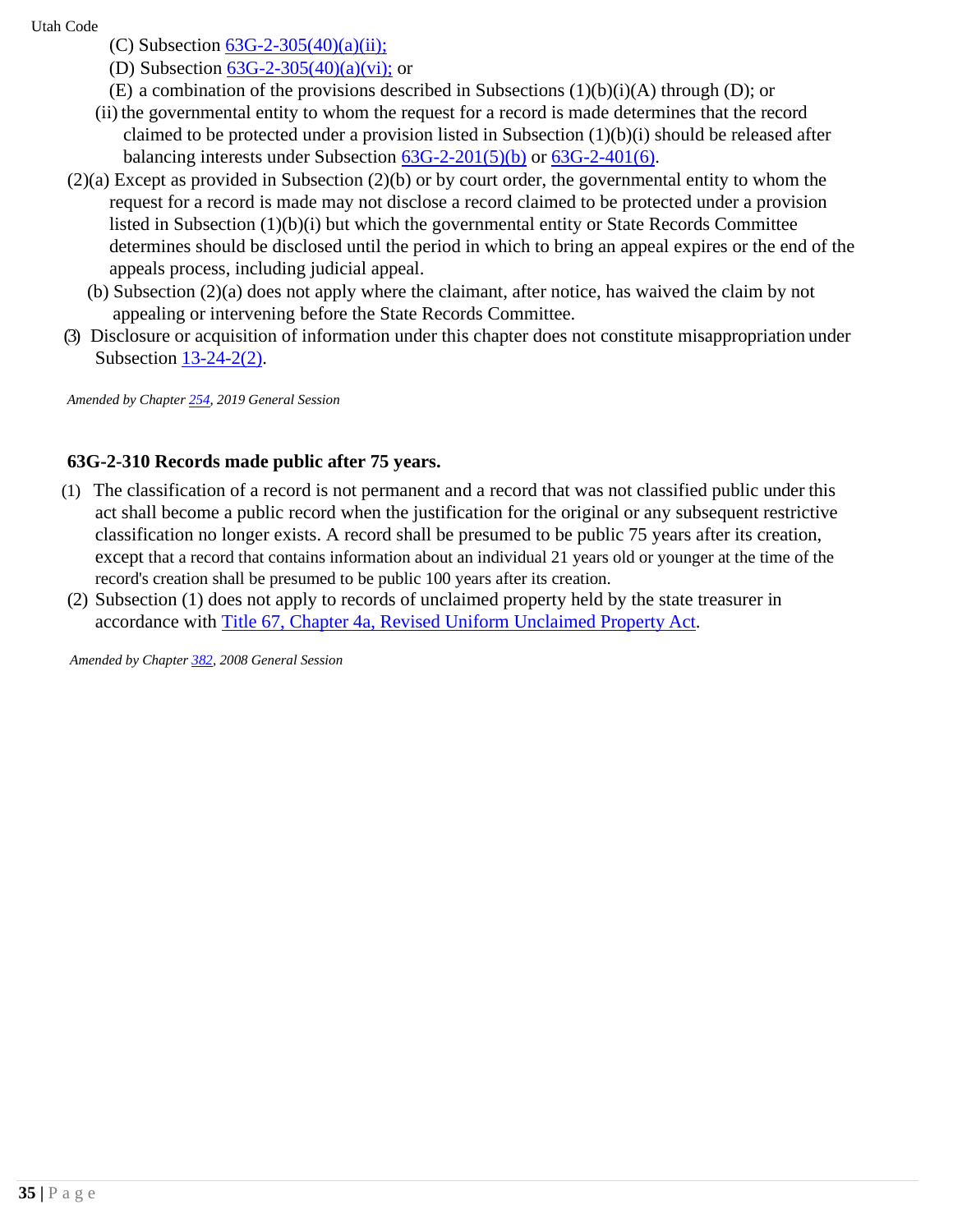# **Part 4 Appeals**

#### **63G-2-400.5 Definitions.**

As used in this part:

- (1) "Access de[n](https://le.utah.gov/xcode/Title63G/Chapter2/63G-2-S205.html?v=C63G-2-S205_1800010118000101)ial" means a governmental entity's denial, under Subsection  $63G-2-204(9)$  or Section [63G-2-](https://le.utah.gov/xcode/Title63G/Chapter2/63G-2-S205.html?v=C63G-2-S205_1800010118000101) [205,](https://le.utah.gov/xcode/Title63G/Chapter2/63G-2-S205.html?v=C63G-2-S205_1800010118000101) in whole or in part, of a record request.
- (2) "Appellate affirmation" means a decision of a chief administrative officer, local appeals board, or State Records Committee affirming an access denial.
- (3) "Interested party" means a person, other than a requester, who is aggrieved by an access denial or an appellate affirmation, whether or not the person participated in proceedings leading to the access denial or appellate affirmation.
- (4) "Local appeals board" means an appeals board established by a political subdivision under Subsection [63G-](https://le.utah.gov/xcode/Title63G/Chapter2/63G-2-S701.html?v=C63G-2-S701_2019051420190514&63G-2-701(5)(c)) [2-701\(5\)\(c\).](https://le.utah.gov/xcode/Title63G/Chapter2/63G-2-S701.html?v=C63G-2-S701_2019051420190514&63G-2-701(5)(c))
- (5) "Record request" means a request for a record under Section [63G-2-204.](https://le.utah.gov/xcode/Title63G/Chapter2/63G-2-S204.html?v=C63G-2-S204_2019051420190514)
- (6) "Records committee appellant" means:
	- (a) a political subdivision that seeks to appeal a decision of a local appeals board to the State Records Committee; or
	- (b) a requester or interested party who seeks to appeal to the State Records Committee adecision affirming an access denial.
- (7) "Requester" means a person who submits a record request to a governmental entity.

*Amended by Chapte[r 254, 2](http://le.utah.gov/UtahCode/ChapterLookup.jsp?chap=254&sess=2019GS)019 General Session Amended by Chapte[r 334, 2](http://le.utah.gov/UtahCode/ChapterLookup.jsp?chap=334&sess=2019GS)019 General Session*

# **63G-2-401 Appeal to chief administrative officer -- Notice of the decision of the appeal.**

- (1)(a) A requester or interested party may appeal an access denial to the chief administrative officer of the governmental entity by filing a notice of appeal with the chief administrative officer within 30 days after:
	- (i) the governmental entity sends a notice of denial under Section  $63G-2-205$ , if the governmental entity denies a record request under Subsection [63G-2-205\(1\);](https://le.utah.gov/xcode/Title63G/Chapter2/63G-2-S205.html?v=C63G-2-S205_1800010118000101&63G-2-205(1)) or
	- (ii) the record request is considered denied under Subsection [63G-2-204\(9\), i](https://le.utah.gov/xcode/Title63G/Chapter2/63G-2-S204.html?v=C63G-2-S204_2019051420190514&63G-2-204(9))f that subsection applies.
	- (b) If a governmental entity claims extraordinary circumstances and specifies the date when the records will be available under Subsection [63G-2-204\(4\),](https://le.utah.gov/xcode/Title63G/Chapter2/63G-2-S204.html?v=C63G-2-S204_2019051420190514&63G-2-204(4)) and, if the requester believes the extraordinary circumstances do not exist or that the date specified is unreasonable, the requester may appeal the governmental entity's claim of extraordinary circumstances or date for compliance to the chief administrative officer by filing a notice of appeal with the chief administrative officer within 30 days after notification of a claim of extraordinary circumstances by the governmental entity, despite the lack of a "determination" or its equivalent under Subsection [63G-2-204\(9\).](https://le.utah.gov/xcode/Title63G/Chapter2/63G-2-S204.html?v=C63G-2-S204_2019051420190514&63G-2-204(9))
- (2) A notice of appeal shall contain:
- (a) the name, mailing address, and daytime telephone number of the requester or interested party; and (b) the relief sought.
- (3) The requester or interested party may file a short statement of facts, reasons, and legal authority in support of the appeal.
- (4)(a) If the appeal involves a record that is the subject of a business confidentiality claim under Section [63G-](https://le.utah.gov/xcode/Title63G/Chapter2/63G-2-S309.html?v=C63G-2-S309_2019051420190514) [2-309,](https://le.utah.gov/xcode/Title63G/Chapter2/63G-2-S309.html?v=C63G-2-S309_2019051420190514) the chief administrative officer shall:
	- (i) send notice of the appeal to the business confidentiality claimant within three business days after receiving notice, except that if notice under this section must be given to more than 35 persons,it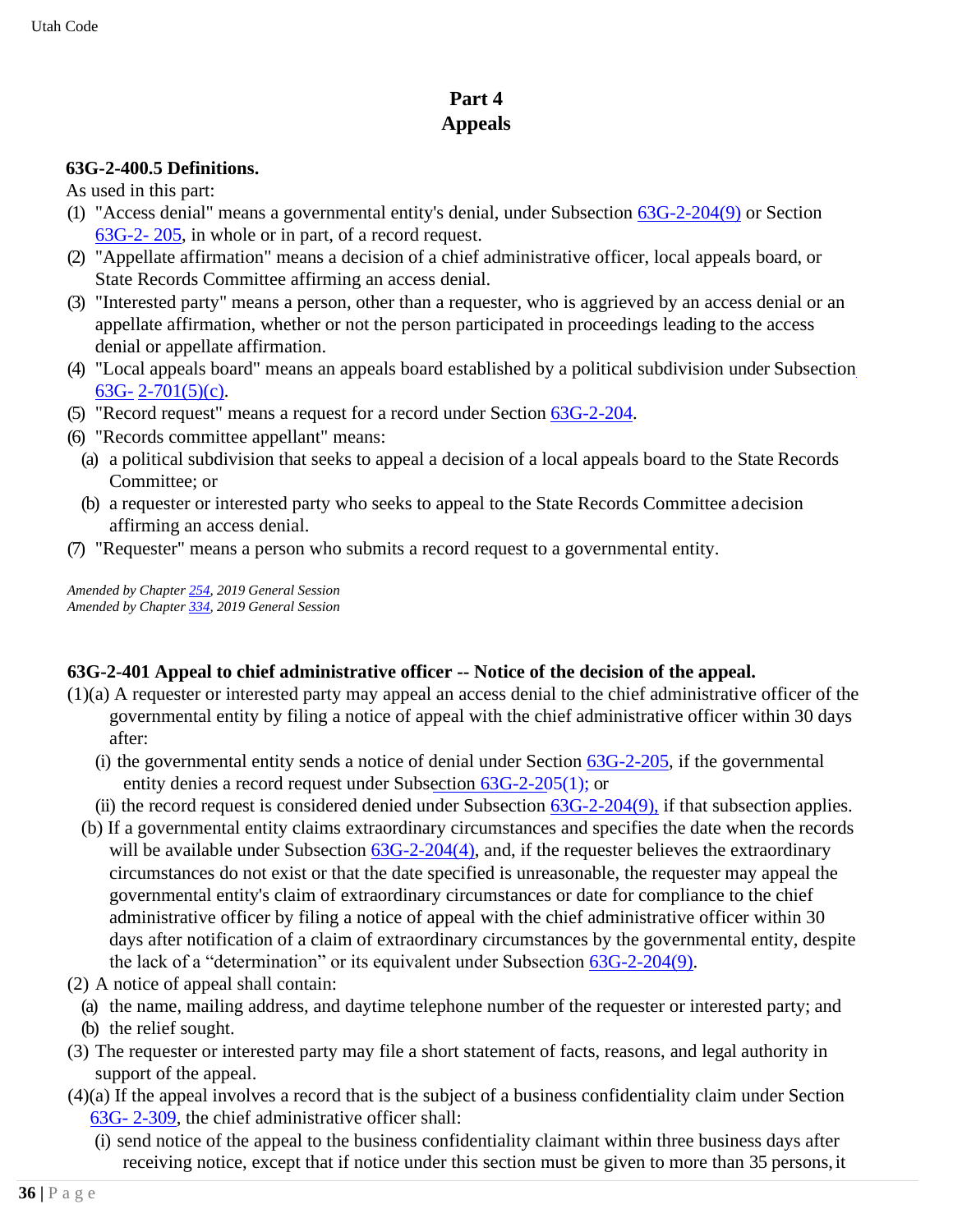shall be given as soon as reasonably possible; and

- (ii) send notice of the business confidentiality claim and the schedule for the chief administrative officer's determination to the requester or interested party within three business days after receiving notice of the appeal.
- (b) The business confidentiality claimant shall have seven business days after notice is sent bythe administrative officer to submit further support for the claim of business confidentiality.
- (5)(a) The chief administrative officer shall make a decision on the appeal within:
	- (i)(A) 10 business days after the chief administrative officer's receipt of the notice of appeal; or
		- (B) five business days after the chief administrative officer's receipt of the notice of appeal, if the requester or interested party demonstrates that an expedited decision benefits the public rather than the requester or interested party; or
	- (ii) 12 business days after the governmental entity sends the notice of appeal to a person who submitted a claim of business confidentiality.
	- (b)(i) If the chief administrative officer fails to make a decision on the appeal of an access denial within the time specified in Subsection  $(5)(a)$ , the failure is the equivalent of a decision affirming the access denial.
		- (ii)If the chief administrative officer fails to make a decision on an appeal under Subsection (1)(b) within the time specified in Subsection  $(5)(a)$ , the failure is the equivalent of a decision affirming the claim of extraordinary circumstances or the reasonableness of the date specified when the records will be available.
	- (c) The provisions of this section notwithstanding, the parties participating in the proceeding may, by agreement, extend the time periods specified in this section.
- (6) Except as provided in Section [63G-2-406, t](https://le.utah.gov/xcode/Title63G/Chapter2/63G-2-S406.html?v=C63G-2-S406_1800010118000101)he chief administrative officer may, upon consideration and weighing of the various interests and public policies pertinent to the classification and disclosure or nondisclosure, order the disclosure of information properly classified as private under Subsection [63G-2-](https://le.utah.gov/xcode/Title63G/Chapter2/63G-2-S302.html?v=C63G-2-S302_2019051420190514&63G-2-302(2)) [302\(2\)](https://le.utah.gov/xcode/Title63G/Chapter2/63G-2-S302.html?v=C63G-2-S302_2019051420190514&63G-2-302(2)) or protected under Section [63G-2-305](https://le.utah.gov/xcode/Title63G/Chapter2/63G-2-S305.html?v=C63G-2-S305_2019051420190514) if the interests favoring access are greater than or equal to the interests favoring restriction of access.
- (7)(a) The governmental entity shall send written notice of the chief administrative officer's decision to all participants.
	- (b) If the chief administrative officer's decision is to affirm the access denial in whole or in part, the notice under Subsection (7)(a) shall include:
	- (i) a statement that the requester or interested party has the right to appeal the decision, as providedin Section [63G-2-402,](https://le.utah.gov/xcode/Title63G/Chapter2/63G-2-S402.html?v=C63G-2-S402_2019051420190514) to:
	- (A) the State Records Committee or district court; or
	- (B) the local appeals board, if the governmental entity is a political subdivision and the governmental entity has established a local appeals board;
	- (ii) the time limits for filing an appeal; and
	- (iii) the name and business address of:
		- (A) the executive secretary of the State Records Committee; and
		- (B) the individual designated as the contact individual for the appeals board, if the governmental entity is a political subdivision that has established an appeals board under Subsection [63G-2-](https://le.utah.gov/xcode/Title63G/Chapter2/63G-2-S701.html?v=C63G-2-S701_2019051420190514&63G-2-701(5)(c))  $701(5)(c)$ .
- (8) A person aggrieved by a governmental entity's classification or designation determination under this chapter, but who is not requesting access to the records, may appeal that determination using the procedures provided in this section. If a nonrequester is the only appellant, the procedures provided in this section shall apply, except that the decision on the appeal shall be made within 30 days after receiving the notice of appeal.
- (9) The duties of the chief administrative officer under this section may be delegated.

*Amended by Chapte[r 254, 2](http://le.utah.gov/UtahCode/ChapterLookup.jsp?chap=254&sess=2019GS)019 General Session Amended by Chapte[r 334, 2](http://le.utah.gov/UtahCode/ChapterLookup.jsp?chap=334&sess=2019GS)019 General Session*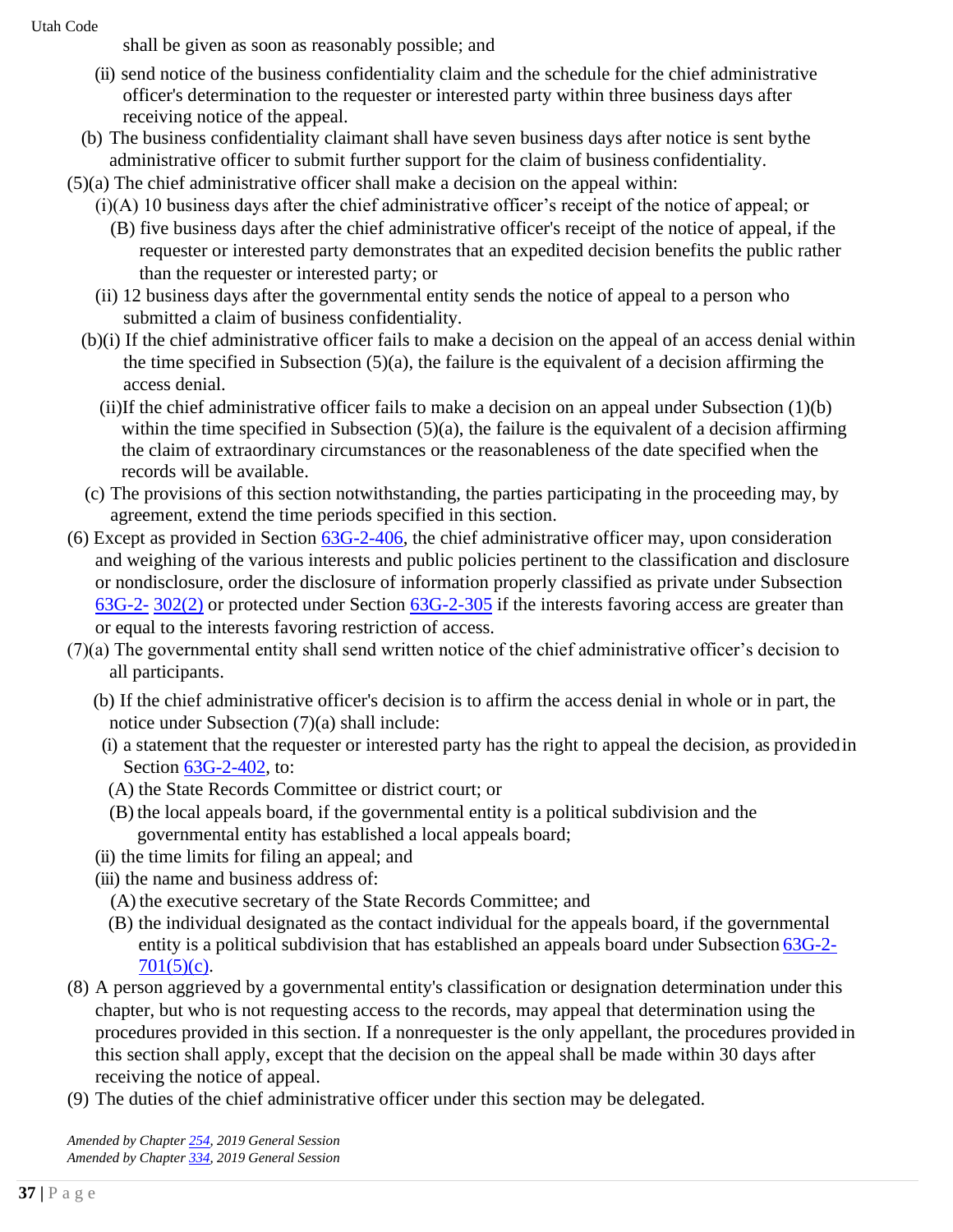# **63G-2-402 Appealing a decision of a chief administrative officer.**

- (1) If the decision of the chief administrative officer of a governmental entity under Section [63G-2-401](https://le.utah.gov/xcode/Title63G/Chapter2/63G-2-S401.html?v=C63G-2-S401_2019051420190514) is to affirm the denial of a record request, the requester may:
	- (a)(i) appeal the decision to the State Records Committee, as provided in Section [63G-2-403:](https://le.utah.gov/xcode/Title63G/Chapter2/63G-2-S403.html?v=C63G-2-S403_2019051420190514) or
	- (ii) petition for judicial review of the decision in district court, as provided in Section [63G-2-404;](https://le.utah.gov/xcode/Title63G/Chapter2/63G-2-S404.html?v=C63G-2-S404_2019051420190514) or (b) appeal the decision to the local appeals board if:
	- (i) the decision is of a chief administrative officer of a governmental entity that is a politicalsubdivision; and
	- (ii) the political subdivision has established a local appeals board.
- (2) A requester who appeals a chief administrative officer's decision to the State Records Committee or a local appeals board does not lose or waive the right to seek judicial review of the decision of the State Records Committee or local appeals board.
- (3) As provided in Section [63G-2-403,](https://le.utah.gov/xcode/Title63G/Chapter2/63G-2-S403.html?v=C63G-2-S403_2019051420190514) an interested party may appeal to the State Records Committee a chief administrative officer's decision under Section [63G-2-401](https://le.utah.gov/xcode/Title63G/Chapter2/63G-2-S401.html?v=C63G-2-S401_2019051420190514) affirming an access denial.

*Amended by Chapte[r 254,](https://le.utah.gov/~2019/bills/static/SB0025.html) 2019 General Session*

# **63G-2-403 Appeals to the State Records Committee.**

- (1)(a) A records committee appellant appeals to the State Records Committee by filing a notice of appeal with the executive secretary of the State Records Committee no later than 30 days after the date of issuance of the decision being appealed.
	- (b) Notwithstanding Subsection (1)(a), a requester may file a notice of appeal with the executive secretary of the State Records Committee no later than 45 days after the day on which the record request is made if:
		- (i) the circumstances described in Subsection  $63G-2-401(1)(b)$  occur; and
		- (ii) the chief administrative officer fails to make a decision under Section [63G-2-401.](https://le.utah.gov/xcode/Title63G/Chapter2/63G-2-S401.html?v=C63G-2-S401_2019051420190514)
- (2) The notice of appeal shall:
	- (a) contain the name, mailing address, and daytime telephone number of the records committee appellant;
	- (b) be accompanied by a copy of the decision being appealed; and
	- (c) state the relief sought.
- (3) The records committee appellant:
	- (a) shall, on the day on which the notice of appeal is filed with the State Records Committee, serve a copy of the notice of appeal on:
	- (i) the governmental entity whose access denial is the subject of the appeal, if the records committee appellant is a requester or interested party; or
	- (ii) the requester or interested party who is a party to the local appeals board proceeding that resulted inthe decision that the political subdivision is appealing to the committee, if the records committee appellant is a political subdivision; and
- (b) may file a short statement of facts, reasons, and legal authority in support of the appeal.
- (4)(a) Except as provided in Subsections (4)(b) and (c), no later than seven business days after receiving a notice of appeal, the executive secretary of the State Records Committee shall:
	- (i)schedule a hearing for the State Records Committee to discuss the appeal at the next regularly scheduled committee meeting falling at least 16 days after the date the notice of appeal is filed but no longer than 64 calendar days after the date the notice of appeal was filed except that the committee may schedule an expedited hearing upon application of the records committee appellant and good cause shown;
	- (ii) send a copy of the notice of hearing to the records committee appellant; and
	- (iii) send a copy of the notice of appeal, supporting statement, and a notice of hearing to:
	- (A) each member of the State Records Committee;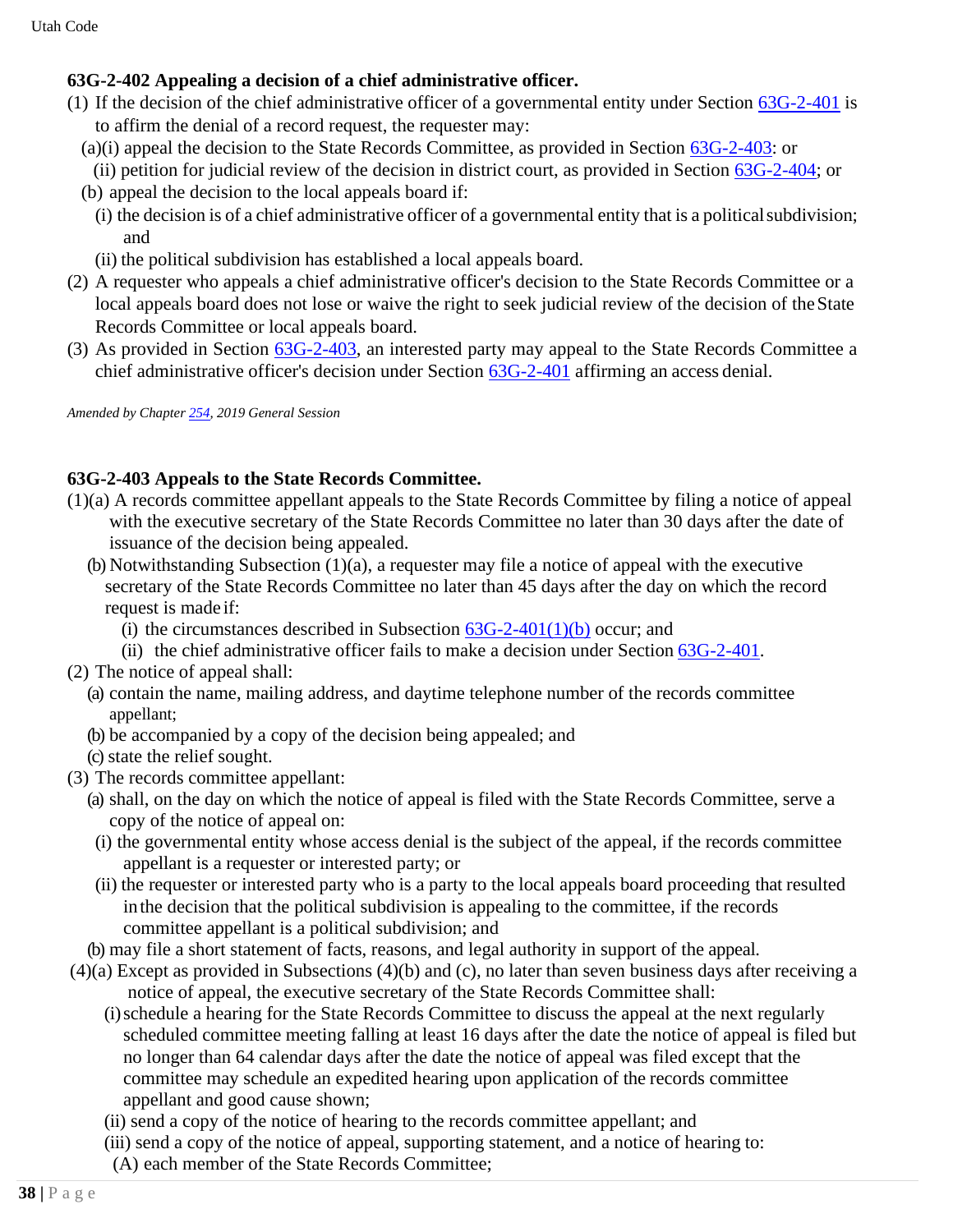- (B) the records officer and the chief administrative officer of the governmental entity whose access denial is the subject of the appeal, if the records committee appellant is a requester or interested party;
- (C) any person who made a business confidentiality claim under Section [63G-2-309](https://le.utah.gov/xcode/Title63G/Chapter2/63G-2-S309.html?v=C63G-2-S309_2019051420190514) for arecord that is the subject of the appeal; and
- (D) all persons who participated in the proceedings before the governmental entity's chief administrative officer, if the appeal is of the chief administrative officer's decision affirming an access denial.
- (b)(i) The executive secretary of the State Records Committee may decline to schedule a hearing if the record series that is the subject of the appeal has been found by the committee in a previous hearing involving the same governmental entity to be appropriately classified as private, controlled, or protected.
	- (ii)(A) If the executive secretary of the State Records Committee declines to schedule a hearing, the executive secretary shall send a notice to the records committee appellant indicating that the request for hearing has been denied and the reason for the denial.

(B) The State Records Committee shall make rules to implement this section as provided by [Title](https://le.utah.gov/xcode/Title63G/Chapter3/63G-3.html?v=C63G-3_1800010118000101) [63G,](https://le.utah.gov/xcode/Title63G/Chapter3/63G-3.html?v=C63G-3_1800010118000101) [Chapter 3, Utah Administrative Rulemaking Act.](https://le.utah.gov/xcode/Title63G/Chapter3/63G-3.html?v=C63G-3_1800010118000101)

- (c) The executive secretary of the State Records Committee may schedule a hearing on an appeal to the State Records Committee at a regularly scheduled State Records Committee meeting that is later than the period described in Subsection  $(4)(a)(i)$  if that committee meeting is the first regularly scheduled State Records Committee meeting at which there are fewer than 10 appeals scheduled to be heard.
- (5)(a) No later than five business days before the hearing, a governmental entity shall submit to the executive secretary of the State Records Committee a written statement of facts, reasons, and legal authority in support of the governmental entity's position.
	- (b) The governmental entity shall send a copy of the written statement by first class mail, postage prepaid, to the requester or interested party involved in the appeal. The executive secretary shall forward a copy of the written statement to each member of the State Records Committee.
- (6)(a) No later than 10 business days after the day on which the executive secretary sends the notice of appeal, a person whose legal interests may be substantially affected by the proceeding may file a request for intervention with the State Records Committee.
	- (b) Any written statement of facts, reasons, and legal authority in support of the intervener's position shall be filed with the request for intervention.
	- (c) The person seeking intervention shall provide copies of the statement described in Subsection (6)(b) to all parties to the proceedings before the State Records Committee.
- (7) The State Records Committee shall hold a hearing within the period of time described in Subsection (4).
- (8) At the hearing, the State Records Committee shall allow the parties to testify, present evidence, and
- comment on the issues. The committee may allow other interested persons to comment on the issues.
- (9)(a)(i) The State Records Committee:
	- (A) may review the disputed records; and
	- (B) shall review the disputed records, if the committee is weighing the various interests under Subsection (11).
	- (ii) A review of the disputed records under Subsection  $(9)(a)(i)$  shall be in camera.
	- (b) Members of the State Records Committee may not disclose any information or record reviewed by the committee in camera unless the disclosure is otherwise authorized by this chapter.
- (10)(a) Discovery is prohibited, but the State Records Committee may issue subpoenas or other orders to compel production of necessary evidence.
	- (b) When the subject of a State Records Committee subpoena disobeys or fails to comply with the subpoena, the committee may fie a motion for an order to compel obedience to the subpoena with the district court.
	- (c)(i) The State Records Committee's review shall be de novo, if the appeal is an appeal from a chief administrative officer:
		- (A) issued under Section  $63G-2-401$ ; or
		- (B) or issued by a chief administrative officer of a political subdivision that has not established a local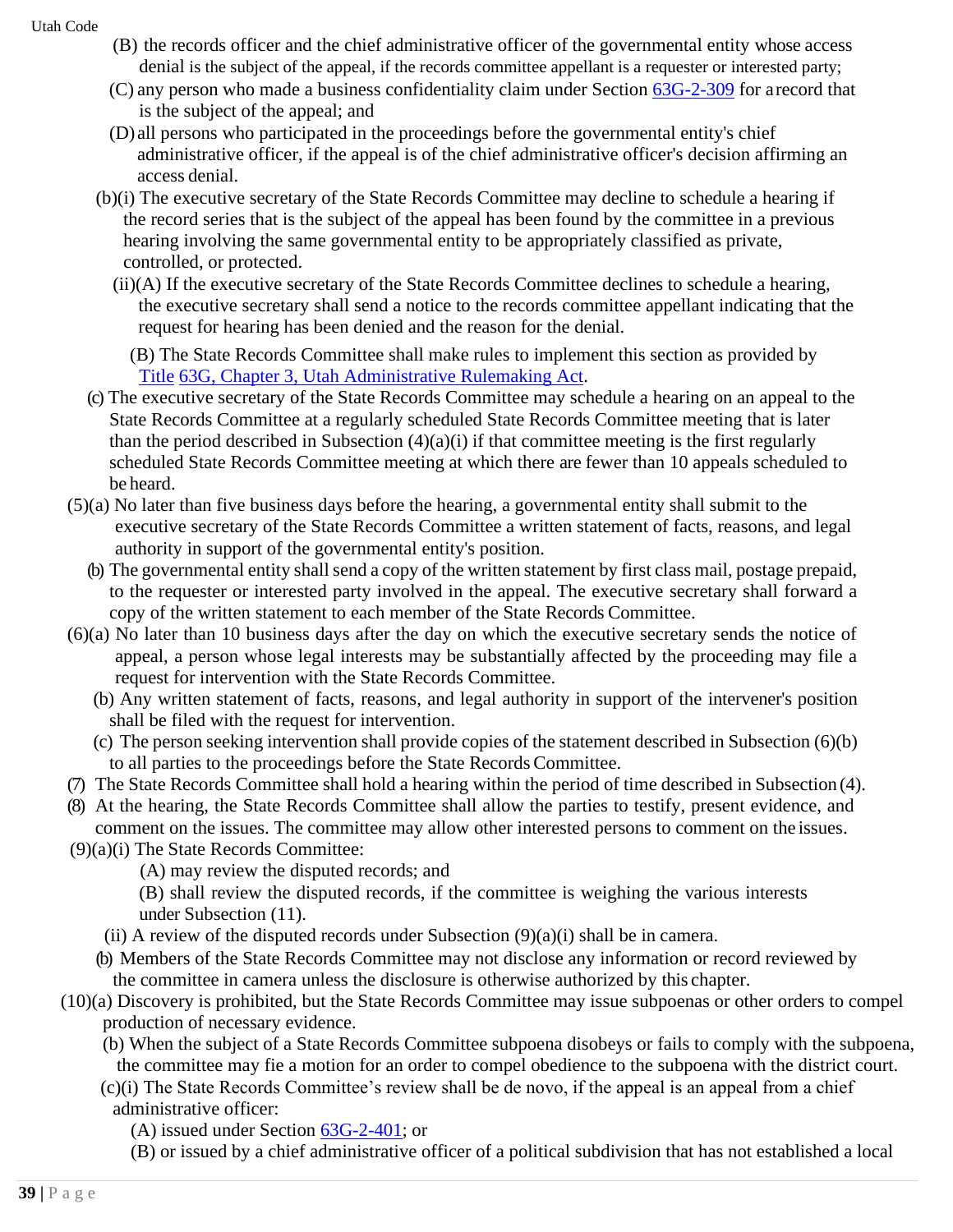appeals board.

- (ii) For an appeal from a decision of a local appeals board, the State Records Committee shall review and consider the decision of the local appeals board.
- (11)(a) No later than seven business days after the hearing, the State Records Committee shall issue a signed order:
	- (i) granting the relief sought, in whole or in part; or

(ii) upholding the governmental entity's access denial, in whole or in part.

- (b) Except as provided in Section [63G-2-406, t](https://le.utah.gov/xcode/Title63G/Chapter2/63G-2-S406.html?v=C63G-2-S406_1800010118000101)he State Records Committee may, upon consideration and weighing of the various interests and public policies pertinent to the classification and disclosure or nondisclosure, order the disclosure of information properly classified as private, controlled, or protected if the public interest favoring access is greater than or equal to the interest favoring restriction of access.
- (c) In making a determination under Subsection (11)(b), the State Records Committee shall consider and, where appropriate, limit the requester's or interested party's use and further disclosure of the record in order to protect:
	- (i) privacy interests in the case of a private or controlled record;
- (ii) business confidentiality interests in the case of a record protected under Subsection [63G-2-](https://le.utah.gov/xcode/Title63G/Chapter2/63G-2-S305.html?v=C63G-2-S305_2019051420190514&63G-2-305(1))  $305(1)$ ,  $(2)$ ,  $(40)(a)(ii)$ , or  $(40)(a)(vi)$ ; and

(iii) privacy interests or the public interest in the case of other protected records.

- (12) The order of the State Records Committee shall include:
	- (a) a statement of reasons for the decision, including citations to this chapter, court rule or order, another state statute, federal statute, or federal regulation that governs disclosure of the record, if the citations do not disclose private, controlled, or protected information;
	- (b) a description of the record or portions of the record to which access was ordered or denied, if the description does not disclose private, controlled, or protected information or information exempt from disclosure under Subsection [63G-2-201\(3\)\(b\);](https://le.utah.gov/xcode/Title63G/Chapter2/63G-2-S201.html?v=C63G-2-S201_2019051420190514&63G-2-201(3)(b))
	- (c) a statement that any party to the proceeding before the State Records Committee may appeal the committee's decision to district court; and
	- (d) a brief summary of the appeals process, the time limits for filing an appeal, and a notice that in order to protect its rights on appeal, the party may wish to seek advice from an attorney.
- (13) If the State Records Committee fails to issue a decision within 73 calendar days of the filing of the notice of appeal, that failure is the equivalent of an order denying the appeal. Arecords committee appellant shall notify the State Records Committee in writing if the records committee appellant considers the appeal denied.
- (14) A party to a proceeding before the State Records Committee may seek judicial review in district court of a State Records Committee order by filing a petition for review of the order as provided in Section [63G-2-](https://le.utah.gov/xcode/Title63G/Chapter2/63G-2-S404.html?v=C63G-2-S404_2019051420190514) [404.](https://le.utah.gov/xcode/Title63G/Chapter2/63G-2-S404.html?v=C63G-2-S404_2019051420190514)
- (15) (a) Unless a notice of intent to appeal is filed under Subsection (15)(b), each party to the proceeding shall comply with the order of the State Records Committee.

(b) If a party disagrees with the order of the State Records Committee, that party may file anotice of intent to appeal the order.

- (c) If the State Records Committee orders the governmental entity to produce a record and no appeal is filed, or if, as a result of the appeal, the governmental entity is required to produce a record, the governmental entity shall:
	- (i) produce the record; and
	- (ii) file a notice of compliance with the committee;
- (d)(i) If the governmental entity that is ordered to produce a record fails to file a notice of compliance or a notice of intent to appeal, the State Records Committee may do either or both of the following:
	- (A) impose a civil penalty of up to \$500 for each day of continuing noncompliance; or
	- (B) send written notice of the governmental entity's noncompliance to the governor.
	- (ii) In imposing a civil penalty, the State Records Committee shall consider the gravity and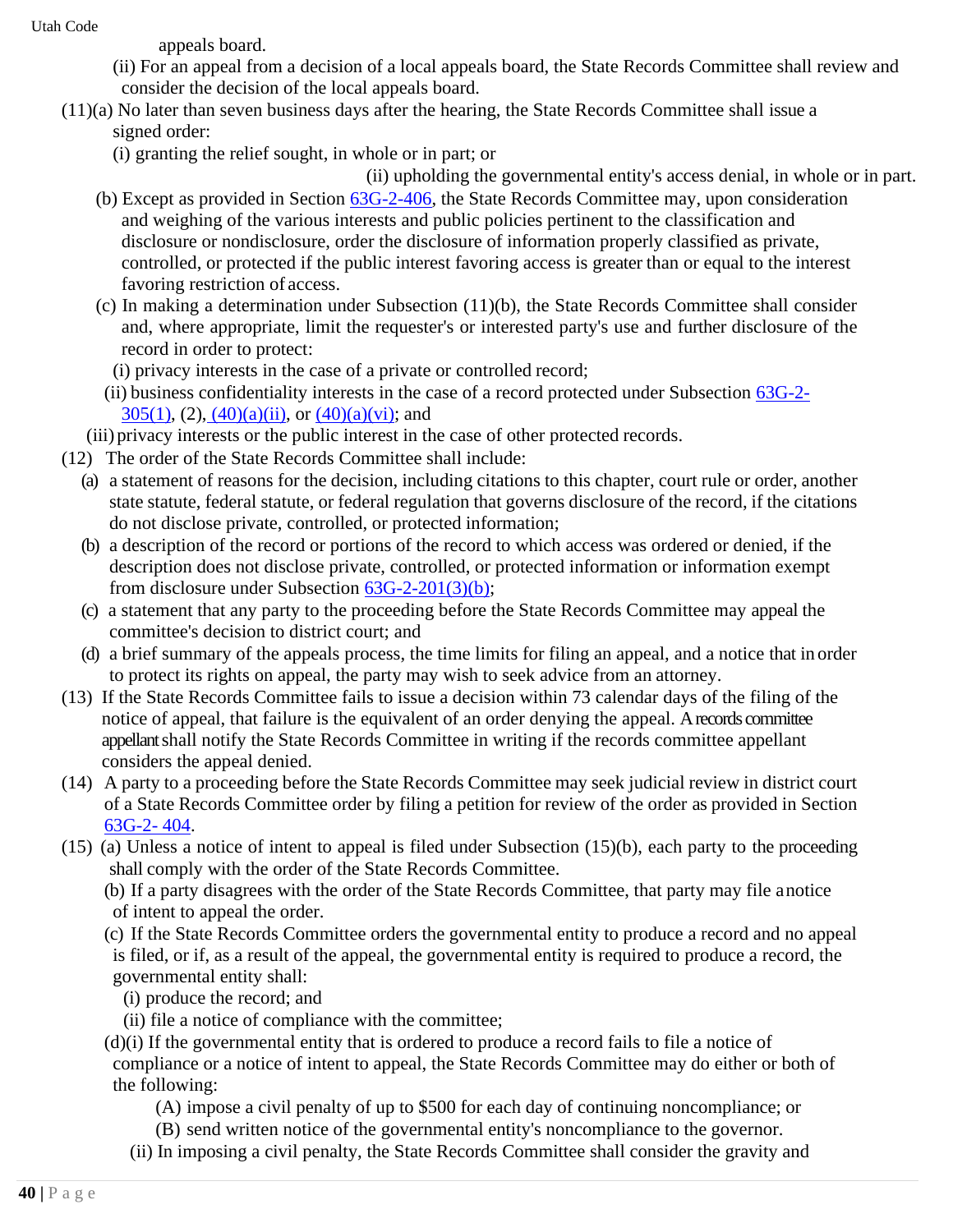circumstances of the violation, including whether the failure to comply was due to neglect or was willful or intentional.

*Amended by Chapte[r 254, 2](http://le.utah.gov/UtahCode/ChapterLookup.jsp?chap=254&sess=2019GS)019 General Session*

# **63G-2-404 Judicial review.**

- (1)(a) A petition for judicial review of an order or decision, as allowed under this part or in Subsection [63G-2-](https://le.utah.gov/xcode/Title63G/Chapter2/63G-2-S701.html?v=C63G-2-S701_2019051420190514&63G-2-701(6)(a)(ii))  $701(6)(a)(ii)$ , shall be filed no later than 30 days after the date of the order or decision.
	- (b) The State Records Committee is a necessary party to a petition for judicial review of a State Records Committee order.
	- (c) The executive secretary of the State Records Committee shall be served with notice of a petition for judicial review of a State Records Committee order, in accordance with the Utah Rules of Civil Procedure.
- (2) A petition for judicial review is a complaint governed by the Utah Rules of Civil Procedure andshall contain:
	- (a) the petitioner's name and mailing address;
	- (b) a copy of the State Records Committee order from which the appeal is taken, if the petitioner is seeking judicial review of an order of the State Records Committee;
	- (c) the name and mailing address of the governmental entity that issued the initial determination with a copy of that determination;
	- (d) a request for relief specifying the type and extent of relief requested; and
	- (e) a statement of the reasons why the petitioner is entitled to relief.
- (3) If the appeal is based on the denial of access to a protected record based on a claim of business confidentiality, the court shall allow the claimant of business confidentiality to provide to the court the reasons for the claim of business confidentiality.
- (4) All additional pleadings and proceedings in the district court are governed by the Utah Rules ofCivil Procedure.
- (5) The district court may review the disputed records. The review shall be in camera.
- (6)(a) The court shall:
	- (i) make the court's decision de novo, but, for a petition seeking judicial review of a State Records Committee order, allow introduction of evidence presented to the State RecordsCommittee;
	- (ii) determine all questions of fact and law without a jury; and
	- (iii) decide the issue at the earliest practical opportunity.
	- (b) A court may remand a petition for judicial review to the State Records Committee if:
		- (i) the remand is to allow the State Records Committee to decide an issue that:
		- (A) involves access to a record; and
		- (B) the State Records Committee has not previously addressed in the proceeding that led to the petition for judicial review; and
		- (ii) the court determines that remanding to the State Records Committee is in the best interests of justice.
- $(7)(a)$  Except as provided in Section  $63G-2-406$ , the court may, upon consideration and weighing of the various interests and public policies pertinent to the classification and disclosure or nondisclosure, order the disclosure of information properly classified as private, controlled, or protected if the interest favoring access is greater than or equal to the interest favoring restriction of access.
	- (b) The court shall consider and, where appropriate, limit the requester's use and further disclosure of the record in order to protect privacy interests in the case of private or controlled records, business confidentiality interests in the case of records protected under Subsections [63G-2-305\(1\)](https://le.utah.gov/xcode/Title63G/Chapter2/63G-2-S305.html?v=C63G-2-S305_2019051420190514&63G-2-305(1)) and [\(2\),](https://le.utah.gov/xcode/Title63G/Chapter2/63G-2-S305.html?v=C63G-2-S305_2019051420190514&63G-2-305(2)) and privacy interests or the public interest in the case of other protected records.

*Amended by Chapte[r 325,](https://le.utah.gov/~2021/bills/static/SB0150.html) 2021 General Session*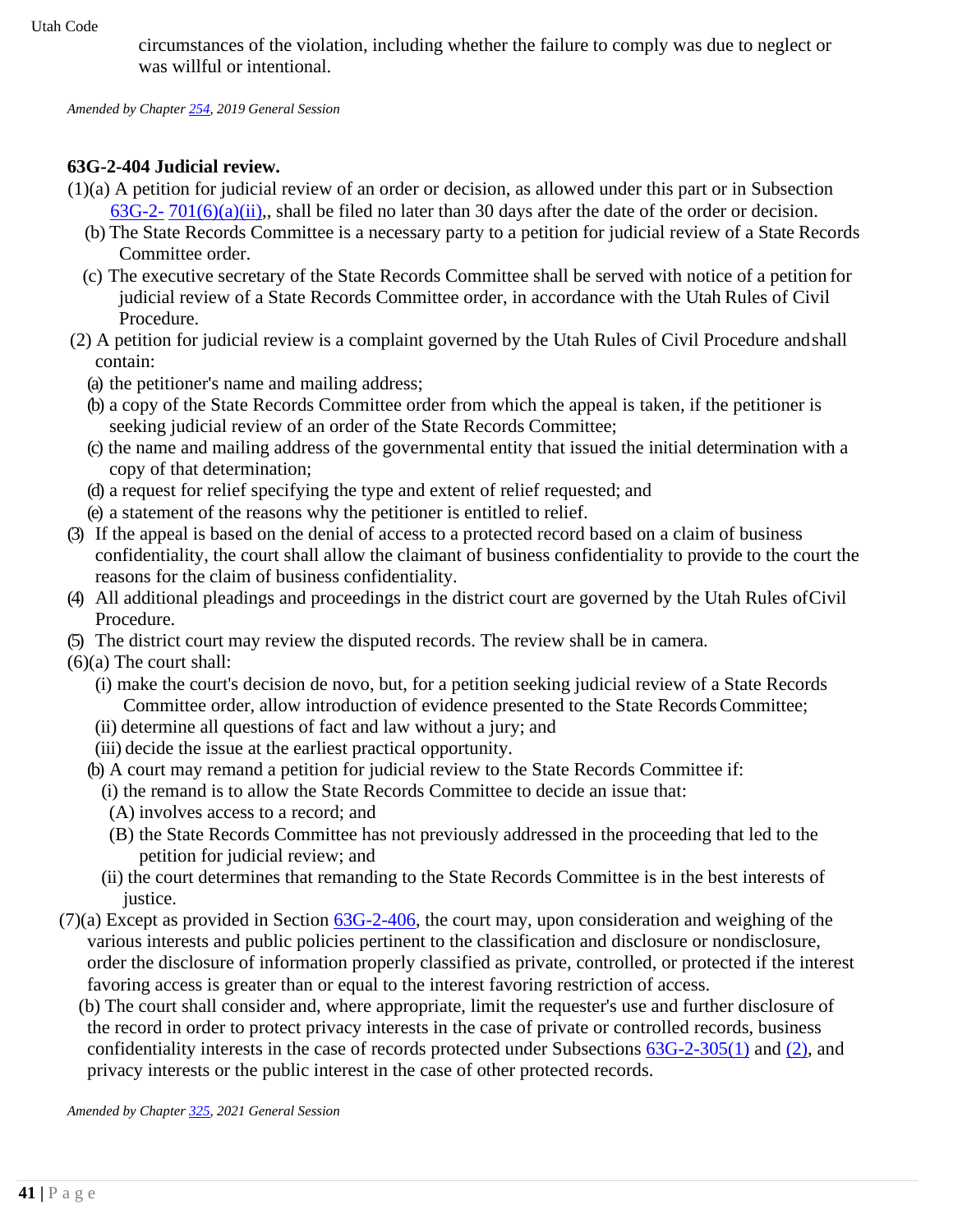# **63G-2-405 Confidential treatment of records for which no exemption applies.**

- (1) A court may, on appeal or in a declaratory or other action, order the confidential treatment ofrecords for which no exemption from disclosure applies if:
	- (a) there are compelling interests favoring restriction of access to the record; and
	- (b) the interests favoring restriction of access clearly are greater than or equal to the interests favoring access.
- (2) If a governmental entity requests a court to restrict access to a record under this section, the court shall require the governmental entity to pay the reasonable attorney fees incurred by the lead party in opposing the governmental entity's request, if:
	- (a) the court finds that no statutory or constitutional exemption from disclosure could reasonably apply to the record in question; and
	- (b) the court denies confidential treatment under this section.
- (3) This section does not apply to records that are specifically required to be public under statutory provisions outside of this chapter or under Section [63G-2-301, e](https://le.utah.gov/xcode/Title63G/Chapter2/63G-2-S301.html?v=C63G-2-S301_2014040320140513)xcept as provided in Subsection (4).
- (4) (a) Access to drafts and empirical data in drafts may be limited under this section, but the court may consider, in its evaluation of interests favoring restriction of access, only those interests that relate to the underlying information, and not to the deliberative nature of the record.
	- (b) Access to original data in a computer program may be limited under this section, but the court may consider, in its evaluation of interests favoring restriction of access, only those interests that relate to the underlying information, and not to the status of that data as part of a computer program.
- (5) Except for the waiver of immunity in Subsection  $63G-7-301(2)(e)$ , a claim for attorney fees or costs under this section is not subject to Chapter 7, [Governmental Immunity Act of Utah.](https://le.utah.gov/xcode/Title63G/Chapter7/63G-7.html?v=C63G-7_1800010118000101)

*Amended by Chapte[r 388, 2](https://le.utah.gov/~2022/bills/static/HB0399.html)022 General Session*

#### **63G-2-406 Evidentiary standards for release of certain enforcement and litigation records.**

- (1) A record that is classified as protected under Subsection  $63G-2-305(10)$ ,  $(17)$ ,  $(18)$ ,  $(23)$ ,  $(24)$ , or  $(33)$ may be ordered to be disclosed under the provisions of Subsection [63G-2-401\(6\),](https://le.utah.gov/xcode/Title63G/Chapter2/63G-2-S401.html?v=C63G-2-S401_2015051220150512&63G-2-401(6)) [63G-2-403\(11\)\(b\),](https://le.utah.gov/xcode/Title63G/Chapter2/63G-2-S403.html?v=C63G-2-S403_2015051220150512&63G-2-403(11)(b)) or  $63G-2-404(7)(a)$  $63G-2-404(7)(a)$  only if the person or party seeking disclosure of the record has established, by a preponderance of the evidence, that the public interest favoring access is equal to or greater than the interest favoring restriction of access.
- (2) A record that is classified as protected under Subsection  $63G-2-305(11)$  may be ordered to be disclosed under the provisions of Subsection  $63G-2-401(6)$ ,  $63G-2-403(11)(b)$ , or  $63G-2-404(7)$  only if the person or party seeking disclosure of the record has established, by clear and convincing evidence, that the public interest favoring access is equal to or greater than the interest favoring restriction of access.

*Amended by Chapte[r 445, 2](https://le.utah.gov/~2013/bills/static/SB0190.html)013 General Session*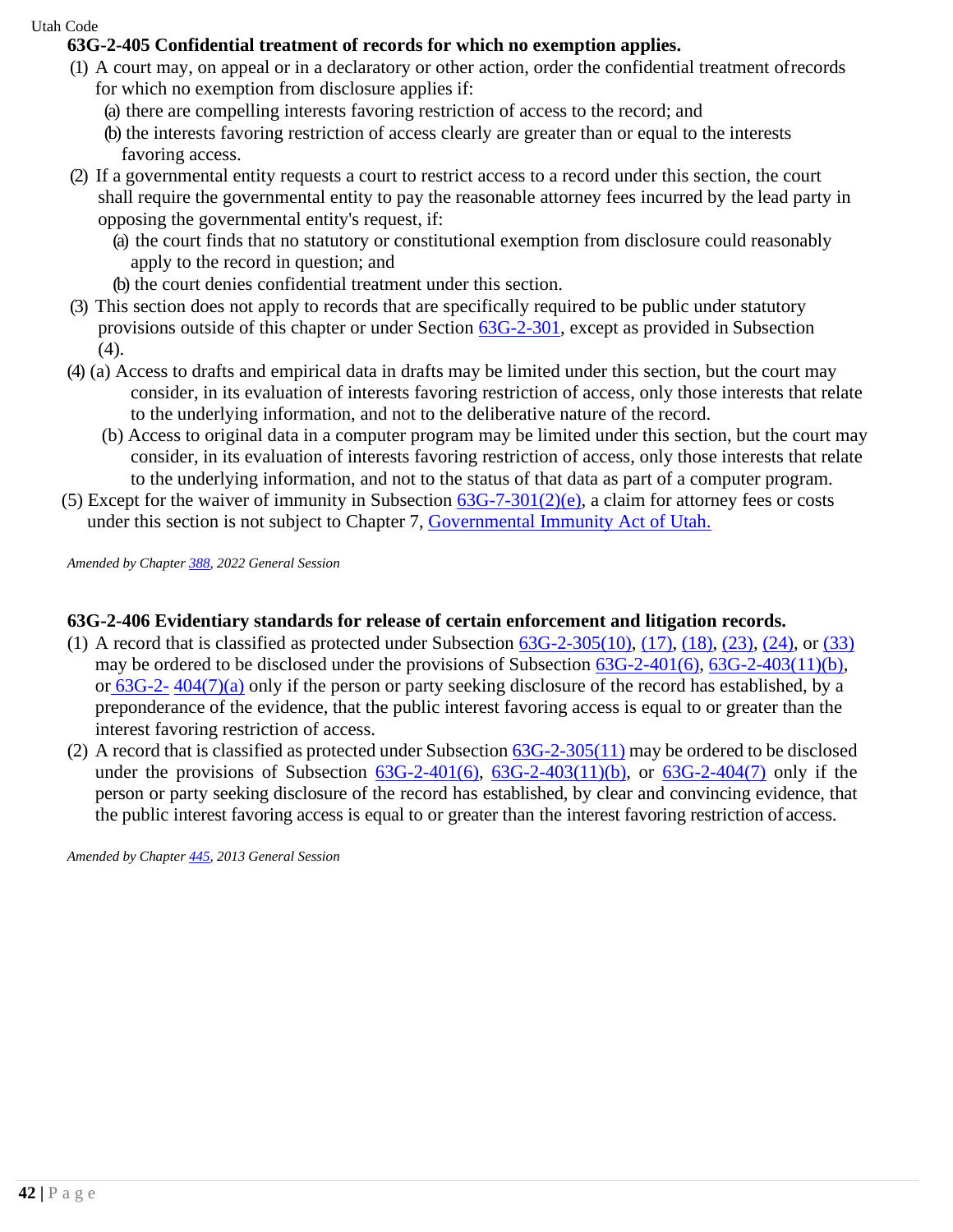# **Part 5 State Records Committee**

# **63G-2-501 State Records Committee created -- Membership -- Terms -- Vacancies -- Expenses.**

- (1) There is created the State Records Committee within the Department of Administrative Services consisting of the following seven individuals:
	- (a) an individual in the private sector whose profession requires the individual to create or manage records that, if created by a governmental entity, would be private or controlled;
	- (b) an individual with experience with electronic records and databases, as recommended by a statewide technology advocacy organization that represents the public, private, and nonprofit sectors;
	- (c) the director of the Division of Archives and Records Services or the director's designee;
	- (d) two citizen members;
	- (e) one person representing political subdivisions, as recommended by the Utah League of Cities and Towns; and
	- (f) one individual representing the news media.
- (2) The governor shall appoint the members described in Subsections (1)(a), (b), (d), (e), and (f) with the advice and consent of the Senate in accordance with [Title 63G, Chapter 24, Part 2,](https://le.utah.gov/xcode/Title63G/Chapter24/63G-24-P2.html?v=C63G-24-P2_2020051220210101) Vacancies.
- (3)(a) Except as provided in Subsection (3)(b), the governor shall appoint each member to a four-year term.
	- (b) Notwithstanding Subsection  $(3)(a)$ , the governor shall, at the time of appointment or reappointment, adjust the length of terms to ensure that the terms of committee members are staggered so that approximately half of the committee is appointed every two years.
	- (c) Each appointed member is eligible for reappointment for one additional term.
- (4) When a vacancy occurs in the membership for any reason, the replacement shall be appointed for the unexpired term.
- (5) A member of the State Records Committee may not receive compensation or benefits for the member's service on the committee, but may receive per diem and travel expenses in accordance with:
	- (a) Section [63A-3-106;](https://le.utah.gov/xcode/Title63A/Chapter3/63A-3-S106.html?v=C63A-3-S106_2018032220180322)
	- (b) Section [63A-3-107;](https://le.utah.gov/xcode/Title63A/Chapter3/63A-3-S107.html?v=C63A-3-S107_2014040320140513) and
	- (c) rules made by the Division of Finance under Sections [63A-3-106](https://le.utah.gov/xcode/Title63A/Chapter3/63A-3-S106.html?v=C63A-3-S106_2018032220180322) and [63A-3-107.\(](https://le.utah.gov/xcode/Title63A/Chapter3/63A-3-S107.html?v=C63A-3-S107_2014040320140513)6)
- (6) A member described in Subsection  $(1)(a)$ ,  $(b)$ ,  $(d)$ ,  $(e)$ , or  $(f)$  shall comply with the conflict of interest provisions described in [Chapter 24, Part 3,](https://le.utah.gov/xcode/Title63G/Chapter24/63G-24-P3.html?v=C63G-24-P3_2020051220210101) Conflicts of Interest.

*Amended by Chapte[r 344, 2](https://le.utah.gov/~2021/bills/static/SB0181.html)021 General Session*

#### **63G-2-502 State Records Committee -- Duties.**

- (1) The State Records Committee shall:
	- (a) hear appeals from determinations of access under Section [63G-2-403;](https://le.utah.gov/xcode/Title63G/Chapter2/63G-2-S403.html?v=C63G-2-S403_2019051420190514)
	- (b) determine disputes submitted by the state auditor under Subsection  $\frac{67-3-1(17)(d)}{d}$ ; and
	- (c) appoint a chair from among the committee's members.
- (2) The State Records Committee may:
	- (a) make rules, in accordance with [Title 63G, Chapter 3, Utah Administrative Rulemaking Act,](https://le.utah.gov/xcode/Title63G/Chapter3/63G-3.html?v=C63G-3_1800010118000101) to govern the committee's proceedings; and
	- (b) by order, after notice and hearing, reassign classification and designation for any record series by a governmental entity if the governmental entity's classification or designation is inconsistent withthis chapter.
- (3)(a) The State Records Committee shall annually appoint an executive (b)State Records Committee shall annually appoint an executive secretary to provide administrative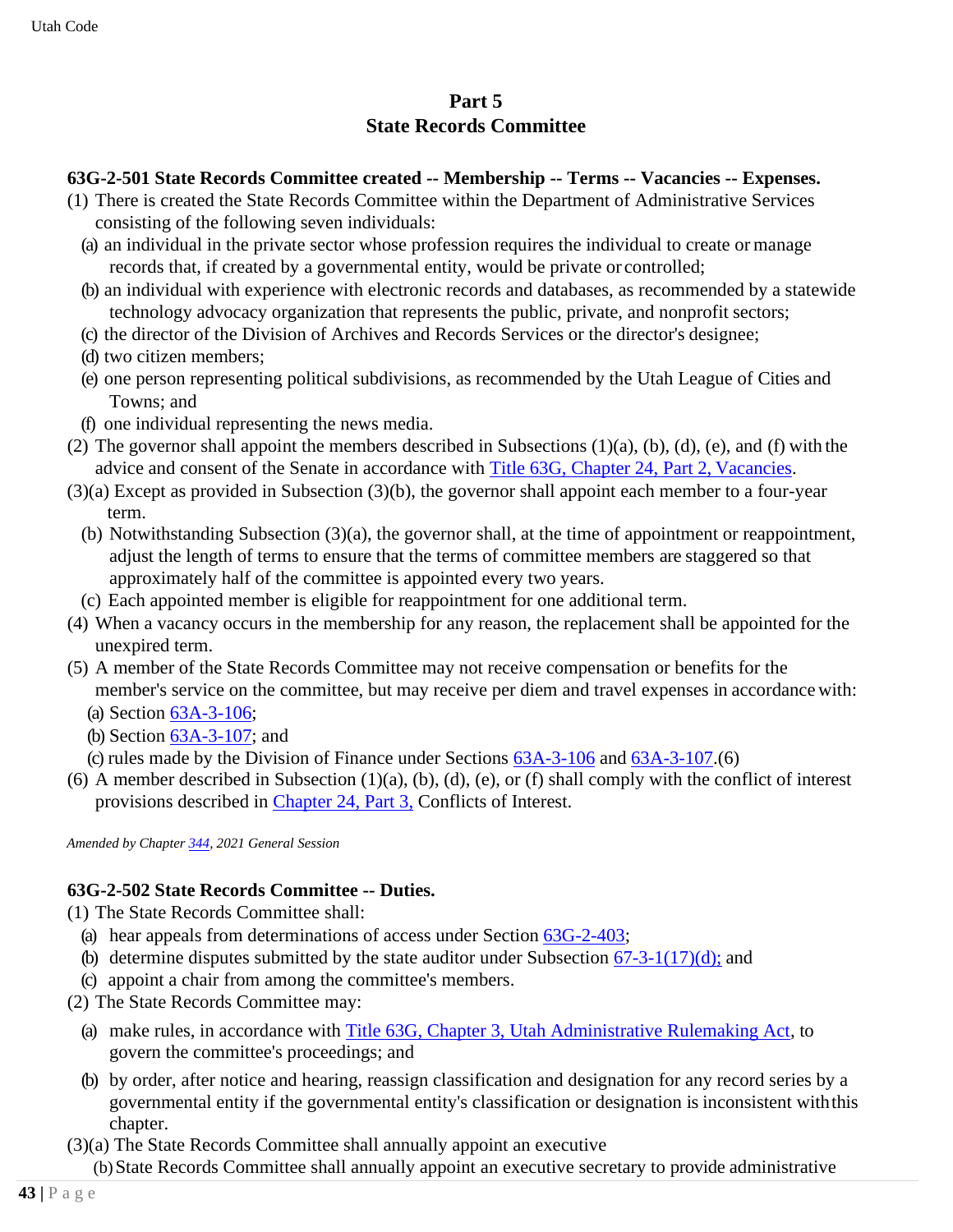support to the committee.

(c) The executive secretary is not a voting member of the committee.

- (4) Five members of the State Records Committee are a quorum for the transaction of business.
- (5) The state archives shall provide staff and support services for the State Records Committee.
- (6) If the State Records Committee reassigns the classification or designation of a record or record series under Subsection (2)(b), any affected governmental entity or any other interested person may appeal the reclassification or redesignation to the district court. The district court shall hear the matter de novo.
- (7) The Office of the Attorney General shall provide counsel to the State Records Committee.

*Amended by Chapte[r 254, 2](http://le.utah.gov/UtahCode/ChapterLookup.jsp?chap=254&sess=2019GS)019 General Session*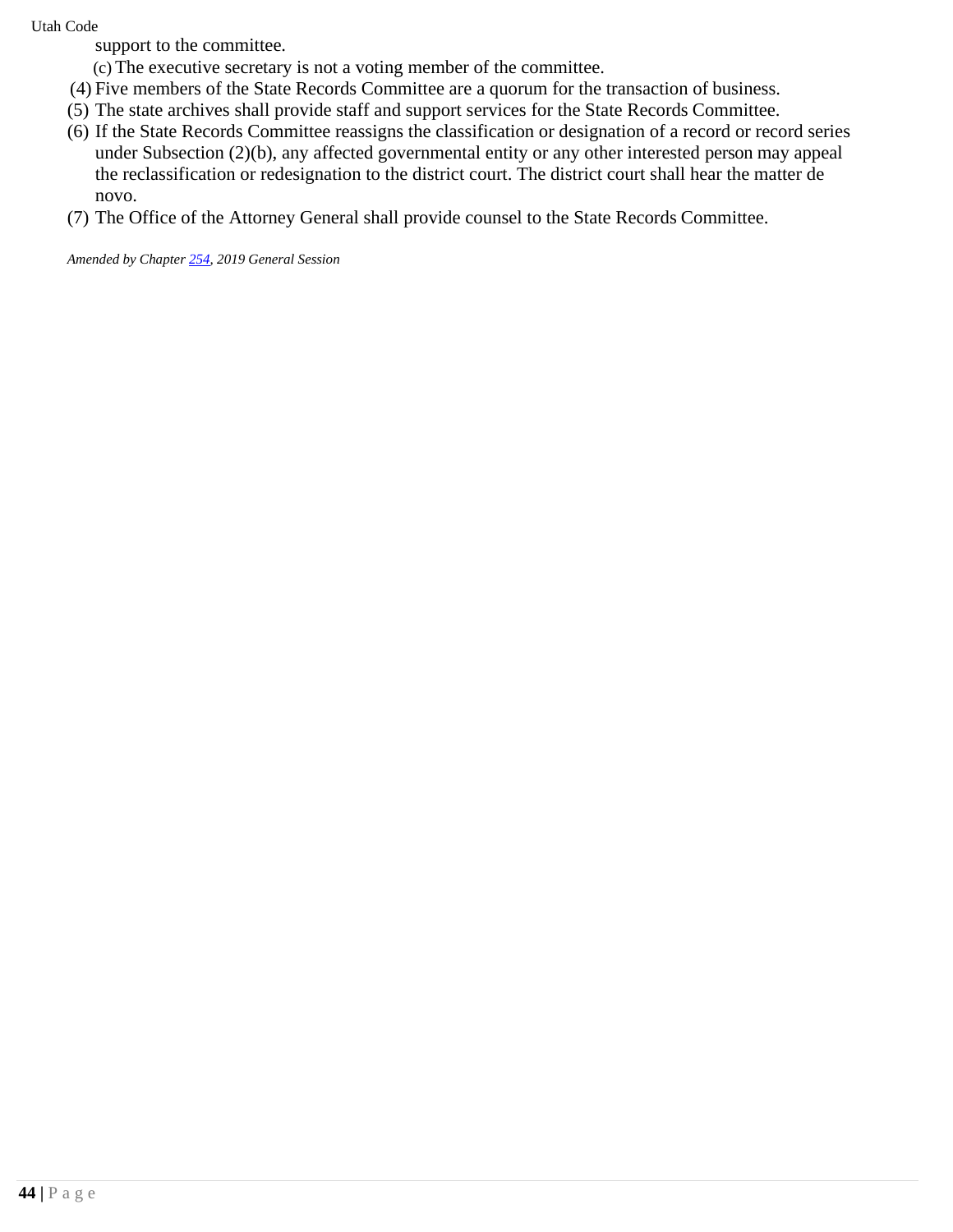#### **Part 6**

# **Collection of Information and Accuracy of Records**

#### **63G-2-601 Rights of individuals on whom data is maintained -- Classification statement -- Notice to provider of information.**

(1)(a) Each governmental entity shall file with the state archivist a statement explaining the purposes for which a record series that is designated as private or controlled is collected and used by that governmental entity.

(b)The statement filed under Subsection (1)(a) is a public record.

- (2)(a) A governmental entity shall provide notice of the following to a person that is asked to furnish information that could be classified as a private or controlled record:
	- (i) the reasons the person is asked to furnish the information;
	- (ii) the intended uses of the information;
	- (iii) the consequences for refusing to provide the information; and
	- (iv) the classes of persons and the governmental entities that currently:
		- (A) share the information with the governmental entity; or
		- (B) receive the information from the governmental entity on a regular or contractual basis.
	- (b) The notice shall be:
	- (i) posted in a prominent place at all locations where the governmental entity collects the information; or
	- (ii) included as part of the documents or forms that are used by the governmental entity tocollect the information.
- (3) Upon request, each governmental entity shall explain to a person:
	- (a) the reasons the person is asked to furnish information that could be classified as a private or controlled record;
	- (b) the intended uses of the information referred to in Subsection (3)(a);
	- (c) the consequences for refusing to provide the information referred to in Subsection  $(3)(a)$ ; and
	- (d) the reasons and circumstances under which the information referred to in Subsection (3)(a) may be shared with or provided to other persons or governmental entities.
- (4) A governmental entity may use private or controlled records only for those purposes:
	- (a) given in the statement filed with the state archivist under Subsection (1); or
	- (b) for which another governmental entity may use the record under Section [63G-2-206.](https://le.utah.gov/xcode/Title63G/Chapter2/63G-2-S206.html?v=C63G-2-S206_1800010118000101)

*Amended by Chapte[r 382, 2](http://le.utah.gov/UtahCode/ChapterLookup.jsp?chap=382&sess=2008GS)008 General Session*

#### **63G-2-602 Disclosure to subject of records -- Context of use.**

When providing records under Subsection  $63G-2-202(1)$  or when providing public records about an individual to the persons specified in Subsection  $63G-2-202(1)$ , a governmental entity shall, upon request, disclose the context in which the record is used.

*Amended by Chapter 382, 2008 General Session*

#### **63G-2-603 Requests to amend a record -- Appeals.**

- (1) Proceedings of state agencies under this section shall be governed by [Title 63G, Chapter 4,](https://le.utah.gov/xcode/Title63G/Chapter4/63G-4.html?v=C63G-4_1800010118000101) [Administrative](https://le.utah.gov/xcode/Title63G/Chapter4/63G-4.html?v=C63G-4_1800010118000101) [Procedures Act.](https://le.utah.gov/xcode/Title63G/Chapter4/63G-4.html?v=C63G-4_1800010118000101)
- (2)(a) Subject to Subsection (8), an individual may contest the accuracy or completeness of any public, or private, or protected record concerning him by requesting the governmental entity to amend the record.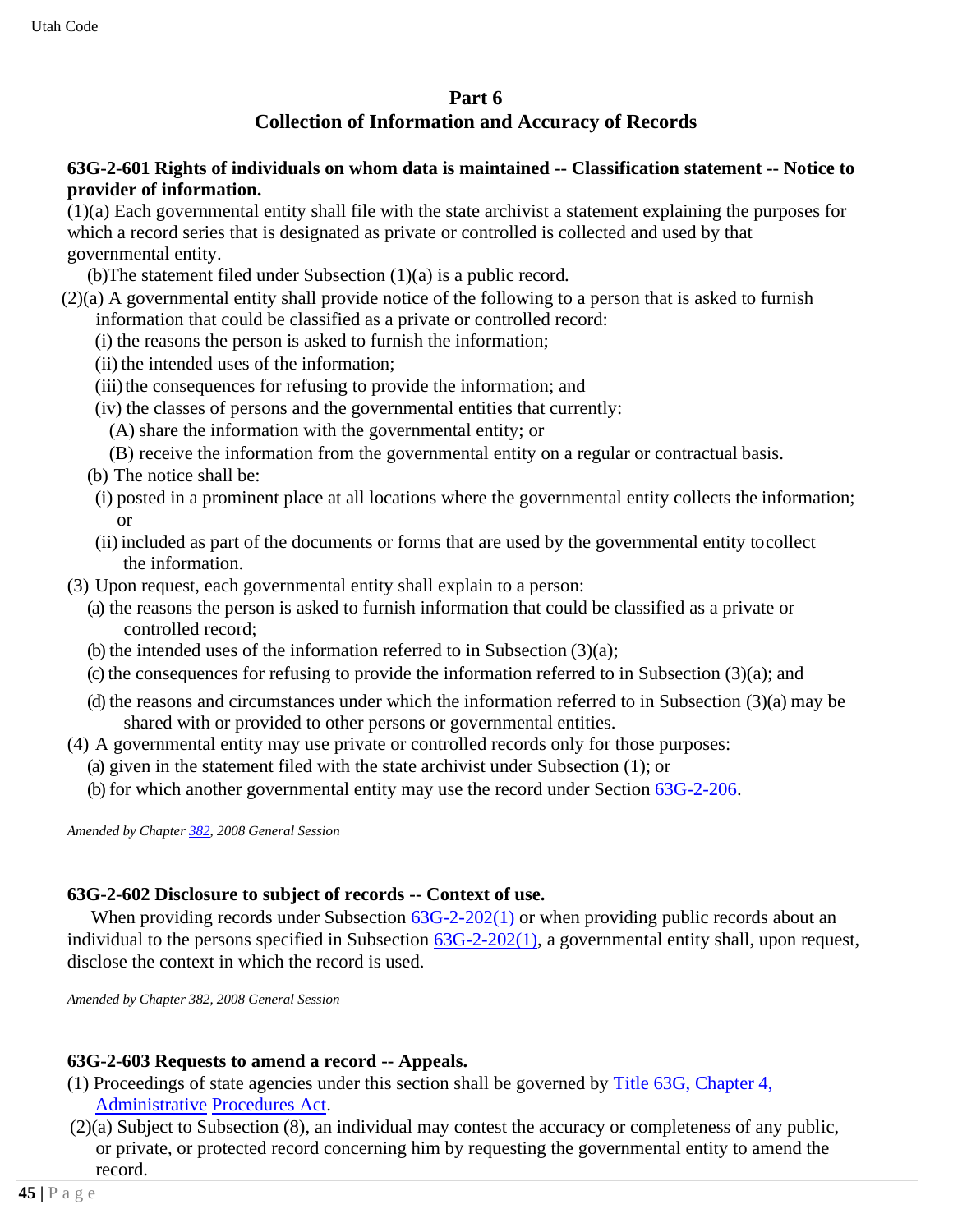However, this section does not affect the right of access to private or protected records.

- (b) The request shall contain the following information:
	- (i) the requester's name, mailing address, and daytime telephone number; and
	- (ii) a brief statement explaining why the governmental entity should amend the record.
- (3) The governmental entity shall issue an order either approving or denying the request to amend as provided in [Title 63G, Chapter 4, Administrative Procedures Act,](https://le.utah.gov/xcode/Title63G/Chapter4/63G-4.html?v=C63G-4_1800010118000101) or, if the act does not apply, no later than 30 days after receipt of the request.
- (4) If the governmental entity approves the request, it shall correct all of its records that contain the same incorrect information as soon as practical. A governmental entity may not disclose the record until it has amended it.
- (5) If the governmental entity denies the request, it shall:
	- (a) inform the requester in writing; and

(b) provide a brief statement giving its reasons for denying the request.

- (6)(a) If a governmental entity denies a request to amend a record, the requester may submit a written statement contesting the information in the record.
	- (b) The governmental entity shall:
		- (i)file the requester's statement with the disputed record if the record is in a form such that the statement can accompany the record or make the statement accessible if the record is not in a form such that the statement can accompany the record; and
		- (ii) disclose the requester's statement along with the information in the record whenever the governmental entity discloses the disputed information.
- (7) The requester may appeal the denial of the request to amend a record pursuant to theAdministrative Procedures Act or, if that act does not apply, to district court.
- (8) This section does not apply to records relating to title to real or personal property, medical records, judicial case files, or any other records that the governmental entity determines must be maintained in their original form to protect the public interest and to preserve the integrity of the record system.

*Amended by Chapte[r 382, 2](http://le.utah.gov/UtahCode/ChapterLookup.jsp?chap=382&sess=2008GS)008 General Session*

#### **63G-2-604 Retention and disposition of records.**

- (1)(a) Except for a governmental entity that is permitted to maintain the governmental entity's own retention schedules under [Part 7, Applicability to Political Subdivisions, the Judiciary, and the](https://le.utah.gov/xcode/Title63G/Chapter2/63G-2-P7.html?v=C63G-2-P7_1800010118000101)  [Legislature,](https://le.utah.gov/xcode/Title63G/Chapter2/63G-2-P7.html?v=C63G-2-P7_1800010118000101) each governmental entity shall file with the Records Management Committee created in Section [63A-12-112 a](https://le.utah.gov/xcode/Title63A/Chapter12/63A-12-S112.html?v=C63A-12-S112_2019051420190514) proposed schedule for the retention and disposition of each type of material that is defined as a record under this chapter.
	- (b) After a retention schedule is reviewed and approved by the Records Management Committee under Subsection  $63A-12-113(1)(b)$ , the governmental entity shall maintain and destroy records in accordance with the retention schedule.
	- (c) If a governmental entity subject to the provisions of this section has not received an approved retention schedule from the Records Management Committee for a specific type of material that is classified as a record under this chapter, the model retention schedule maintained by the state archivist shall govern the retention and destruction of that type of material.
- (2) A retention schedule that is filed with or approved by the Records Management Committee under the requirements of this section is a public record.

*Amended by Chapte[r 254, 2](http://le.utah.gov/UtahCode/ChapterLookup.jsp?chap=254&sess=2019GS)019 General Session*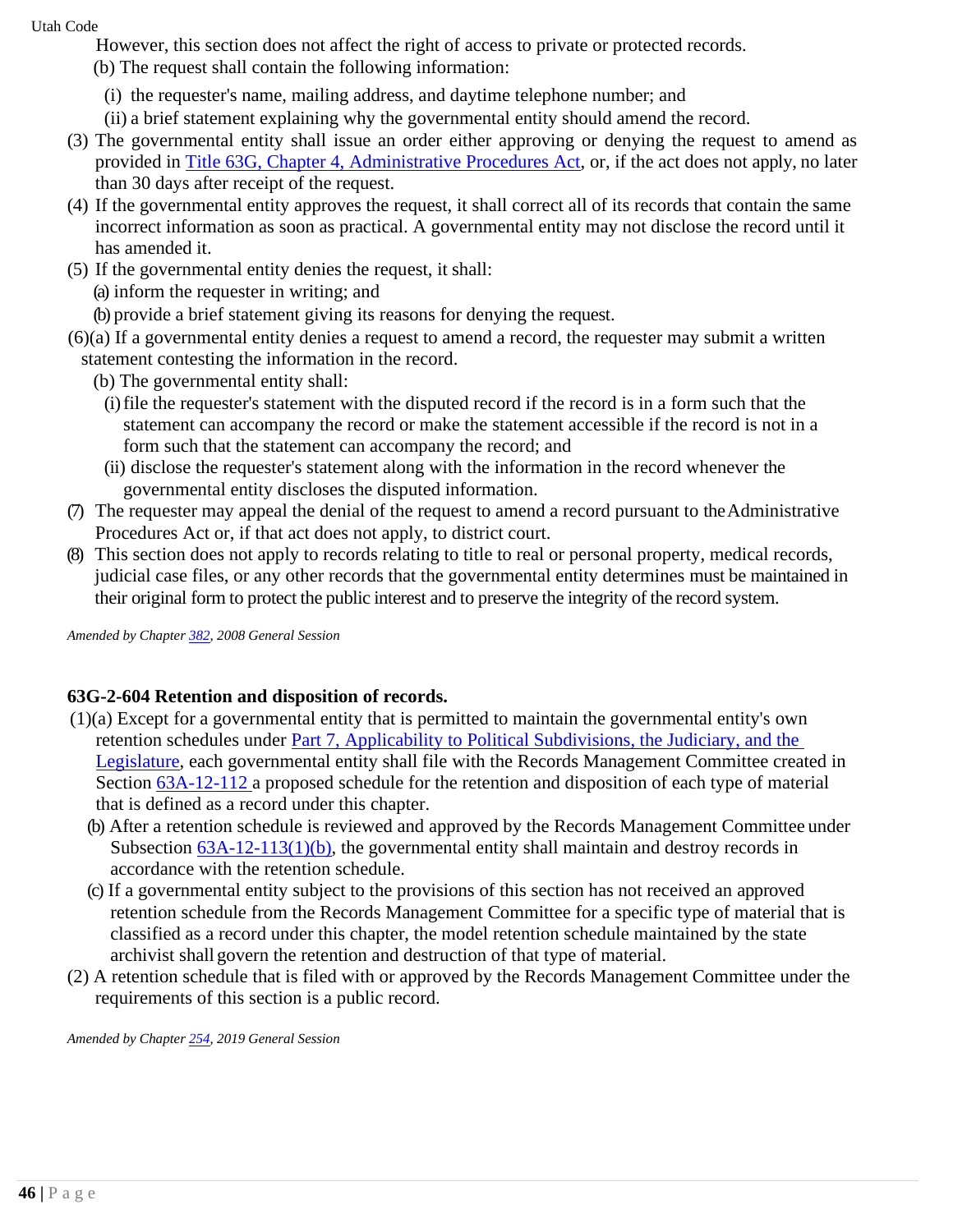# **Part 7**

# **Applicability to Political Subdivisions, the Judiciary, and the Legislature**

## **63G-2-701 Political subdivisions may adopt ordinances in compliance with chapter -- Appeal process.**

(1) As used in this section:

- (a) "Access denial" means the same as that term is defined in Section [63G-2-400.5.](https://le.utah.gov/xcode/Title63G/Chapter2/63G-2-S400.5.html?v=C63G-2-S400.5_2019051420190514)
- (b) "Interested party" means the same as that term is defined in Section [63G-2-400.5.](https://le.utah.gov/xcode/Title63G/Chapter2/63G-2-S400.5.html?v=C63G-2-S400.5_2019051420190514)
- (c) "Requester" means the same as that term is defined in Section [63G-2-400.5.](https://le.utah.gov/xcode/Title63G/Chapter2/63G-2-S400.5.html?v=C63G-2-S400.5_2019051420190514)
- (2)(a) Each political subdivision may an ordinance or a policy applicable throughout its jurisdiction relating to information practices including classification, designation, access, denials, segregation, appeals, management, retention, and amendment of records.
	- (b) The ordinance or policy shall comply with the criteria set forth in this section.
	- (c) If any political subdivision does not adopt and maintain an ordinance or policy, then thatpolitical subdivision is subject to this chapter.
	- (d) Notwithstanding the adoption of an ordinance or policy, each political subdivision is subject to [Part](https://le.utah.gov/xcode/Title63G/Chapter2/63G-2-P1.html?v=C63G-2-P1_1800010118000101) [1,](https://le.utah.gov/xcode/Title63G/Chapter2/63G-2-P1.html?v=C63G-2-P1_1800010118000101) [General Provisions,](https://le.utah.gov/xcode/Title63G/Chapter2/63G-2-P1.html?v=C63G-2-P1_1800010118000101) [Part 3, Classification,](https://le.utah.gov/xcode/Title63G/Chapter2/63G-2-P3.html?v=C63G-2-P3_1800010118000101) and Sections [63A-12-105,](https://le.utah.gov/xcode/Title63A/Chapter12/63A-12-S105.html?v=C63A-12-S105_1800010118000101) [63A-12-107,](https://le.utah.gov/xcode/Title63A/Chapter12/63A-12-S107.html?v=C63A-12-S107_1800010118000101) [63G-2-201,](https://le.utah.gov/xcode/Title63G/Chapter2/63G-2-S201.html?v=C63G-2-S201_2019051420190514) [63G-2-](https://le.utah.gov/xcode/Title63G/Chapter2/63G-2-S202.html?v=C63G-2-S202_2019051420190514) [202,](https://le.utah.gov/xcode/Title63G/Chapter2/63G-2-S202.html?v=C63G-2-S202_2019051420190514) [63G-2-205,](https://le.utah.gov/xcode/Title63G/Chapter2/63G-2-S205.html?v=C63G-2-S205_1800010118000101) [63G-2-206,](https://le.utah.gov/xcode/Title63G/Chapter2/63G-2-S206.html?v=C63G-2-S206_2019051420190514) [63G-2-601,](https://le.utah.gov/xcode/Title63G/Chapter2/63G-2-S601.html?v=C63G-2-S601_1800010118000101) and [63G-2-602.](https://le.utah.gov/xcode/Title63G/Chapter2/63G-2-S602.html?v=C63G-2-S602_1800010118000101)
	- (e) Every ordinance, policy, or amendment to the ordinance or policy shall be filed with the state archives no later than 30 days after its effective date.
	- (f) The political subdivision shall also report to the state archives all retention schedules, and all designations and classifications applied to record series maintained by the political subdivision.
	- (g) The report required by Subsection (2)(f) is notification to state archives of the political subdivision's retention schedules, designations, and classifications. The report is not subject to approval by state archives. If state archives determines that a different retention schedule is needed for state purposes, state archives shall notify the political subdivision of the state's retention schedule for the records and shall maintain the records if requested to do so under Subsection [63A-12-105\(2\).](https://le.utah.gov/xcode/Title63A/Chapter12/63A-12-S105.html?v=C63A-12-S105_1800010118000101&63A-12-105(2))
- (3) Each ordinance or policy relating to information practices shall:
	- (a) provide standards for the classification and designation of the records of the political subdivision as public, private, controlled, or protected in accordance with Part 3, [Classification;](https://le.utah.gov/xcode/Title63G/Chapter2/63G-2-P3.html?v=C63G-2-P3_1800010118000101)
	- (b) require the classification of the records of the political subdivision in accordance with those standards;
	- (c) provide guidelines for establishment of fees in accordance with Section [63G-2-203;](https://le.utah.gov/xcode/Title63G/Chapter2/63G-2-S203.html?v=C63G-2-S203_2016051020160510) and
	- (d) provide standards for the management and retention of the records of the political subdivision comparable to Section [63A-12-103.](https://le.utah.gov/xcode/Title63A/Chapter12/63A-12-S103.html?v=C63A-12-S103_2019051420190514)
- (4)(a) Each ordinance or policy shall establish access criteria, procedures, and response times for requests to inspect, obtain, or amend records of the political subdivision, and time limits for appeals consistent with this chapter.
	- (b) In establishing response times for access requests and time limits for appeals, the political subdivision may establish reasonable time frames different than those set out in Section [63G-2-204](https://le.utah.gov/xcode/Title63G/Chapter2/63G-2-S204.html?v=C63G-2-S204_2019051420190514) and [Part 4,](https://le.utah.gov/xcode/Title63G/Chapter2/63G-2-P4.html?v=C63G-2-P4_1800010118000101) [Appeals,](https://le.utah.gov/xcode/Title63G/Chapter2/63G-2-P4.html?v=C63G-2-P4_1800010118000101) if it determines that the resources of the political subdivision are insufficient to meet the requirements of those sections.
- (5)(a) A political subdivision shall establish an appeals process for persons aggrieved by classification, designation, or access decisions.
	- (b) A political subdivision's appeals process shall include a process for a requester or interested party to appeal an access denial to a person designated by the political subdivision as the chief administrative officer for purposes of an appeal under Section [63G-2-401.](https://le.utah.gov/xcode/Title63G/Chapter2/63G-2-S401.html?v=C63G-2-S401_2019051420190514)
	- (c)(i) A political subdivision may establish an appeals board to decide an appeal of a decision of the chief administrative officer affirming an access denial.
		- (ii) An appeals board established by a political subdivision shall be composed of three members: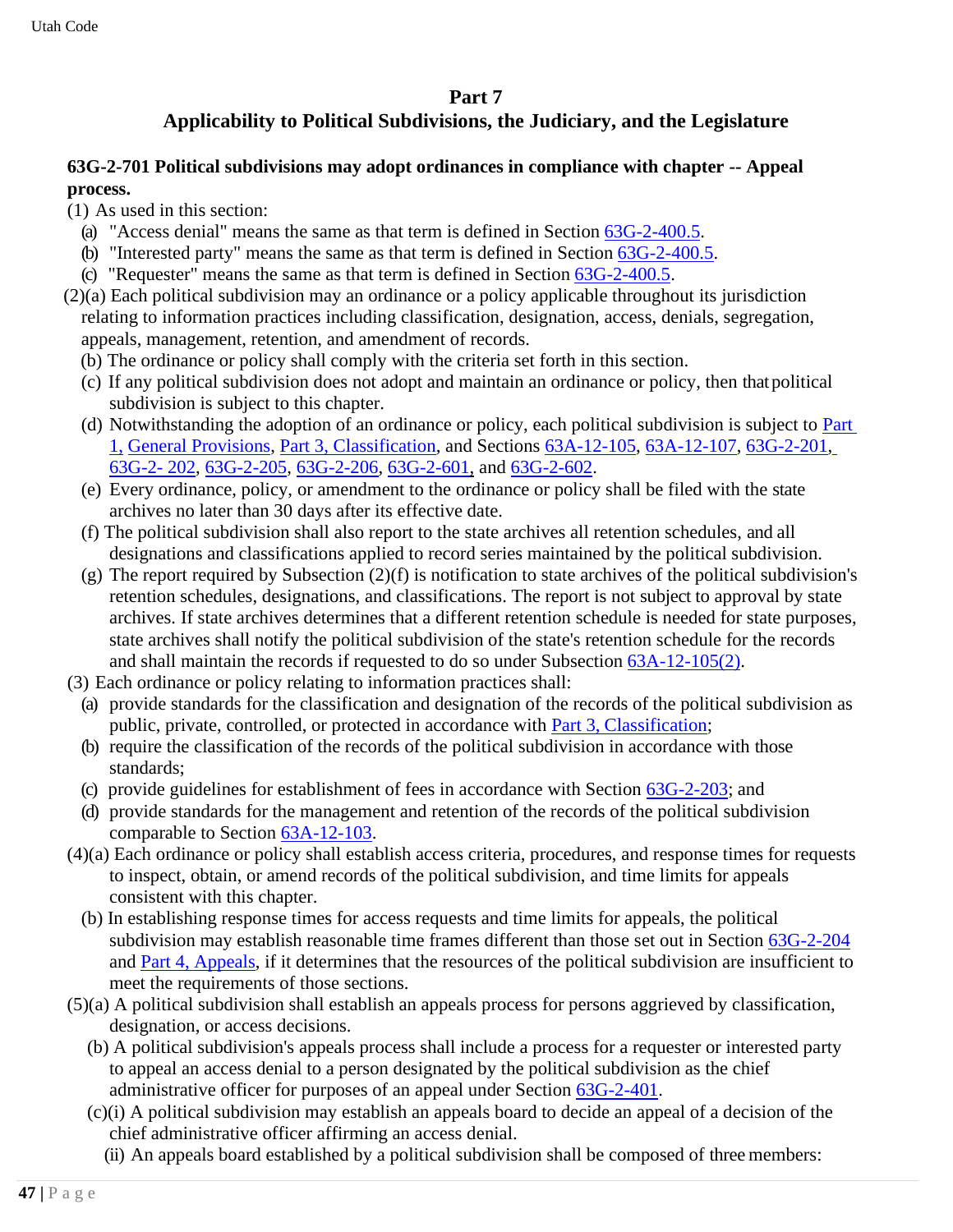- (A) one of whom shall be an employee of the political subdivision; and
- (B) two of whom shall be members of the public who are not employed by or officials of a governmental entity, at least one of whom shall have professional experience with requesting or managing records.
- (iii) If a political subdivision establishes an appeals board, any appeal of a decision of a chief administrative officer shall be made to the appeals board.
- (iv) If a political subdivision does not establish an appeals board, the political subdivision's appeals process shall provide for an appeal of a chief administrative officer's decision to the State Records Committee, as provided in Section [63G-2-403.](https://le.utah.gov/xcode/Title63G/Chapter2/63G-2-S403.html?v=C63G-2-S403_2019051420190514)
- (6)(a) A political subdivision or requester may appeal an appeals board decision:
	- (i) to the State Records Committee, as provided in Section [63G-2-403;](https://le.utah.gov/xcode/Title63G/Chapter2/63G-2-S403.html?v=C63G-2-S403_2019051420190514) or
	- (ii) by filing a petition for judicial review with the district court.
	- (b) The contents of a petition for judicial review under Subsection (6)(a)(ii) and the conduct of the proceeding shall be in accordance with Sections [63G-2-402](https://le.utah.gov/xcode/Title63G/Chapter2/63G-2-S402.html?v=C63G-2-S402_2019051420190514) and [63G-2-404.](https://le.utah.gov/xcode/Title63G/Chapter2/63G-2-S404.html?v=C63G-2-S404_2019051420190514)
	- (c) A person who appeals an appeals board decision to the State Records Committee does not lose or waive the right to seek judicial review of the decision of the State Records Committee.
- (7) Any political subdivision that adopts an ordinance or policy under Subsection (1) shall forward to state archives a copy and summary description of the ordinance or policy.

*Amended by Chapte[r 254, 2](http://le.utah.gov/UtahCode/ChapterLookup.jsp?chap=254&sess=2019GS)019 General Session*

# **63G-2-702 Applicability to the judiciary.**

- (1) The judiciary is subject to the provisions of this chapter except as provided in this section.
- (2) (a) The judiciary is not subject to [Part 4, Appeals,](https://le.utah.gov/xcode/Title63G/Chapter2/63G-2-P4.html?v=C63G-2-P4_1800010118000101) except as provided in Subsection (5).
	- (b) The judiciary is not subject to [Part 5, State Records Committee](https://le.utah.gov/xcode/Title63G/Chapter2/63G-2-P5.html?v=C63G-2-P5_1800010118000101) and [Part 6, Collection of](https://le.utah.gov/xcode/Title63G/Chapter2/63G-2-P6.html?v=C63G-2-P6_1800010118000101) [Information](https://le.utah.gov/xcode/Title63G/Chapter2/63G-2-P6.html?v=C63G-2-P6_1800010118000101) [and Accuracy of](https://le.utah.gov/xcode/Title63G/Chapter2/63G-2-P6.html?v=C63G-2-P6_1800010118000101) Records.
	- (c)The judiciary is subject to only the following sections in [Title 63A, Chapter 12, Public Records](https://le.utah.gov/xcode/Title63A/Chapter12/63A-12.html?v=C63A-12_1800010118000101) [Management Act:](https://le.utah.gov/xcode/Title63A/Chapter12/63A-12.html?v=C63A-12_1800010118000101) Sections [63A-12-](https://le.utah.gov/xcode/Title63A/Chapter12/63A-12-S105.html?v=C63A-12-S105_1800010118000101) [105](https://le.utah.gov/xcode/Title63A/Chapter12/63A-12-S105.html?v=C63A-12-S105_1800010118000101) and [63A-12-106.](https://le.utah.gov/xcode/Title63A/Chapter12/63A-12-S106.html?v=C63A-12-S106_1800010118000101)
- (3) The Judicial Council, the Administrative Office of the Courts, the courts, and other administrative unitsin the judicial branch shall designate and classify their records in accordance with Sections [63G-](https://le.utah.gov/xcode/Title63G/Chapter2/63G-2-S301.html?v=C63G-2-S301_2014040320140513)[2-301](https://le.utah.gov/xcode/Title63G/Chapter2/63G-2-S301.html?v=C63G-2-S301_2014040320140513) through [63G-2-305.](https://le.utah.gov/xcode/Title63G/Chapter2/63G-2-S305.html?v=C63G-2-S305_2015051220150701)
- (4) Substantially consistent with the provisions of this chapter, the Judicial Council shall:
	- (a) make rules governing requests for access, fees, classification, designation, segregation, management, retention, denials and appeals of requests for access and retention, and amendment of judicial records;
	- (b) establish an appellate board to handle appeals from denials of requests for access and provide that a requester who is denied access by the appellate board may file a lawsuit in district court; and
	- (c) provide standards for the management and retention of judicial records substantially consistent with Section [63A-12-103.](https://le.utah.gov/xcode/Title63A/Chapter12/63A-12-S103.html?v=C63A-12-S103_1800010118000101)
- (5) Rules governing appeals from denials of requests for access shall substantially comply with thetime limits provided in Section [63G-2-204](https://le.utah.gov/xcode/Title63G/Chapter2/63G-2-S204.html?v=C63G-2-S204_1800010118000101) and Part 4, [Appeals.](https://le.utah.gov/xcode/Title63G/Chapter2/63G-2-P4.html?v=C63G-2-P4_1800010118000101)
- (6) Upon request, the state archivist shall:
	- (a) assist with and advise concerning the establishment of a records management program in thejudicial branch; and
	- (b) as required by the judiciary, provide program services similar to those available to the executive and legislative branches of government as provided in this chapter and [Title 63A, Chapter 12, Public](https://le.utah.gov/xcode/Title63A/Chapter12/63A-12.html?v=C63A-12_1800010118000101) [Records Management](https://le.utah.gov/xcode/Title63A/Chapter12/63A-12.html?v=C63A-12_1800010118000101) Act.

*Amended by Chapte[r 369, 2](http://le.utah.gov/UtahCode/ChapterLookup.jsp?chap=369&sess=2012GS)012 General Session*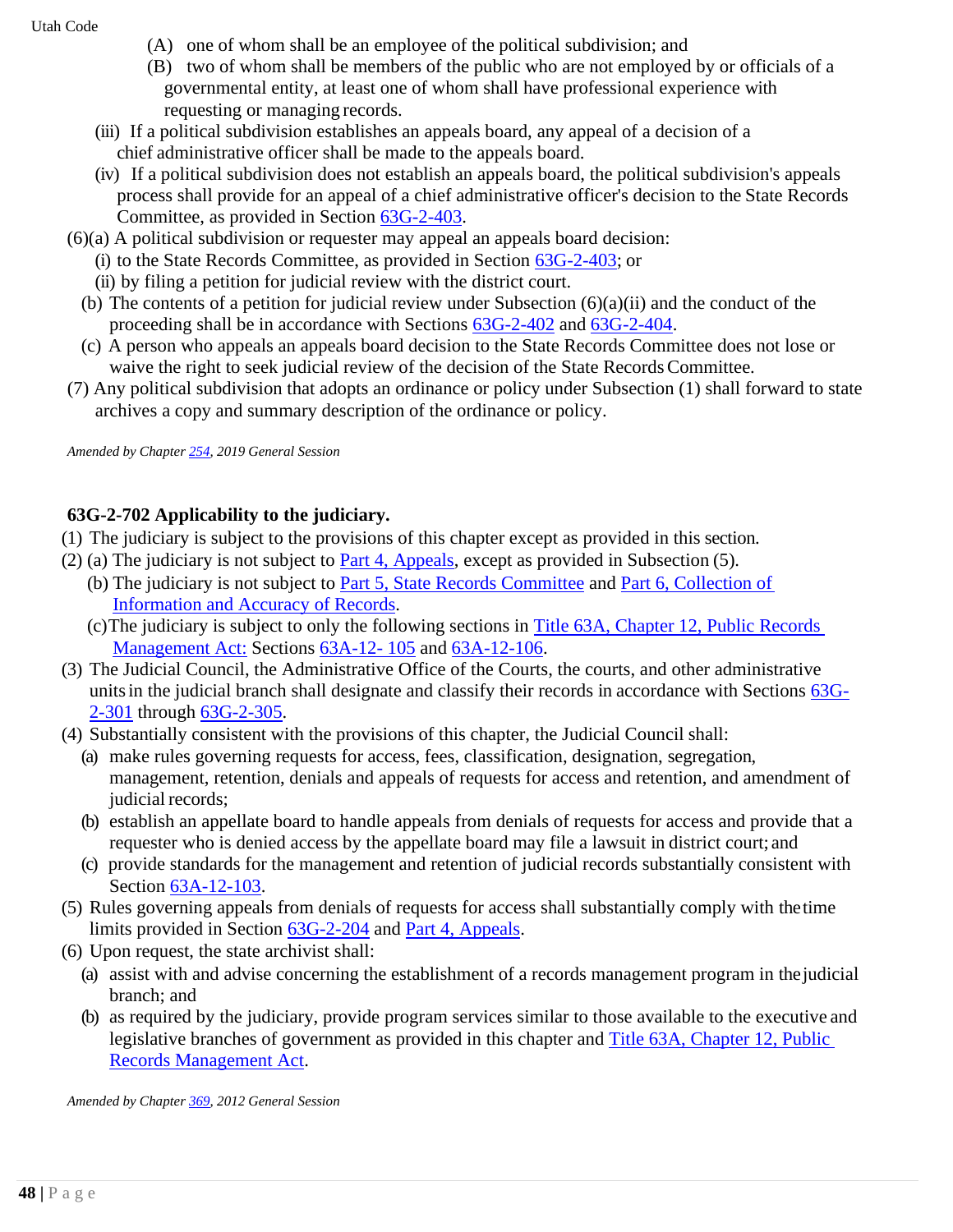# **63G-2-703 Applicability to the Legislature.**

- (1) The Legislature and its staff offices shall designate and classify records in accordance with Sections [63G-2-](https://le.utah.gov/xcode/Title63G/Chapter2/63G-2-S301.html?v=C63G-2-S301_2014040320140513) [301](https://le.utah.gov/xcode/Title63G/Chapter2/63G-2-S301.html?v=C63G-2-S301_2014040320140513) through [63G-2-305](https://le.utah.gov/xcode/Title63G/Chapter2/63G-2-S305.html?v=C63G-2-S305_2015051220150701) as public, private, controlled, or protected.
- (2)(a) The Legislature and its staff offices are not subject to [63G-2-203](https://le.utah.gov/xcode/Title63G/Chapter2/63G-2-S203.html?v=C63G-2-S203_1800010118000101) or to [Part 4, Appeals,](https://le.utah.gov/xcode/Title63G/Chapter2/63G-2-P4.html?v=C63G-2-P4_1800010118000101) [Part 5,](https://le.utah.gov/xcode/Title63G/Chapter2/63G-2-P5.html?v=C63G-2-P5_1800010118000101) [State](https://le.utah.gov/xcode/Title63G/Chapter2/63G-2-P5.html?v=C63G-2-P5_1800010118000101) [Records Committee,](https://le.utah.gov/xcode/Title63G/Chapter2/63G-2-P5.html?v=C63G-2-P5_1800010118000101) or [Part 6, Collection of Information and Accuracy of Records.](https://le.utah.gov/xcode/Title63G/Chapter2/63G-2-P6.html?v=C63G-2-P6_1800010118000101) (b) The Legislature is subject to only the following sections in [Title 63A, Chapter 12, Public](https://le.utah.gov/xcode/Title63A/Chapter12/63A-12.html?v=C63A-12_1800010118000101) [Records](https://le.utah.gov/xcode/Title63A/Chapter12/63A-12.html?v=C63A-12_1800010118000101) [Management Act:](https://le.utah.gov/xcode/Title63A/Chapter12/63A-12.html?v=C63A-12_1800010118000101) Sections [63A-12-102](https://le.utah.gov/xcode/Title63A/Chapter12/63A-12-S102.html?v=C63A-12-S102_1800010118000101) and [63A-12-106.](https://le.utah.gov/xcode/Title63A/Chapter12/63A-12-S106.html?v=C63A-12-S106_1800010118000101)
- (3) The Legislature, through the Legislative Management Committee: shall establish policies to handle requests (a) for classification, designation, fees, access, denials, segregation, appeals, management, retention, and amendment of records; and
	- (b) may establish an appellate board to hear appeals from denials of access.
- (4) Policies shall include reasonable times for responding to access requests consistent with the provisions of [Part 2, Access to Records,](https://le.utah.gov/xcode/Title63G/Chapter2/63G-2-P2.html?v=C63G-2-P2_1800010118000101) fees, and reasonable time limits for appeals.
- (5) Upon request, the state archivist shall:

(a) assist with and advise concerning the establishment of a records management program in the Legislature; and

 (b) as required by the Legislature, provide program services similar to those available to the executive branch of government, as provided in this chapter and [Title 63A, Chapter 12, Public](https://le.utah.gov/xcode/Title63A/Chapter12/63A-12.html?v=C63A-12_1800010118000101)  [Records](https://le.utah.gov/xcode/Title63A/Chapter12/63A-12.html?v=C63A-12_1800010118000101) [Management](https://le.utah.gov/xcode/Title63A/Chapter12/63A-12.html?v=C63A-12_1800010118000101) Act.

*Amend by Chapter [258, 2](http://le.utah.gov/UtahCode/ChapterLookup.jsp?chap=258&sess=2015GS)015 General Session*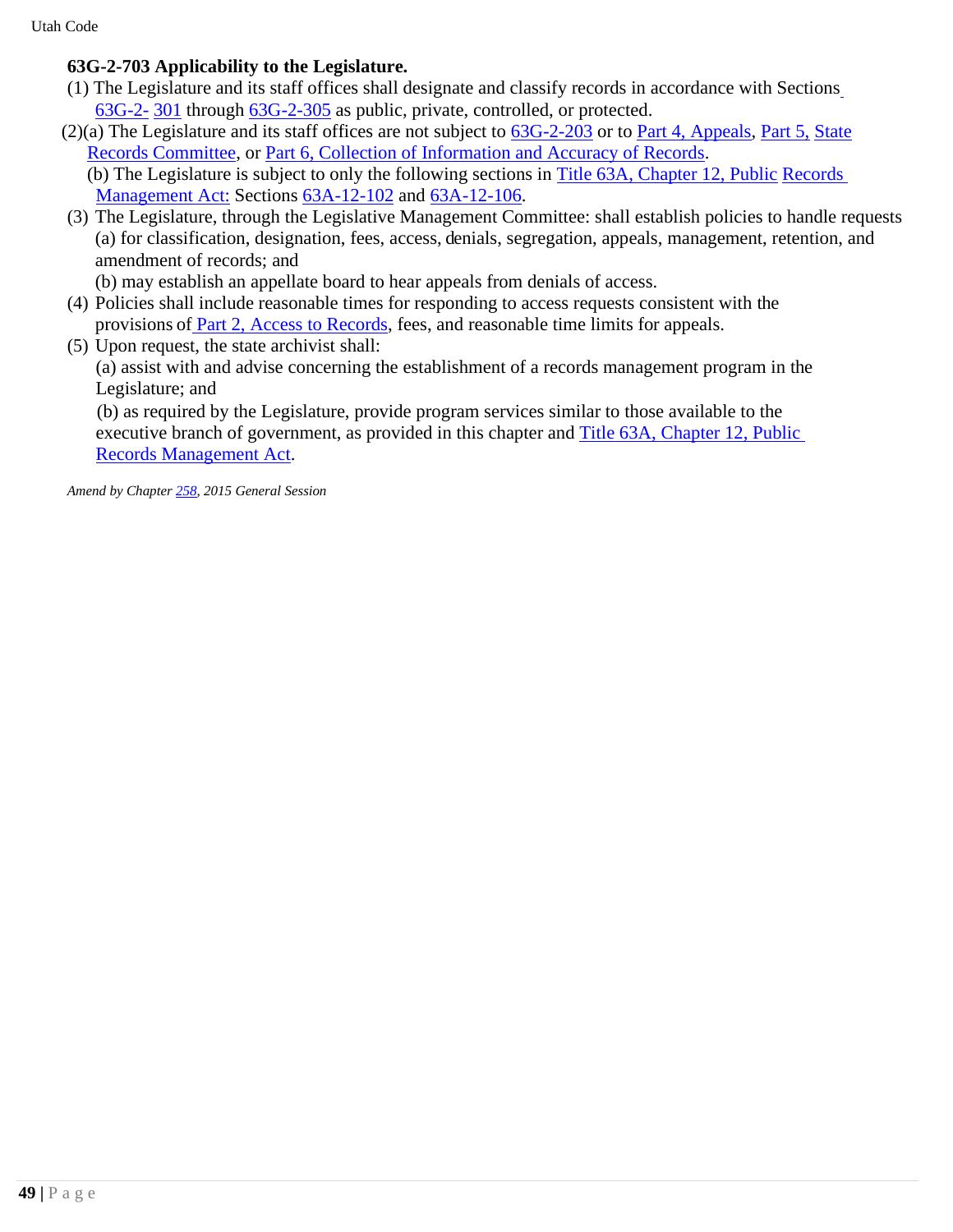# **Part 8 Remedies**

## **63G-2-801 Criminal penalties.**

- (1)(a) A public employee or other person who has lawful access to any private, controlled, or protected record under this chapter, and who intentionally discloses, provides a copy of, or improperly uses a private, controlled, or protected record knowing that the disclosure or use is prohibited under this chapter, is, except as provided in Subsection  $53-5-708(1)(c)$ , guilty of a class B misdemeanor.
	- (b) It is a defense to prosecution under Subsection (1)(a) that the actor used or released private, controlled, or protected information in the reasonable belief that the use or disclosure of the information was necessary to expose a violation of law involving government corruption, abuse of office, or misappropriation of public funds or property.
	- (c)It is a defense to prosecution under Subsection (1)(a) that the record could have lawfully been released to the recipient if it had been properly classified.
	- (d) It is a defense to prosecution under Subsection (1)(a) that the public employee or other person disclosed, provided, or used the record based on a good faith belief that the disclosure, provision, or use was in accordance with the law.
- (2)(a) A person who by false pretenses, bribery, or theft, gains access to or obtains a copy of any private, controlled, or protected record to which the person is not legally entitled is guilty of a class B misdemeanor.

(b) No person shall be guilty under Subsection (2)(a) who receives the record, information, or copy after the fact and without prior knowledge of or participation in the false pretenses, bribery, or theft.

- (3)(a) A public employee who intentionally refuses to release a record, the disclosure of which the employee knows is required by law, is guilty of a class B misdemeanor.
	- (b)It is a defense to prosecution under Subsection (3)(a) that the public employee's failure to release the record was based on a good faith belief that the public employee was acting in accordance with the requirements of law.
	- (c) A public employee who intentionally refuses to release a record, the disclosure of which the employee knows is required by a final unappealed order from a government entity, the State Records Committee, or a court is guilty of a class B misdemeanor.

*Amended by Chapter 254, 2019 General Session*

# **63G-2-802 Injunction -- Attorney fees.**

- (1) A district court in this state may enjoin any governmental entity or political subdivision that violates or proposes to violate the provisions of this chapter.
- (2)(a) A district court may assess against any governmental entity or political subdivision reasonable attorney fees and costs reasonably incurred in connection with a judicial appeal to determine whether a requester is entitled to access to records under a records request, if the requester substantially prevails.
	- (b) In determining whether to award attorney fees or costs under this section, the court shall consider: (i) the public benefit derived from the case;
		- (ii) the nature of the requester's interest in the records; and
		- (iii)whether the governmental entity's or political subdivision's actions had a reasonable basis.
	- (c) Attorney fees and costs shall not ordinarily be awarded if the purpose of the litigation is primarily to benefit the requester's financial or commercial interest.
- (3) Neither attorney fees nor costs shall be awarded for fees or costs incurred during administrative proceedings.
	- (4) Notwithstanding Subsection (2), a court may only award attorney fees and costs incurred in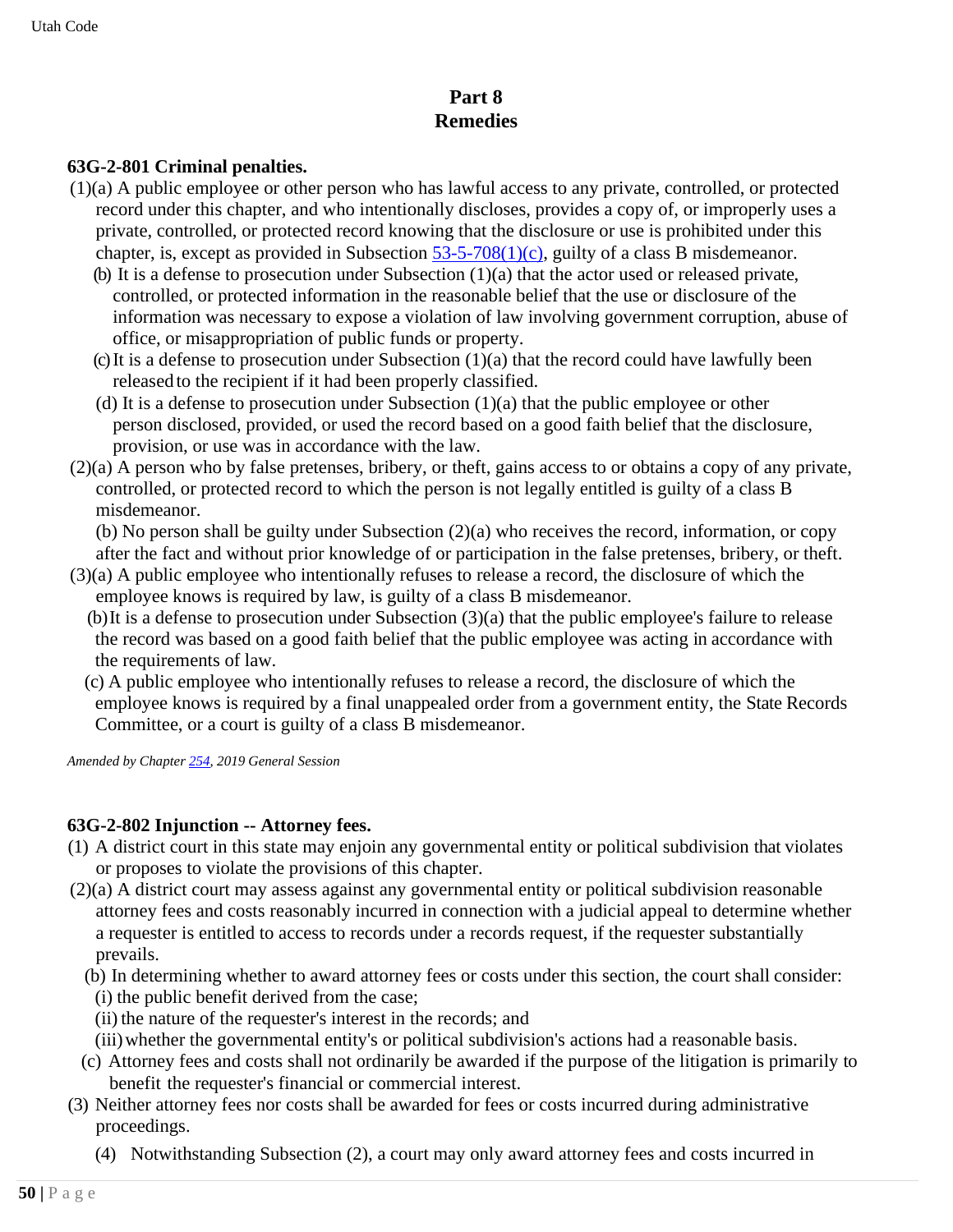connection with appeals to district courts under Subsection 63G-2-404(2) if the attorney fees and costs were incurred 20 or more days after the requester provided to the governmental entity or political subdivision a statement of position that adequately explains the basis for the requester's position.

(5) Except for the waiver of immunity in Subsection 63G-2-301(2)(e), a claim for attorney fees or costs as provided in this section is not subject to Chapter 7, Governmental Immunity Act of Utah.

*Amended by Chapter 388, 2022 General Session*

#### **63G-2-803 No individual liability for certain decisions of a governmental entity.**

- (1) Neither the governmental entity, nor any officer or employee of the governmental entity, is liable for damages resulting from the release of a record where the person or government requesting the record presented evidence of authority to obtain the record even if it is subsequently determined that the requester had no authority.
- (2) Neither the governmental entity, nor any officer or employee of the governmental entity, is liable for damages arising from the negligent disclosure of records classified as private under Subsection  $63G-2-302(1)(g)$  unless:
	- (a) the disclosure was of employment records maintained by the governmental entity; or
- (b) the current or former government employee had previously filed the notice required bySection 63G-2- 303 and:
	- (i) the government entity did not take reasonable steps to preclude access or distribution of the record; or
	- (ii) the release of the record was otherwise willfully or grossly negligent.
- (3) A mailing from a government agency to an individual who has filed an application under Section 63G-2- 303 is not a wrongful disclosure under this chapter or under Title 63A, Chapter 12, Public Records Management Act.

*Amended by Chapter 426, 2013 General Session*

# **63G-2-804 Violation of provision of chapter -- Penalties for intentional mutilation or destruction -- Disciplinary action.**

A governmental entity may take disciplinary action which may include suspension or discharge against any employee of the governmental entity who intentionally violates any provision of this chapter or Subsection 63A- 12-105(3).

*Amended by Chapter 44, 2009 General Session*